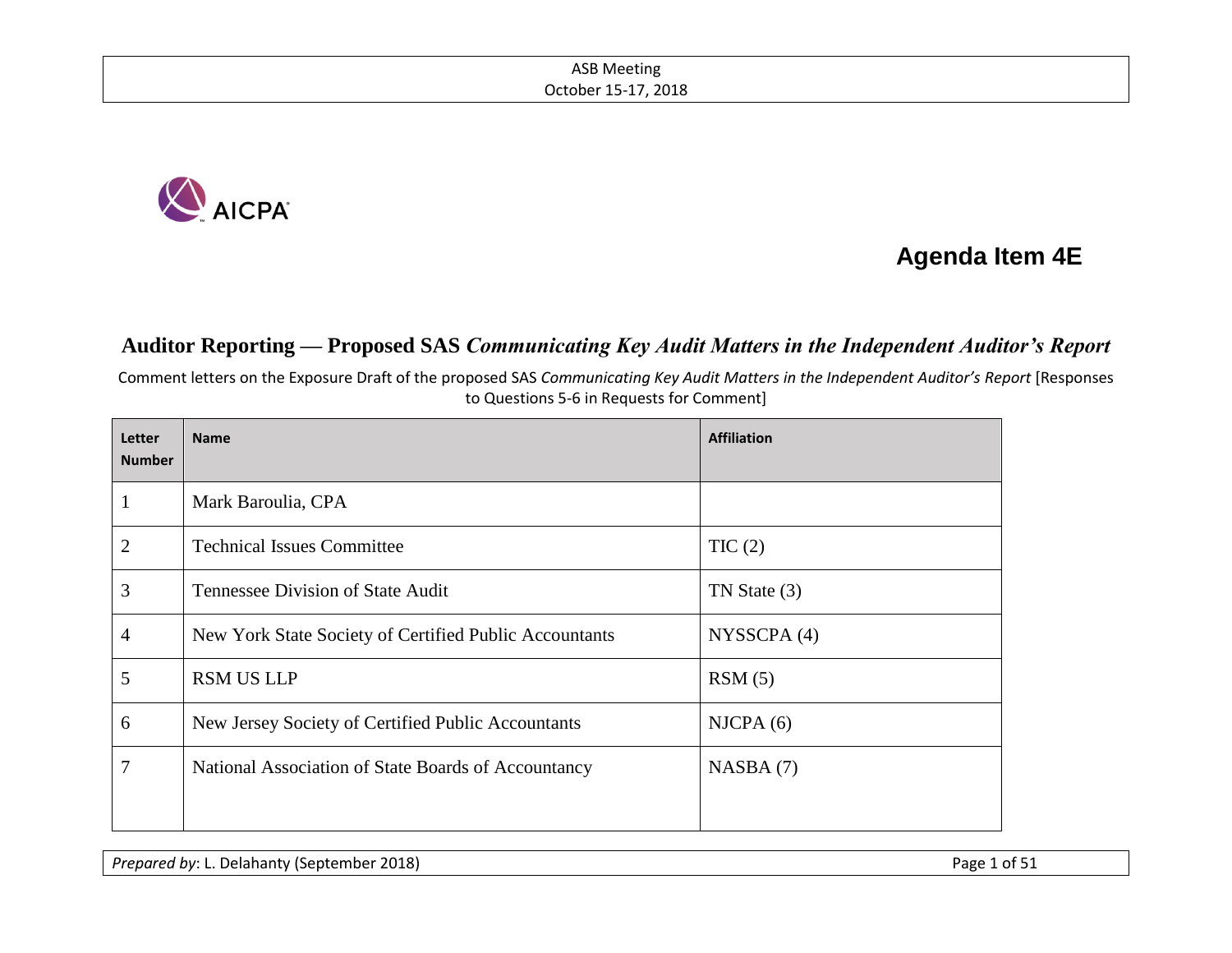| <b>Letter</b><br><b>Number</b> | <b>Name</b>                                          | <b>Affiliation</b>                                         |  |
|--------------------------------|------------------------------------------------------|------------------------------------------------------------|--|
| 8                              | Office of the Washington State Auditor               | Office of the<br>Washington<br><b>State</b><br>Auditor (8) |  |
| 9                              | Smith & Howard PC                                    | Smith & Howard PC (9)                                      |  |
| 10                             | CliftonLarsonAllen LLP                               | CliftonLarsonAllen LLP (10)                                |  |
| 11                             | ALEXANDER, ARONSON, FINNING & CO., P.C.              | AAFCPAs (11)                                               |  |
| 12                             | Federal Accounting Standards Advisory Board          | FASAB $(12)$                                               |  |
| 13                             | <b>Cherry Bekaert</b>                                | Cherry Bekaert (13)                                        |  |
| 14                             | Michigan Office of the Auditor General               | OAG (14)                                                   |  |
| 15                             | Maryland Association of Certified Public Accountants | MACPA(15)                                                  |  |
| 16                             | Piercy Bowler Taylor & Kern                          | PBTK $(16)$                                                |  |
| 17                             | Florida Institute of Certified Public Accountants    | FICPA(17)                                                  |  |
| 18                             | Dixon Hughes Goodman                                 | DHG(18)                                                    |  |
| 19                             | <b>BDO USA, LLP</b>                                  | <b>BDO</b> (19)                                            |  |
| 20                             | <b>Illinois CPA Society</b>                          | ICPAS $(20)$                                               |  |
| 21                             | SVA Certified Public Accountants, S.C.               | SVA(21)                                                    |  |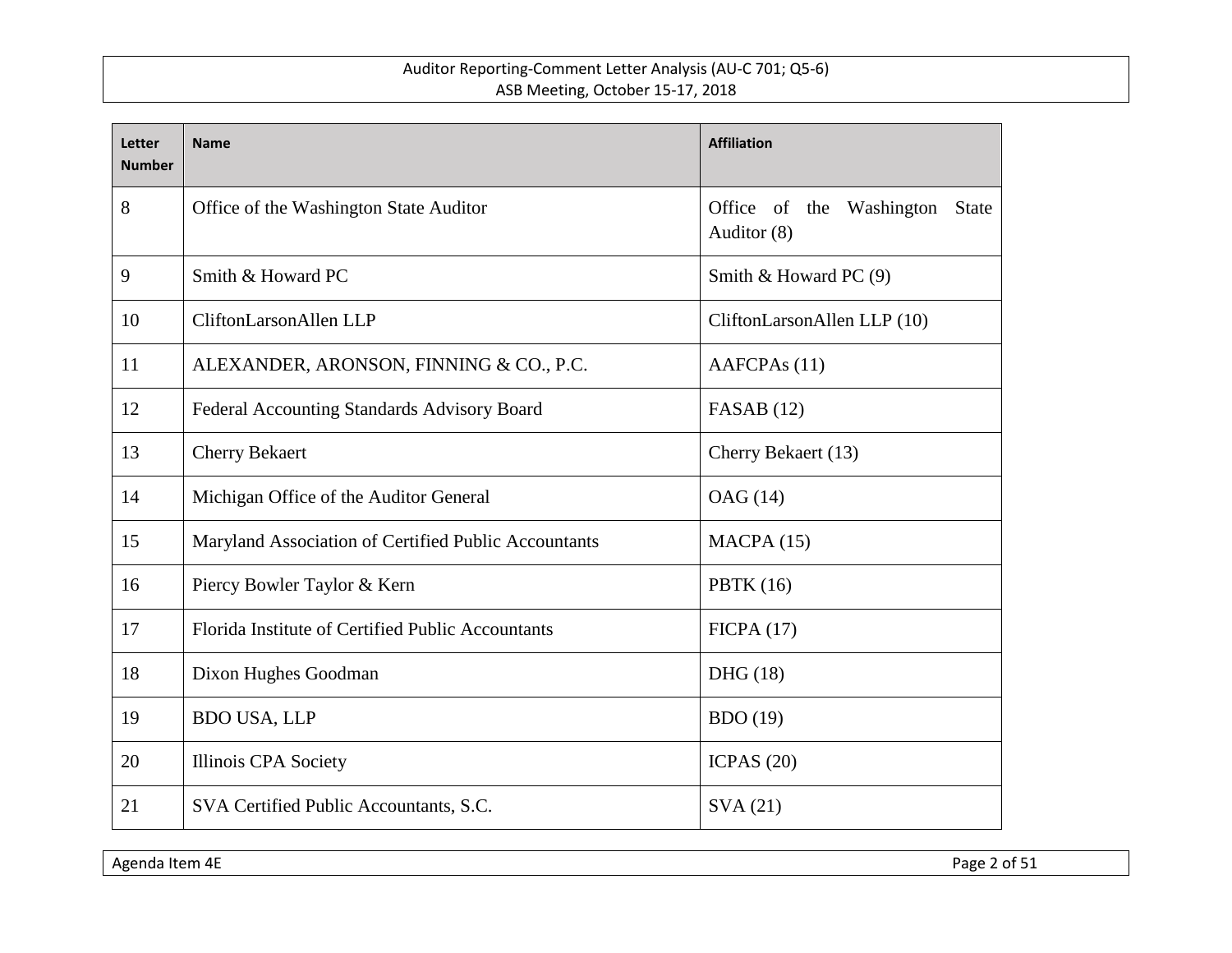| <b>Letter</b><br><b>Number</b> | <b>Name</b>                                     | <b>Affiliation</b>                               |
|--------------------------------|-------------------------------------------------|--------------------------------------------------|
| 22                             | <b>Association of Local Government Auditors</b> | Association of Local Government<br>Auditors (22) |
| 23                             | GAO U. S. Government Accountability Office      | GAO (23)                                         |
| 24                             | Massachusetts Society of CPAs                   | MSCPA (24)                                       |
| 25                             | <b>Grant Thornton LLP</b>                       | GT(25)                                           |
| 26                             | Crowe Horwath LLP                               | Crowe Horwath (26)                               |
| 27                             | North Carolina Association of CPAs              | NCACPA (27)                                      |
| 28                             | California Society of CPAs                      | CALCPA (28)                                      |
| 29                             | Anders CPAs & Advisors                          | Anders (29)                                      |
| 30                             | Baker Tilly Kirchow Krause, LLP                 | Baker Tilly (30)                                 |
| 31                             | The Ohio Society of CPAs                        | OHIOCPA (31)                                     |
| 32                             | PricewaterhouseCoopers LLP                      | <b>PWC</b> (32)                                  |
| 33                             | Ernst & Young LLP                               | EY $(33)$                                        |
| 34                             | <b>KPMG LLP</b>                                 | KPMG (34)                                        |
| 35                             | Laura Lindal                                    | Laura Lindal (35)                                |

Agenda Item 4E Page 3 of 51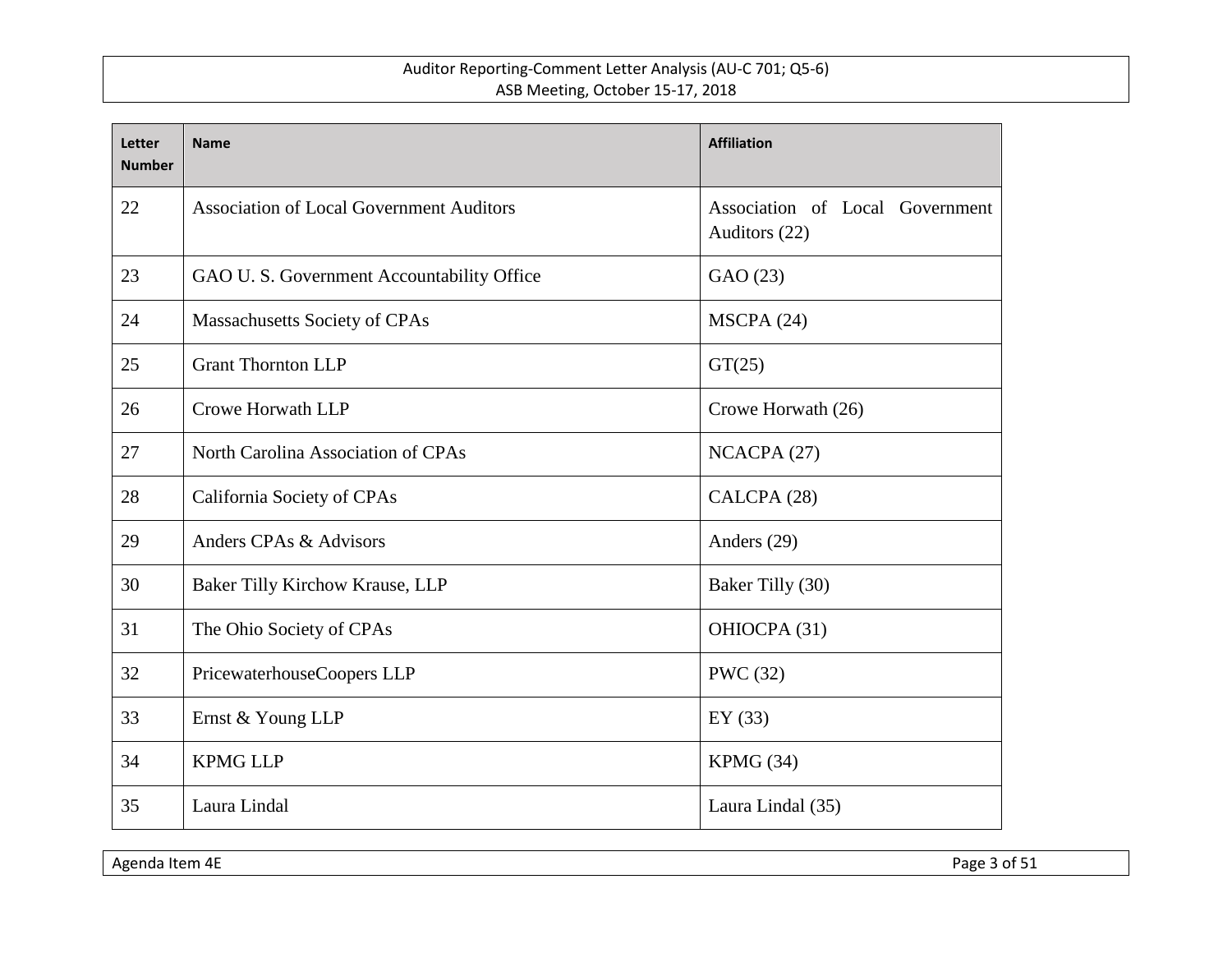| Letter<br><b>Number</b> | <b>Name</b>                                | <b>Affiliation</b>     |
|-------------------------|--------------------------------------------|------------------------|
| 36                      | <b>National State Auditors Association</b> | NSAA(36)               |
| 37                      | Deloitte & Touche LLP                      | D&T(37)                |
| 38                      | Abraham D. Akresh                          | Abraham D. Akresh (38) |

# **Request for Comment – Proposed SAS Communicating Key Audit Matters in the Auditor's Report** (AU-C 701)

The ASB would like your views on the following:

*ED Question 5* — What are your views regarding whether the requirements and guidance in the proposed SAS will be helpful for auditors in determining and communicating KAMs?

| Responder | Comment                                                                                                                                                                                                                                                                                                                                                                                                                                                                                                                                                                    | <b>TF Consideration /</b><br>Response                                                                                                                                                          |
|-----------|----------------------------------------------------------------------------------------------------------------------------------------------------------------------------------------------------------------------------------------------------------------------------------------------------------------------------------------------------------------------------------------------------------------------------------------------------------------------------------------------------------------------------------------------------------------------------|------------------------------------------------------------------------------------------------------------------------------------------------------------------------------------------------|
| TIC(2)    | As discussed earlier in this letter, TIC believes the optionality of KAMs for nonissuers<br>should be addressed first in section 700, as noted in our response to question 4 above.<br>Similarly, paragraph 1 should contain guidance such as what is currently suggested to<br>be included in .A1, indicating that KAMs are not required for audits of nonissuers.<br>Paragraph .A2 (on page 93) reads as follows:<br>The communication of key audit matters in the auditor's report may also<br>enhance communications about those matters between the auditor and those | Supportive with comments<br>Wording added to new par<br>3A of AU-C 700 and<br>paragraph 1 of this proposed<br>indicate<br><b>SAS</b><br>that<br>to<br>communication of KAM is<br>not required. |

Agenda Item 4E Page 4 of 51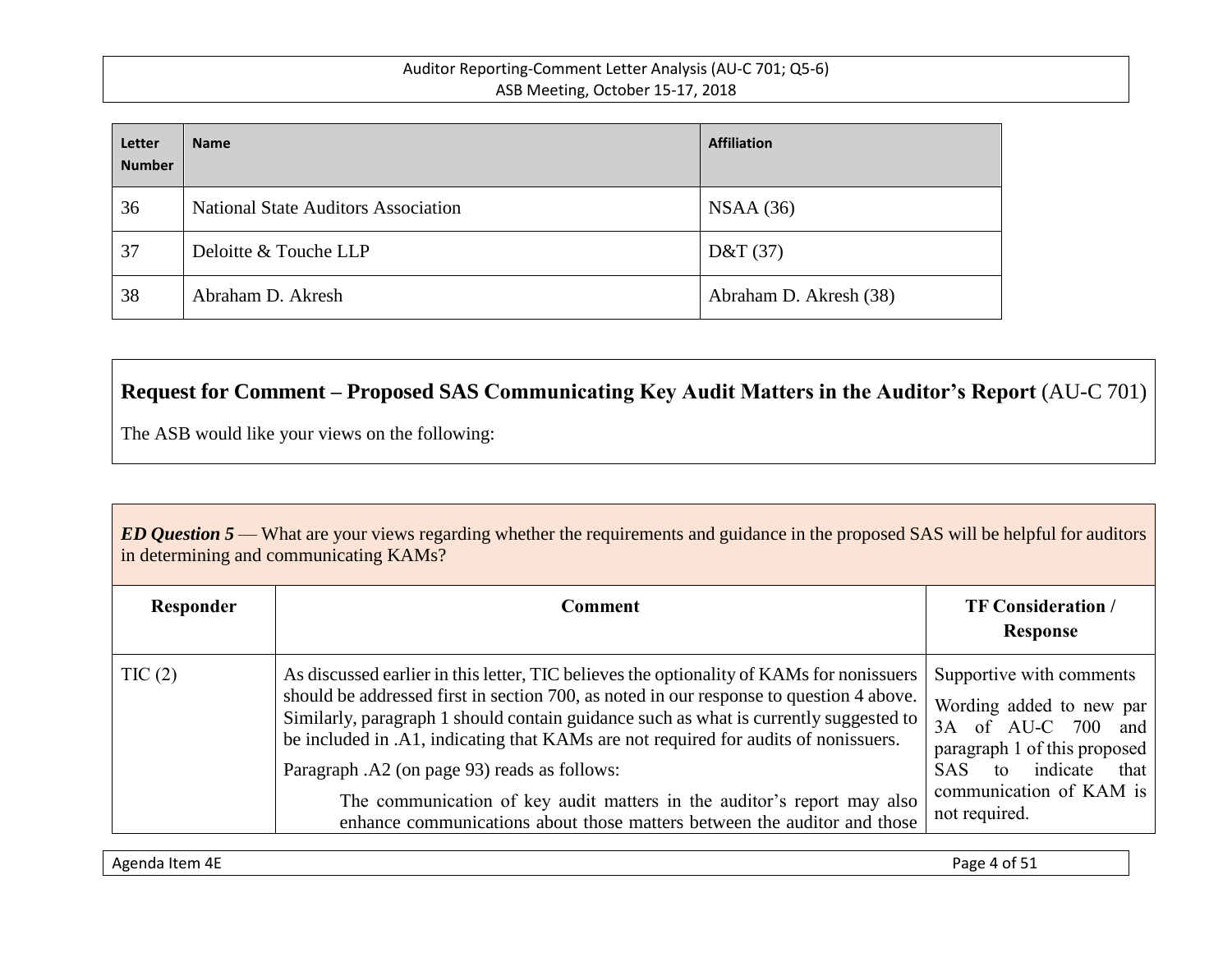| <b>ED Question 5</b> — What are your views regarding whether the requirements and guidance in the proposed SAS will be helpful for auditors<br>in determining and communicating KAMs? |                                                                                                                                                                                                                                                                                                                                                                                                                                                                                                                                                                                                                                                                                                                       |                                                                                                                                       |
|---------------------------------------------------------------------------------------------------------------------------------------------------------------------------------------|-----------------------------------------------------------------------------------------------------------------------------------------------------------------------------------------------------------------------------------------------------------------------------------------------------------------------------------------------------------------------------------------------------------------------------------------------------------------------------------------------------------------------------------------------------------------------------------------------------------------------------------------------------------------------------------------------------------------------|---------------------------------------------------------------------------------------------------------------------------------------|
| Responder                                                                                                                                                                             | <b>Comment</b>                                                                                                                                                                                                                                                                                                                                                                                                                                                                                                                                                                                                                                                                                                        | <b>TF Consideration /</b><br><b>Response</b>                                                                                          |
|                                                                                                                                                                                       | charged with governance and may increase attention by management and<br>those charged with governance to the disclosures in the financial statements<br>to which reference is made in the auditor's report.                                                                                                                                                                                                                                                                                                                                                                                                                                                                                                           | See changes made to this<br>proposed SAS in agenda<br>item 4A.                                                                        |
|                                                                                                                                                                                       | TIC does not believe that the final standard should suggest that, by adding key audit<br>matters, we may enhance communication with governance and increase attention by<br>management. This implies that, by not adding KAMs, your audit may be something<br>less than if you did add KAMs. Further, TIC does not agree that putting an item in<br>your report would necessarily improve audit quality. Again, this is consistent with our<br>comments related to reporting of findings in the EBP Auditor Reporting ED.<br>Therefore, TIC would suggest the removal of paragraph .A2 altogether. TIC also<br>believes the ED should also have some precautions for those who wish to note KAMs<br>in their reports. |                                                                                                                                       |
|                                                                                                                                                                                       | Paragraph A7 of the ED indicates the following:<br>This proposed SAS does not require the communication of key audit matters<br>in the auditor's report. However, the auditor may be engaged to communicate<br>key audit matters or may be required by law, regulation, or contractual<br>agreement to do so.<br>TIC was confused as to the placement of this paragraph as it does not seem to correlate<br>to the related required guidance. In addition, as noted in TIC's response to question 4                                                                                                                                                                                                                   | TF<br>proposes to remove<br>paragraph A2. See changes<br>made to this proposed SAS<br>in agenda item 4A.<br>Moved to first paragraph. |
|                                                                                                                                                                                       | above, TIC does not foresee situations where this would be applicable and, therefore,<br>we suggest removal altogether.                                                                                                                                                                                                                                                                                                                                                                                                                                                                                                                                                                                               |                                                                                                                                       |
| $TN$ State $(3)$                                                                                                                                                                      | We believe the guidance is clear, except for one notion. We believe the intent of the<br>KAM, emphasis-of-a-matter (EOM), and other-matter concepts is to establish a                                                                                                                                                                                                                                                                                                                                                                                                                                                                                                                                                 | Supportive with comments.                                                                                                             |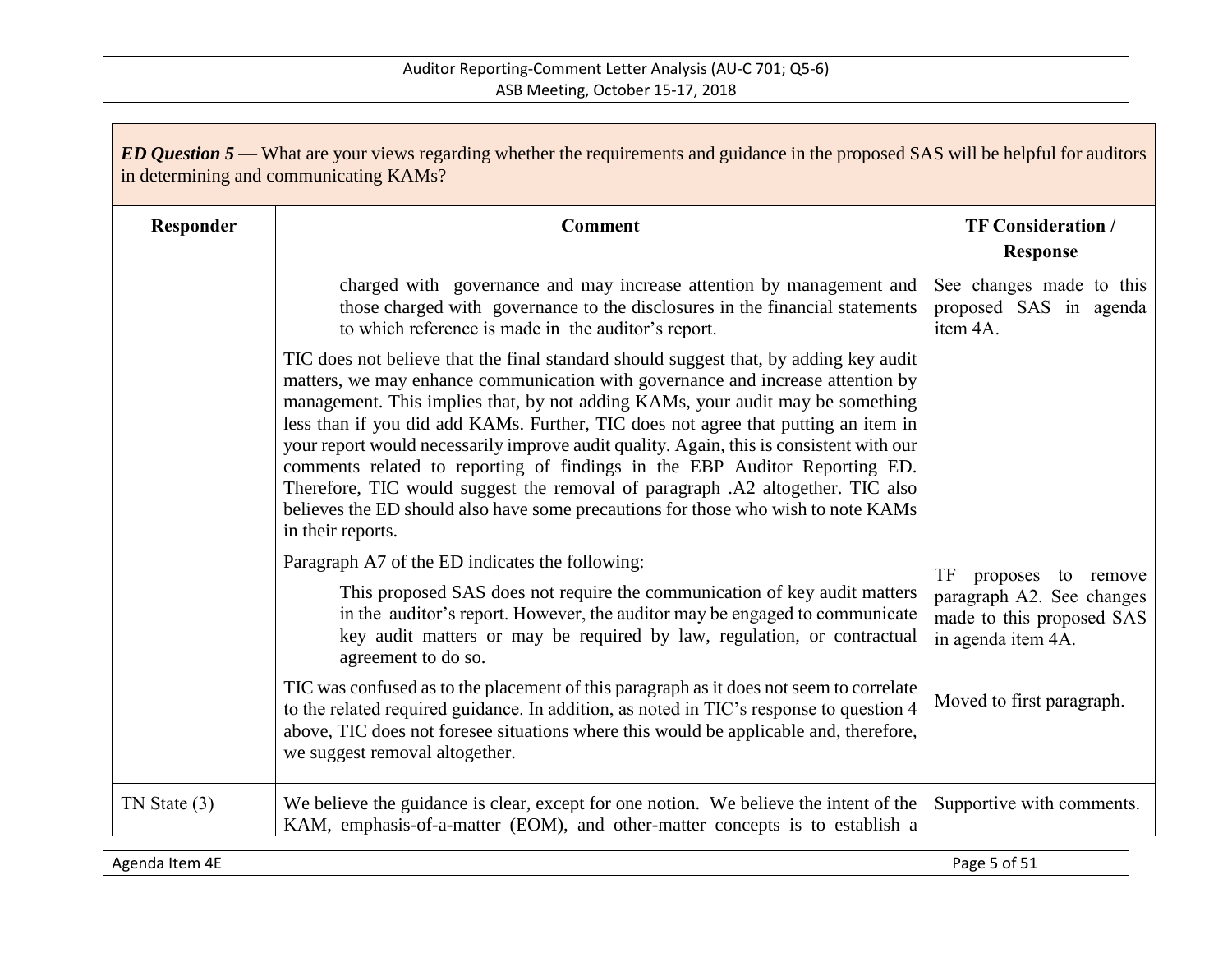| <b>ED Question 5</b> — What are your views regarding whether the requirements and guidance in the proposed SAS will be helpful for auditors<br>in determining and communicating KAMs? |                                                                                                                                                                                                                                                                                                                                                                                                                                                                                                                                                                                                                                                                                                                                                                                                                                                                                                                                                                        |                                                                                                                                    |  |
|---------------------------------------------------------------------------------------------------------------------------------------------------------------------------------------|------------------------------------------------------------------------------------------------------------------------------------------------------------------------------------------------------------------------------------------------------------------------------------------------------------------------------------------------------------------------------------------------------------------------------------------------------------------------------------------------------------------------------------------------------------------------------------------------------------------------------------------------------------------------------------------------------------------------------------------------------------------------------------------------------------------------------------------------------------------------------------------------------------------------------------------------------------------------|------------------------------------------------------------------------------------------------------------------------------------|--|
| Responder                                                                                                                                                                             | <b>Comment</b>                                                                                                                                                                                                                                                                                                                                                                                                                                                                                                                                                                                                                                                                                                                                                                                                                                                                                                                                                         | <b>TF Consideration /</b><br><b>Response</b>                                                                                       |  |
|                                                                                                                                                                                       | hierarchy. However, this intent is not clear in each of those proposed AU-C sections<br>(¶A5-A6 on page 96 ¶A-1 on page 185). Those paragraphs indicate that, "When<br>proposed SAS Communicating Key Audit Matters in the Independent Auditor's<br>Report applies, the use of emphasis-of-matter paragraphs is not a substitute for a<br>description of individual key audit matters." We believe a better way to describe the<br>requirement is that if the auditor chooses, is engaged to, or is required by law or<br>regulation to present KAM, the presentation in the auditor's report would be in the<br>order of KAM, EOM, and other matter paragraphs. For example, when an item meets<br>the definition of both KAM and EOM, the requirement is that the item should be<br>presented in a KAM paragraph, not an EOM paragraph. If the board agrees, we<br>believe Illustration 2 (page 201) needs to be amended to present KAM before the<br>EOM paragraph. | TF continues to support<br>flexibility in the ordering of<br>sections other than the<br>opinion and basis for<br>opinion sections. |  |
| NYSSCPA(4)                                                                                                                                                                            | In our view, auditor reporting of KAMs provides little or no benefit for aiding any<br>audit report user in making a credit or investment decision. Rather, we believe its sole<br>potential benefit would be to aid an adversary pursuing a claim for damages against<br>an auditor. Also, a claim of omission of a KAM that later surfaces as a significant<br>audit risk could enable another adversarial assertion when KAMs are presented.<br>Accordingly, if KAMs are undertaken, it could result in considerable time demands<br>on auditors. See also our response to Question 1. The preparation of such nonstandard<br>reporting language would also potentially create for the auditor unwarranted exposure<br>to significant liability risks.<br>Although the Exposure Draft provides some guidance for auditors in determining and                                                                                                                        | Not supportive.<br>Clarification added to                                                                                          |  |
|                                                                                                                                                                                       | communicating KAMs, there should be more clarity and emphasis indicating that<br>communication of KAMs is optional and should not be considered a requirement of                                                                                                                                                                                                                                                                                                                                                                                                                                                                                                                                                                                                                                                                                                                                                                                                       | paragraph 1. See changes                                                                                                           |  |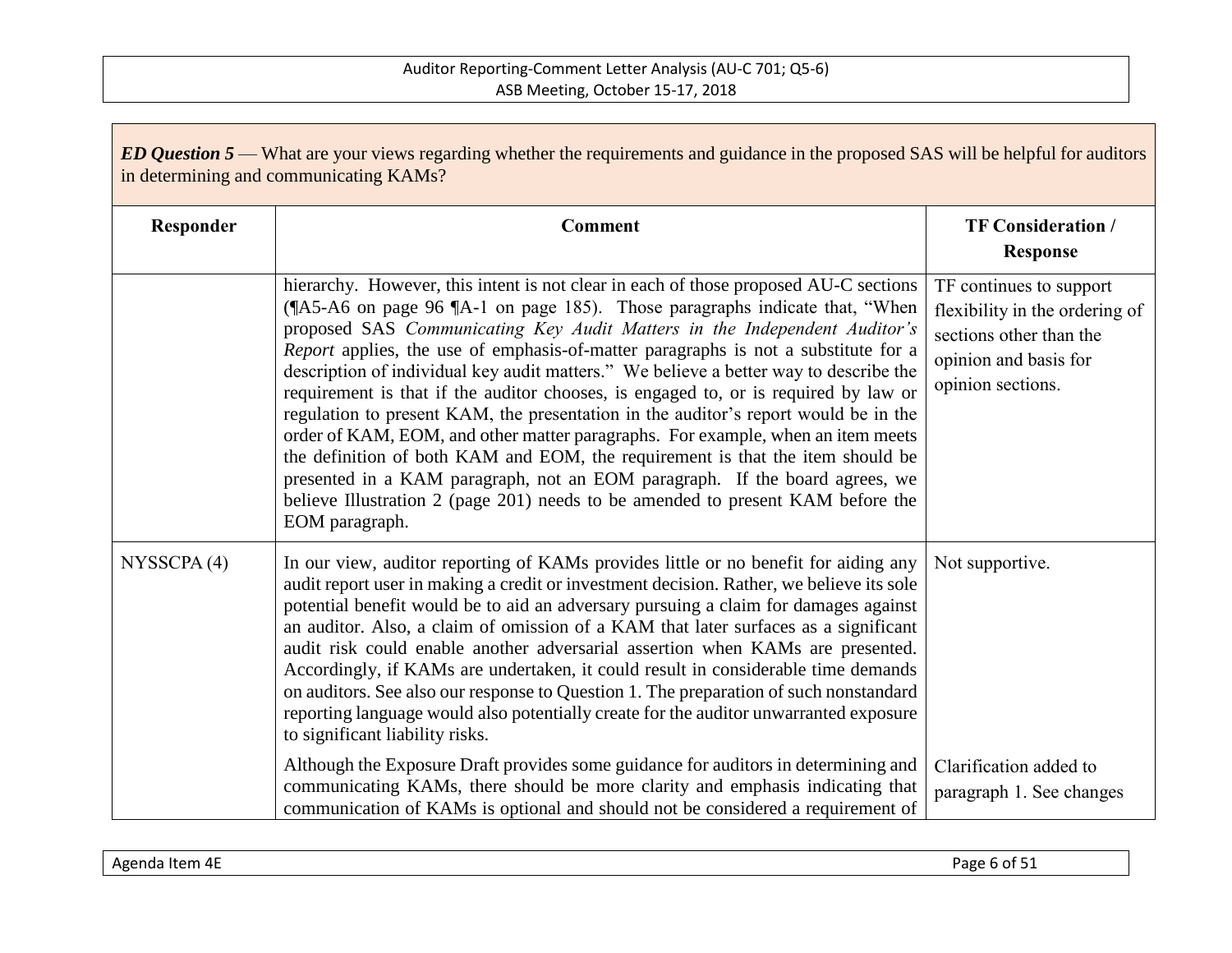| ED Question 5 — What are your views regarding whether the requirements and guidance in the proposed SAS will be helpful for auditors<br>in determining and communicating KAMs? |                                                                                                                                                                                                                                                                                                                                                                                                                                                                                                                                                                                                                                                                                                                                                                                                                                                                                                                     |                                                                                                                              |
|--------------------------------------------------------------------------------------------------------------------------------------------------------------------------------|---------------------------------------------------------------------------------------------------------------------------------------------------------------------------------------------------------------------------------------------------------------------------------------------------------------------------------------------------------------------------------------------------------------------------------------------------------------------------------------------------------------------------------------------------------------------------------------------------------------------------------------------------------------------------------------------------------------------------------------------------------------------------------------------------------------------------------------------------------------------------------------------------------------------|------------------------------------------------------------------------------------------------------------------------------|
| Responder                                                                                                                                                                      | <b>Comment</b>                                                                                                                                                                                                                                                                                                                                                                                                                                                                                                                                                                                                                                                                                                                                                                                                                                                                                                      | <b>TF Consideration /</b><br><b>Response</b>                                                                                 |
|                                                                                                                                                                                | the independent auditor's report, nor a required communication to those charged with<br>governance (beyond those already covered by AU-C 260 "The Auditors"<br>Communications with Those Charged with Governance") (also see Question 6,<br>below). Additional guidance should be provided so the auditor can have a better<br>understanding of when it might be appropriate to consider communication of KAMs<br>to users of the financial statements or to those charged with governance. This<br>additional guidance would be helpful to an auditor considering KAMs in planning the<br>engagement and in determining if KAMs should be mentioned in the engagement<br>letter.                                                                                                                                                                                                                                   | made to this proposed SAS<br>in agenda item 4A.                                                                              |
| RSM(5)                                                                                                                                                                         | We believe the definition of key audit matters in paragraph 7 of the proposed SAS<br>and the requirements in paragraphs 8 and 9 will be helpful for auditors in determining<br>key audit matters (KAMs). Although these paragraphs often use the word<br>"significant" with respect to key audit matters, we believe it would be helpful if<br>clarifying guidance was provided in an application paragraph to also overtly state that<br>key audit matters would not include those related to accounts or disclosures that are<br>not material to the financial statements. The reason we believe materiality should be<br>considered as it relates to KAMs is that we foresee circumstances in which matters<br>could be significant, but not material to the financial statements (e.g., an auditor's<br>communication with those charged with governance about management's financial<br>reporting competence). | Supportive with comments.<br>See changes made to this<br>proposed SAS in agenda<br>item 4A, including new<br>paragraph A27A. |
| NICPA(6)                                                                                                                                                                       | It is not clear how users will benefit from KAMs in the report. The purpose of the<br>audit report is to provide stakeholders an opinion and report on financial statements.<br>The Group believes KAMs do not belong in the auditor's report, because KAMs have<br>to do with the mechanics of the audit - not the financial statement accounts. KAMs                                                                                                                                                                                                                                                                                                                                                                                                                                                                                                                                                              | Not supportive.<br>Noted.                                                                                                    |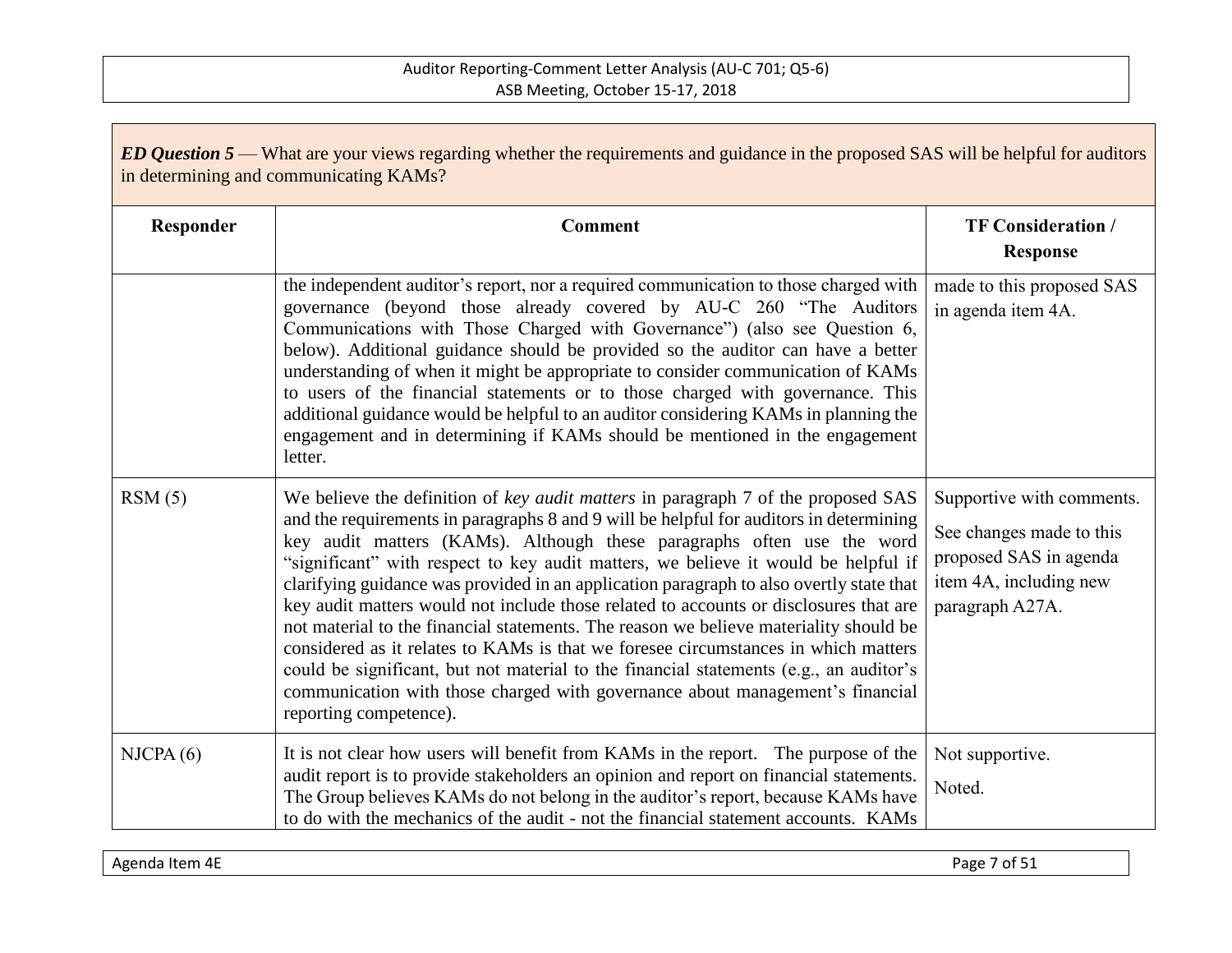| <b>ED Question 5</b> — What are your views regarding whether the requirements and guidance in the proposed SAS will be helpful for auditors<br>in determining and communicating KAMs? |                                                                                                                                                                                                                                                                                                                                                                                                                                                                                                                                                                                                                                                                                                                                                |                                              |  |
|---------------------------------------------------------------------------------------------------------------------------------------------------------------------------------------|------------------------------------------------------------------------------------------------------------------------------------------------------------------------------------------------------------------------------------------------------------------------------------------------------------------------------------------------------------------------------------------------------------------------------------------------------------------------------------------------------------------------------------------------------------------------------------------------------------------------------------------------------------------------------------------------------------------------------------------------|----------------------------------------------|--|
| Responder                                                                                                                                                                             | <b>Comment</b>                                                                                                                                                                                                                                                                                                                                                                                                                                                                                                                                                                                                                                                                                                                                 | <b>TF Consideration /</b><br><b>Response</b> |  |
|                                                                                                                                                                                       | are an attempt to bridge the communication gap between the auditor and stockholders.<br>Users who understand the dynamics of the report will start to expect more from<br>auditors. But most users will be left behind trying to interpret technical accounting<br>language. There is also the possibility KAMs become standard descriptions with little<br>variation from report to report. With the Opinion paragraph moved to the top $-$ users<br>might not even be interested in reading the rest of the report. If regulators and users<br>insist on KAMs perhaps they can be included in a separate report on KAMs only.<br>Nevertheless, the Group strongly agrees there is no advantage to include KAMs in<br>reports of non-issuers. |                                              |  |
| NASBA(7)                                                                                                                                                                              | As noted in paragraph A39, the auditor may be required to communicate key audit<br>matters by law, regulation or contractual agreement. We have some concern as to<br>what an auditor may do when engaged to communicate KAM, yet then is asked to<br>exclude a KAM in its report when management disagrees with the auditor's report.<br>We suggest that the ASB make reference to other professional guidance as to what<br>the auditor is to do in those situations. While it is unlikely that there will be much<br>voluntary call for KAM reporting, there will be some level of reporting in this area<br>from non-public entities.                                                                                                      | Supportive with comments.                    |  |
| Office of the<br><b>Washington State</b><br>Auditor (8)                                                                                                                               | We are pleased to see that communicating key audit matters is not required.<br>Under current standards, if there is a matter necessary for fair presentation of the<br>financial statements, it would affect the auditor's opinion. If there is a matter<br>necessary for the user's understanding of the financial statements or the audit<br>engagement, it would be an emphasis or other matters paragraph. In contrast, key<br>audit matters represent potential concerns that were addressed during the course of                                                                                                                                                                                                                         | Not supportive<br>Noted                      |  |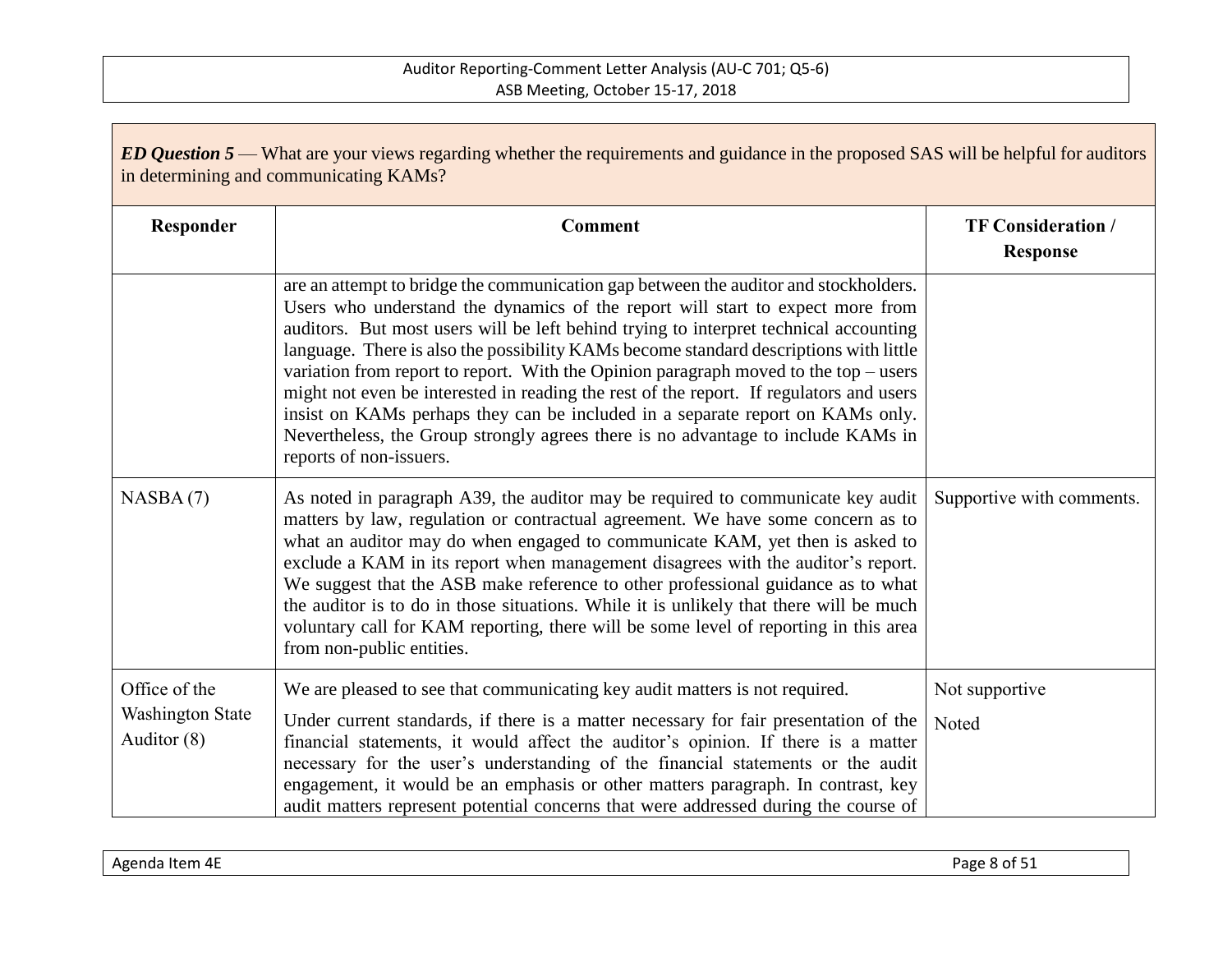| <b>ED Question 5</b> — What are your views regarding whether the requirements and guidance in the proposed SAS will be helpful for auditors<br>in determining and communicating KAMs? |                                                                                                                                                                                                                                                                                                                                                                                                                                                                                                                                                                                                                                                                                                                                                                                                                                                                                                                                                                                                                                                                   |                                              |
|---------------------------------------------------------------------------------------------------------------------------------------------------------------------------------------|-------------------------------------------------------------------------------------------------------------------------------------------------------------------------------------------------------------------------------------------------------------------------------------------------------------------------------------------------------------------------------------------------------------------------------------------------------------------------------------------------------------------------------------------------------------------------------------------------------------------------------------------------------------------------------------------------------------------------------------------------------------------------------------------------------------------------------------------------------------------------------------------------------------------------------------------------------------------------------------------------------------------------------------------------------------------|----------------------------------------------|
| Responder                                                                                                                                                                             | Comment                                                                                                                                                                                                                                                                                                                                                                                                                                                                                                                                                                                                                                                                                                                                                                                                                                                                                                                                                                                                                                                           | <b>TF Consideration /</b><br><b>Response</b> |
|                                                                                                                                                                                       | the audit and are $-$ by definition $-$ not necessary for fair presentation or the user's<br>understanding of the financial statements or the audit engagement.                                                                                                                                                                                                                                                                                                                                                                                                                                                                                                                                                                                                                                                                                                                                                                                                                                                                                                   |                                              |
|                                                                                                                                                                                       | We believe reporting key audit matters is more likely to cause misunderstanding<br>(either implications of unresolved issues or qualifications, or that specific assurance<br>is given on the matter) than provide additional value. KAMs add an element of<br>confusion and complexity to audit reports for both auditors and report users that does<br>not seem necessary or beneficial. We are unclear how an auditor could accurately<br>report key audit matters while not providing original information (AU-C section<br>701.A34-A38), especially when the key audit matter relates to an item that is relevant<br>to the audit but is not required to be disclosed in the financial statements (AU-C<br>section 701.A17), and also not reiterating matters appropriately disclosed in the<br>financial statements (AU-C section 701.A40). We are also unclear on how an auditor<br>could communicate that specific matters described in detail were addressed by the<br>audit without implying specific assurance on those items (AU-C section 701.10.b). |                                              |
|                                                                                                                                                                                       | Additionally, report users might inappropriately conclude that certain matters were<br>not considered or evaluated through the course of the audit, or did not receive a<br>heightened amount of auditor focus or efforts, merely because that matter was omitted<br>from the KAM discussion. This might unnecessarily lead report users to question the<br>veracity of the audit report, the audit opinion or the credibility of the independent<br>auditor, or to otherwise minimize the value of the audit process.<br>Therefore, we do not anticipate using key audit matter paragraphs.                                                                                                                                                                                                                                                                                                                                                                                                                                                                      |                                              |
| Smith & Howard<br>PC(9)                                                                                                                                                               | We believe the potential inclusion of KAMs in the auditors' report for nonissuers to<br>be inappropriate and potentially harmful to the audit process; we believe this will<br>potentially lead to situations with nonissuers where KAMs are decided on by                                                                                                                                                                                                                                                                                                                                                                                                                                                                                                                                                                                                                                                                                                                                                                                                        | Not supportive.                              |

Agenda Item 4E Page 9 of 51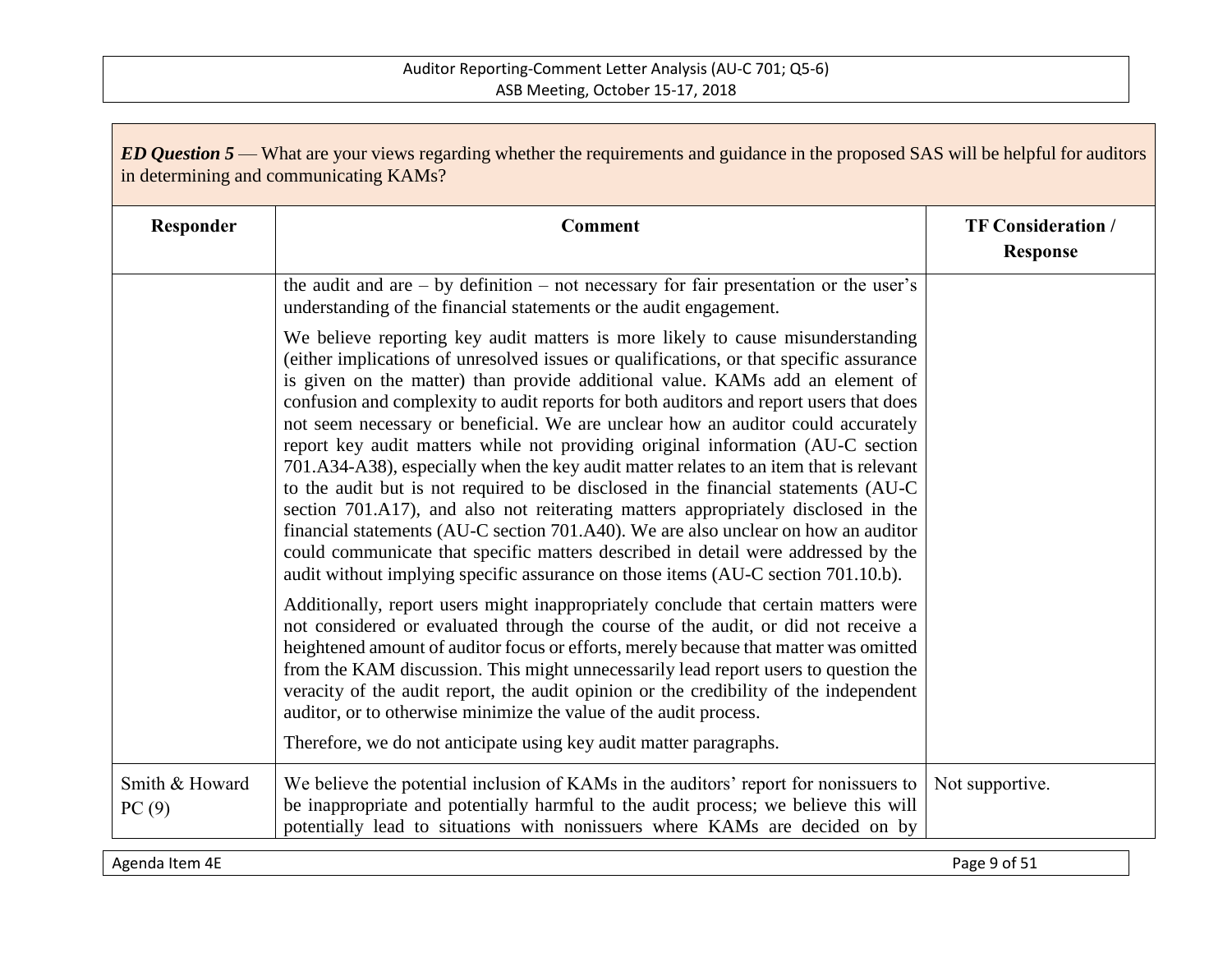| <b>ED Question 5</b> — What are your views regarding whether the requirements and guidance in the proposed SAS will be helpful for auditors<br>in determining and communicating KAMs? |                                                                                                                                                                                                                                                                                                                                                                                                                                                                                                                                                                                                                           |                                                                                                            |  |
|---------------------------------------------------------------------------------------------------------------------------------------------------------------------------------------|---------------------------------------------------------------------------------------------------------------------------------------------------------------------------------------------------------------------------------------------------------------------------------------------------------------------------------------------------------------------------------------------------------------------------------------------------------------------------------------------------------------------------------------------------------------------------------------------------------------------------|------------------------------------------------------------------------------------------------------------|--|
| Responder                                                                                                                                                                             | <b>Comment</b>                                                                                                                                                                                                                                                                                                                                                                                                                                                                                                                                                                                                            | <b>TF Consideration /</b><br><b>Response</b>                                                               |  |
|                                                                                                                                                                                       | nonissuers and "audit shopping" occurs until a Firm/practitioner is found that will<br>agree to the KAMs as decided on by the nonissuer. We understand that the inclusion<br>of KAMs in the auditors' report is not required unless so specified in the terms audit<br>engagement, however we believe this can lead to situations where those nonissuers<br>inclined to influence their auditors' judgement will have a mechanism wherein they<br>can attempt to set KAMs as part of agreeing to the terms of the audit engagement.                                                                                       | Same response for<br>questions 5 and 6<br>Noted.                                                           |  |
|                                                                                                                                                                                       | Additionally, we believe that specific inclusion of KAMs in the auditors' report will<br>subject the experienced auditors' professional judgment to review by those without<br>such expertise, which we do not believe adds value to the audit process. We also<br>believe this leads to potential scope creep of the audit as, in order to eliminate potential<br>questions of completeness, more items become identified as KAMs, and thereby the<br>assessed risk is increased and additional audit procedures performed. Effectively, the<br>cost of the audit is driven up without providing any additional benefit. |                                                                                                            |  |
|                                                                                                                                                                                       | The value perceived in the auditors' opinion is based on the expertise and the<br>experience of the auditors; this should remain sufficient. Additional scrutiny of<br>KAMs included in the auditors' report only devalues the auditors' opinion.                                                                                                                                                                                                                                                                                                                                                                         |                                                                                                            |  |
| CliftonLarsonAllen<br>LLP(10)                                                                                                                                                         | We believe the guidance is vague in terms of identifying KAMs and what the<br>communication would look like because there are no specific examples. While we<br>understand the intention behind not including examples is to ensure KAMs are unique<br>to the client situation, without additional guidance we believe the communications<br>will differ significantly from one audit to the next based on interpretations of the<br>standard rather than uniqueness of the client. We recommend that the proposed SAS<br>provide an example of a KAM and how it might be described in the report for better<br>clarity.  | Supportive with comments.<br>Proposed SAS will not<br>include illustrative KAM<br>based on ASB discussion. |  |

Agenda Item 4E Page 10 of 51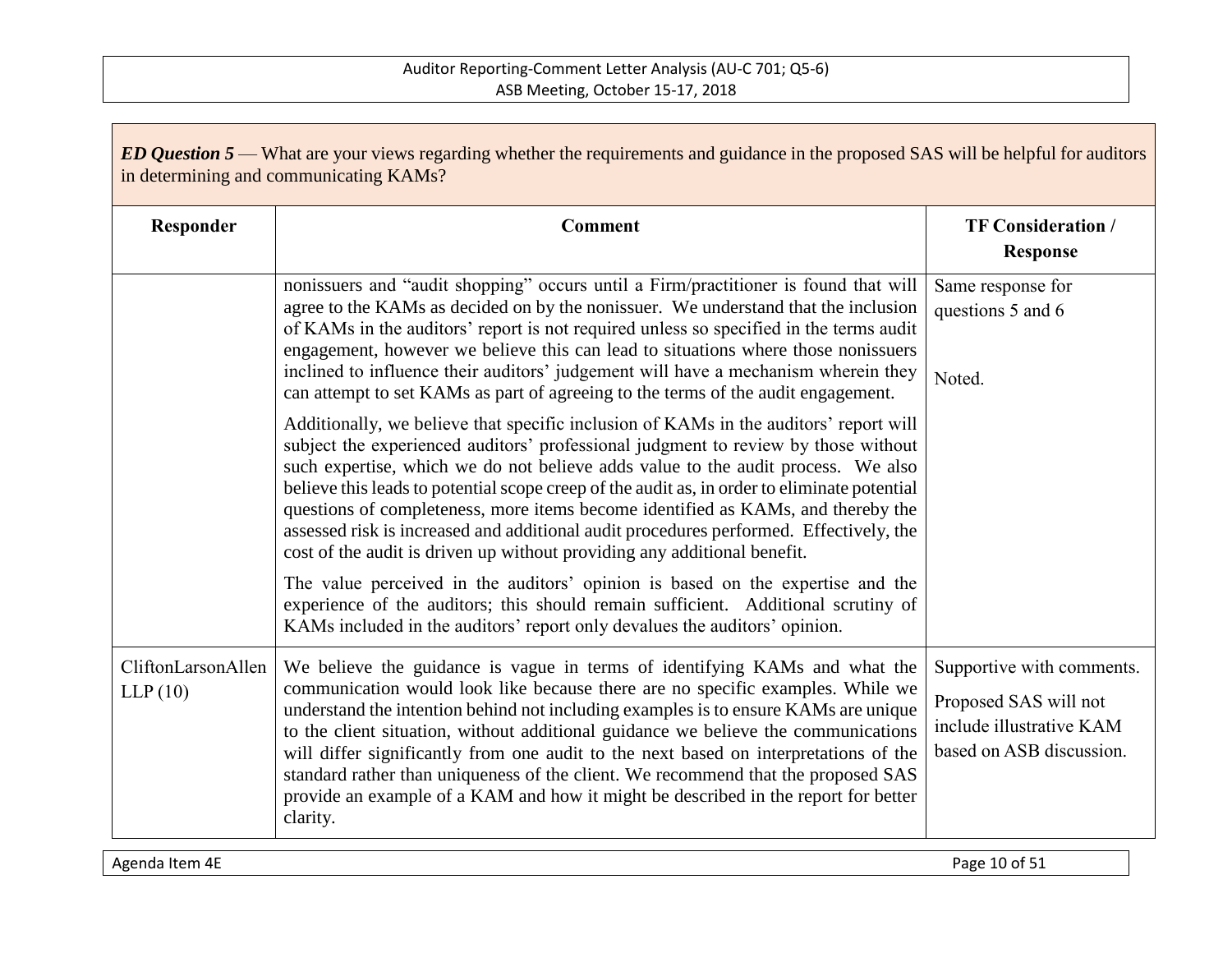| <b>ED Question 5</b> — What are your views regarding whether the requirements and guidance in the proposed SAS will be helpful for auditors<br>in determining and communicating KAMs? |                                                                                                                                                                                                                                                                                                                                                                                                                                                                                                                                                                                                                                                                                                                                                                                                                                                                                                                                                                                                                                                                                                                                                                                                                                                                                                                                                                    |                                              |  |
|---------------------------------------------------------------------------------------------------------------------------------------------------------------------------------------|--------------------------------------------------------------------------------------------------------------------------------------------------------------------------------------------------------------------------------------------------------------------------------------------------------------------------------------------------------------------------------------------------------------------------------------------------------------------------------------------------------------------------------------------------------------------------------------------------------------------------------------------------------------------------------------------------------------------------------------------------------------------------------------------------------------------------------------------------------------------------------------------------------------------------------------------------------------------------------------------------------------------------------------------------------------------------------------------------------------------------------------------------------------------------------------------------------------------------------------------------------------------------------------------------------------------------------------------------------------------|----------------------------------------------|--|
| Responder                                                                                                                                                                             | <b>Comment</b>                                                                                                                                                                                                                                                                                                                                                                                                                                                                                                                                                                                                                                                                                                                                                                                                                                                                                                                                                                                                                                                                                                                                                                                                                                                                                                                                                     | <b>TF Consideration /</b><br><b>Response</b> |  |
| AAFCPA <sub>s</sub> (11)                                                                                                                                                              | We recommend to eliminate AU-C 701 for the following reasons:<br>It does not add much value to the audits of nonpublic companies and their<br>$\circ$<br>users. The information that will be reported as KAM will not be disclosed in<br>the financial statements and footnotes and therefore in most cases it will not<br>affect the users' understanding of the entity's financial statements.<br>If KAM is important for the users of financial statements, it should be disclosed<br>$\circ$<br>as other matters in the opinion, or it should be disclosed in the footnotes.<br>It is not very clear that KAM communication is not required for non-issuers.<br>$\circ$<br>If auditors need to be engaged to report on KAM, this is comparable to Agreed-<br>$\circ$<br>Upon Procedures engagements, which already have established standards and<br>requirements.<br>KAM is a very broad concept, and we foresee a number of inconsistencies<br>$\circ$<br>regarding it in the reports.<br>KAM reporting requires a number of items be disclosed, which will lengthen<br>$\circ$<br>the auditor's report and dilute its message. Reporting KAM will increase the<br>auditor's report by at least a page, and if the KAM is complex the disclosure<br>will increase the report even more, causing the user of the report to lose focus<br>on what's important. | Not supportive.<br>Noted.                    |  |
| <b>Cherry Bekaert</b><br>(13)                                                                                                                                                         | We believe the requirements and guidance proposed in AU-C section 701 will be<br>helpful in determining and communicating key audit matters ("KAMs"). However, as<br>discussed further in our response to question 6 below, we believe additional guidance<br>should be added to clarify when the communication of KAMs is required.                                                                                                                                                                                                                                                                                                                                                                                                                                                                                                                                                                                                                                                                                                                                                                                                                                                                                                                                                                                                                               | Supportive with comments                     |  |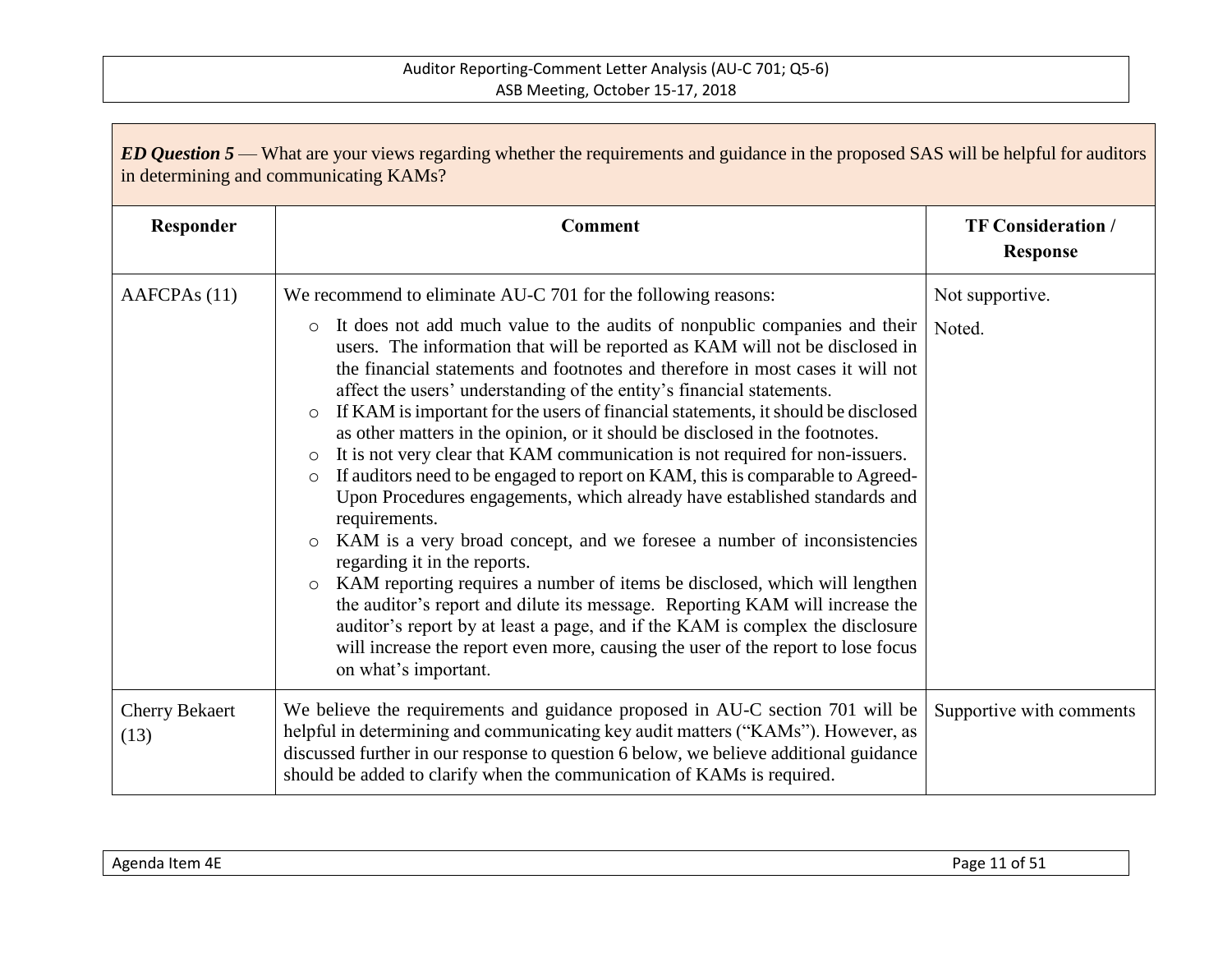| <b>ED Question 5</b> — What are your views regarding whether the requirements and guidance in the proposed SAS will be helpful for auditors<br>in determining and communicating KAMs? |                                                                                                                                                                                                                                                                                                                                                                                                                                                                                                                                                                                                                                                                                                                                                                                                                                                                                                                                                                                        |                                              |
|---------------------------------------------------------------------------------------------------------------------------------------------------------------------------------------|----------------------------------------------------------------------------------------------------------------------------------------------------------------------------------------------------------------------------------------------------------------------------------------------------------------------------------------------------------------------------------------------------------------------------------------------------------------------------------------------------------------------------------------------------------------------------------------------------------------------------------------------------------------------------------------------------------------------------------------------------------------------------------------------------------------------------------------------------------------------------------------------------------------------------------------------------------------------------------------|----------------------------------------------|
| Responder                                                                                                                                                                             | <b>Comment</b>                                                                                                                                                                                                                                                                                                                                                                                                                                                                                                                                                                                                                                                                                                                                                                                                                                                                                                                                                                         | <b>TF Consideration /</b><br><b>Response</b> |
| OAG (14)                                                                                                                                                                              | Since this is a new concept and not necessarily required for nonissuers, AICPA audit<br>guides and training will be necessary to properly implement and consistently apply<br>this section.                                                                                                                                                                                                                                                                                                                                                                                                                                                                                                                                                                                                                                                                                                                                                                                            | Supportive.                                  |
| MACPA(15)                                                                                                                                                                             | We agree the proposed requirements and guidance are helpful materials.                                                                                                                                                                                                                                                                                                                                                                                                                                                                                                                                                                                                                                                                                                                                                                                                                                                                                                                 | Supportive.                                  |
| <b>PBTK</b> (16)                                                                                                                                                                      | KAM reporting. Despite the assertions set forth by the Board under the caption, Auditor<br><b>Reporting</b> , on pp. 7-8 of the ED, we are unaware, and seriously question the existence,<br>of persuasive evidence of any significant user demand for this kind of reporting by<br>auditors of privately held companies in the U.S since users of their financial<br>statements are primarily creditors not known or likely to be particularly interested in<br>such matters. Users of financial statements of publicly-held issuers, on the other hand,<br>are primarily investors in their equity instruments that are traded freely in capital<br>markets.                                                                                                                                                                                                                                                                                                                         | Not supportive                               |
|                                                                                                                                                                                       | Sound auditing decisions, most particularly those made in connection with selecting<br>an audit scope that adequately addresses perceived risks of material misstatement,<br>necessarily must be based on extensive training, years of experience, knowledge of<br>the client's business and industry, and seasoned judgment. In our view, primarily<br>because report users are not likely to have such training, knowledge, experience and<br>judgment, they are unlikely to gain any benefit from this kind of reporting that is either<br>meaningful or useful for making credit or (less frequently) investment decisions.<br>Rather, it is best if report users rely on the effectiveness of the standard-setting<br>process, the applicable internal quality control and external practice monitoring<br>systems and the reputation of the audit firm to assess the quality of the auditing.<br>Accordingly, we see the only class of users with any significant probability of |                                              |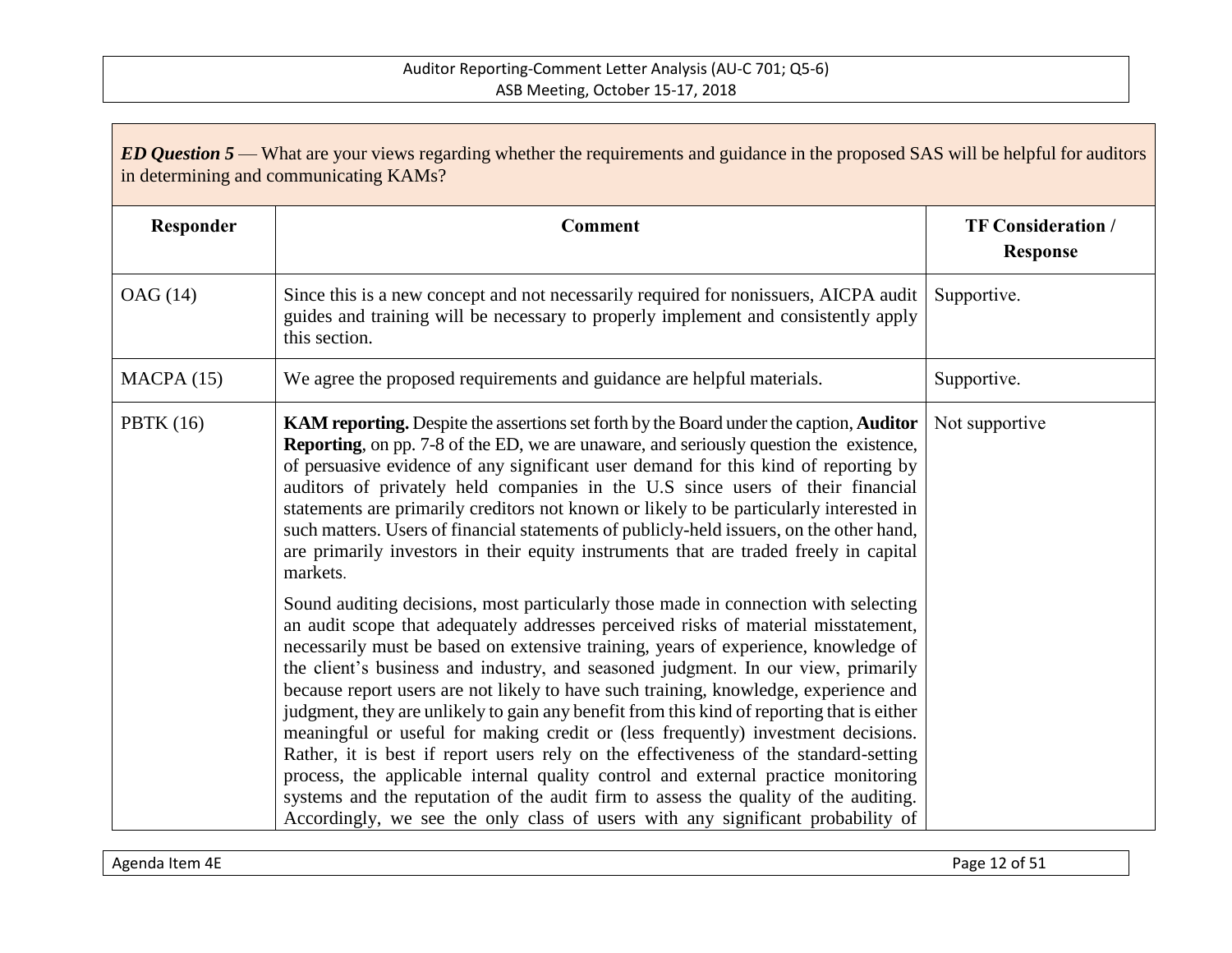| Responder | <b>Comment</b>                                                                                                                                                                                                                                                                                                                                                                                                                                                                                                                                                                                                                                                                                                                                                                                                                                                                                                                                                                    | <b>TF Consideration /</b><br><b>Response</b> |
|-----------|-----------------------------------------------------------------------------------------------------------------------------------------------------------------------------------------------------------------------------------------------------------------------------------------------------------------------------------------------------------------------------------------------------------------------------------------------------------------------------------------------------------------------------------------------------------------------------------------------------------------------------------------------------------------------------------------------------------------------------------------------------------------------------------------------------------------------------------------------------------------------------------------------------------------------------------------------------------------------------------|----------------------------------------------|
|           | obtaining any benefit from this kind of reporting to be potential adversaries who<br>would make damage claims against auditors.                                                                                                                                                                                                                                                                                                                                                                                                                                                                                                                                                                                                                                                                                                                                                                                                                                                   |                                              |
|           | Upon adoption of this proposed standard, reports containing "key audit matters"<br>(KAMs) will essentially have come full circle back to something similar to the<br>nonstandardized reporting format once called the "long-form" audit report that<br>dominated reporting in the first half of the 20 <sup>th</sup> century. Historically, long-form<br>reporting continued as a popular reporting option after the 1948 introduction in<br>Statement on Auditing Procedures (SAP) No. 24 of a so-called "short-form" or<br>standard report until 1957 when SAP No. 27 was issued. SAP No. 27 recognized<br>effectively that typical long-form audit reports that summarized the audit procedures<br>applied in most, if not all, areas of the audit resulted in vague and inconsistent report<br>language that did not serve the needs of users, and it discouraged long-form reports<br>by cautioning auditors wisely against certain risks associated with it and emphasized: |                                              |
|           | That any client financial information that was contained in such a report could<br>"support a contention that the auditor has made factual representations rather than<br>express an opinion  [on] management representations,"                                                                                                                                                                                                                                                                                                                                                                                                                                                                                                                                                                                                                                                                                                                                                   |                                              |
|           | That there was a need to maintain a "clear-cut distinction" between<br>representations of management and the auditors, and                                                                                                                                                                                                                                                                                                                                                                                                                                                                                                                                                                                                                                                                                                                                                                                                                                                        |                                              |
|           | The observation that "comments or other data contained in a long-form report<br>likely lent themselves to an incorrect contention that they constituted exceptions<br>or reservations, as distinguished from mere explanations."                                                                                                                                                                                                                                                                                                                                                                                                                                                                                                                                                                                                                                                                                                                                                  |                                              |
|           | As a result, long-form audit reports virtually vanished from practice thereafter.                                                                                                                                                                                                                                                                                                                                                                                                                                                                                                                                                                                                                                                                                                                                                                                                                                                                                                 |                                              |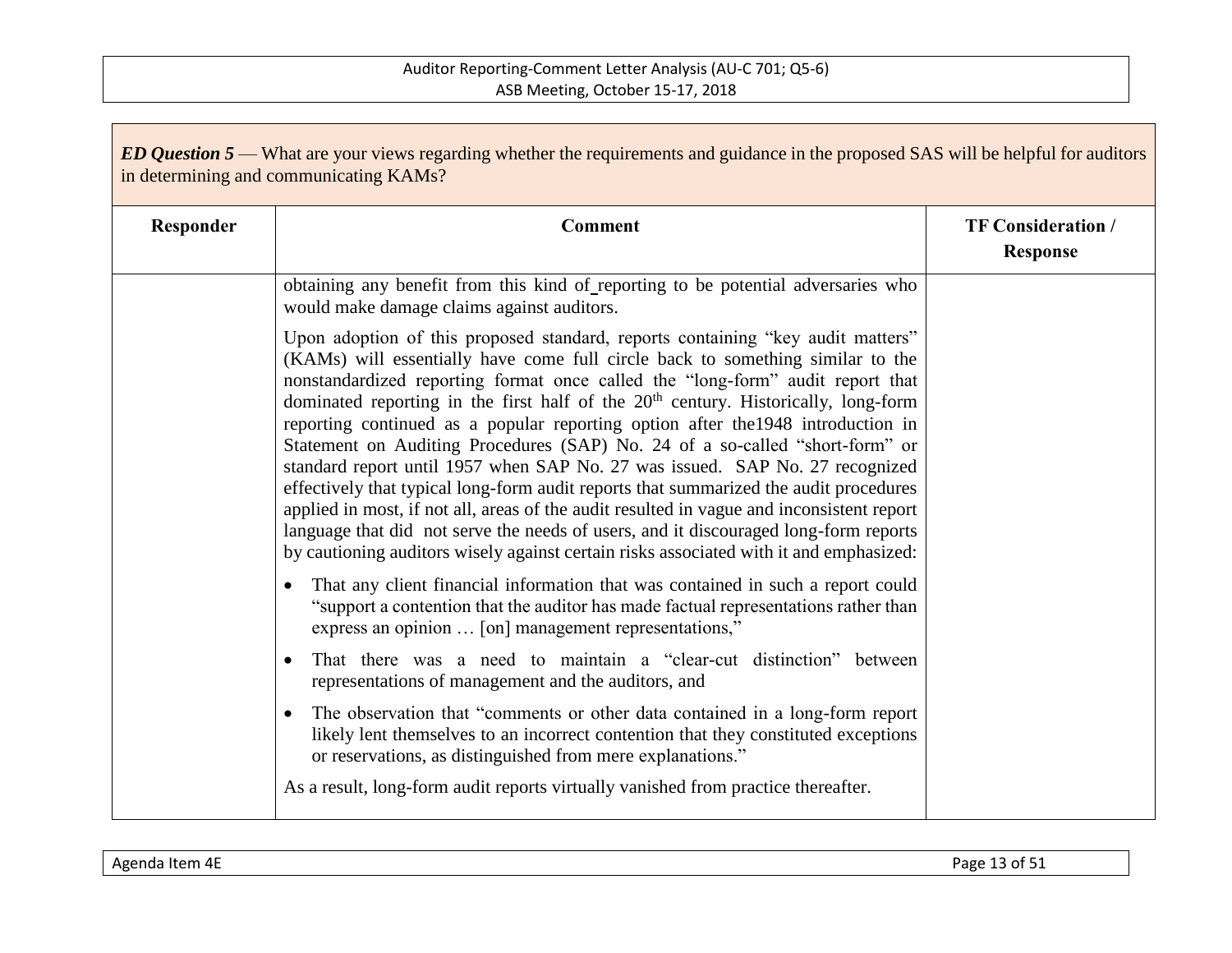| <b>ED Question 5</b> — What are your views regarding whether the requirements and guidance in the proposed SAS will be helpful for auditors<br>in determining and communicating KAMs? |                                                                                                                                                                                                                                                                                                                                                                                                                                                                                                                                                                                                                                                 |                                              |
|---------------------------------------------------------------------------------------------------------------------------------------------------------------------------------------|-------------------------------------------------------------------------------------------------------------------------------------------------------------------------------------------------------------------------------------------------------------------------------------------------------------------------------------------------------------------------------------------------------------------------------------------------------------------------------------------------------------------------------------------------------------------------------------------------------------------------------------------------|----------------------------------------------|
| Responder                                                                                                                                                                             | <b>Comment</b>                                                                                                                                                                                                                                                                                                                                                                                                                                                                                                                                                                                                                                  | <b>TF Consideration /</b><br><b>Response</b> |
|                                                                                                                                                                                       | We further assert that the foregoing risks remain among the most compelling reasons<br>to discourage reporting on KAMs. Other reasons that we believe should be set forth<br>in any final standard that would suggest, if not require, KAM reporting follow:                                                                                                                                                                                                                                                                                                                                                                                    |                                              |
|                                                                                                                                                                                       | Making meaningful assessments and useful judgments about risks and audit scope<br>without opportunities for two-way dialogue with auditors (which is not<br>practicable), and without all the factual and technical knowledge and experience<br>available to the auditor, would be beyond the capabilities of typical users and,<br>therefore, quite probably prone to misunderstandings and/or confusion,                                                                                                                                                                                                                                      |                                              |
|                                                                                                                                                                                       | Since human nature is such that if audit reports were to become too long (say,<br>more than one page), users will be unlikely to read them, and as a practical matter,<br>disclosures of details in KAMs would likely be limited inherently by available<br>space. Moreover, in the view of many, KAMs may eventually tend to evolve to<br>become relatively boilerplate. Therefore, their content will necessarily be<br>insufficient to assure an adequate understanding among users, and the probability<br>of their effectively achieving any meaningful communication objective, or even<br>being read, will be reduced from expectations, |                                              |
|                                                                                                                                                                                       | Public knowledge of the availability of optional KAM reporting will likely create<br>$\bullet$<br>artificial user demand among lenders (i.e., "if you build it, they will come") and<br>pose added litigation risk to auditors that will, in turn, generate increased report<br>drafting and review time, additional fees and delays that could prevent timely<br>issuance, and                                                                                                                                                                                                                                                                 |                                              |
|                                                                                                                                                                                       | Auditors who although engaged to report KAMs find little or nothing to explain<br>$\bullet$<br>or comment upon, might likely face the undesirable effect of perceived user<br>pressure impairing the auditor's objectivity because of a risk of being viewed                                                                                                                                                                                                                                                                                                                                                                                    |                                              |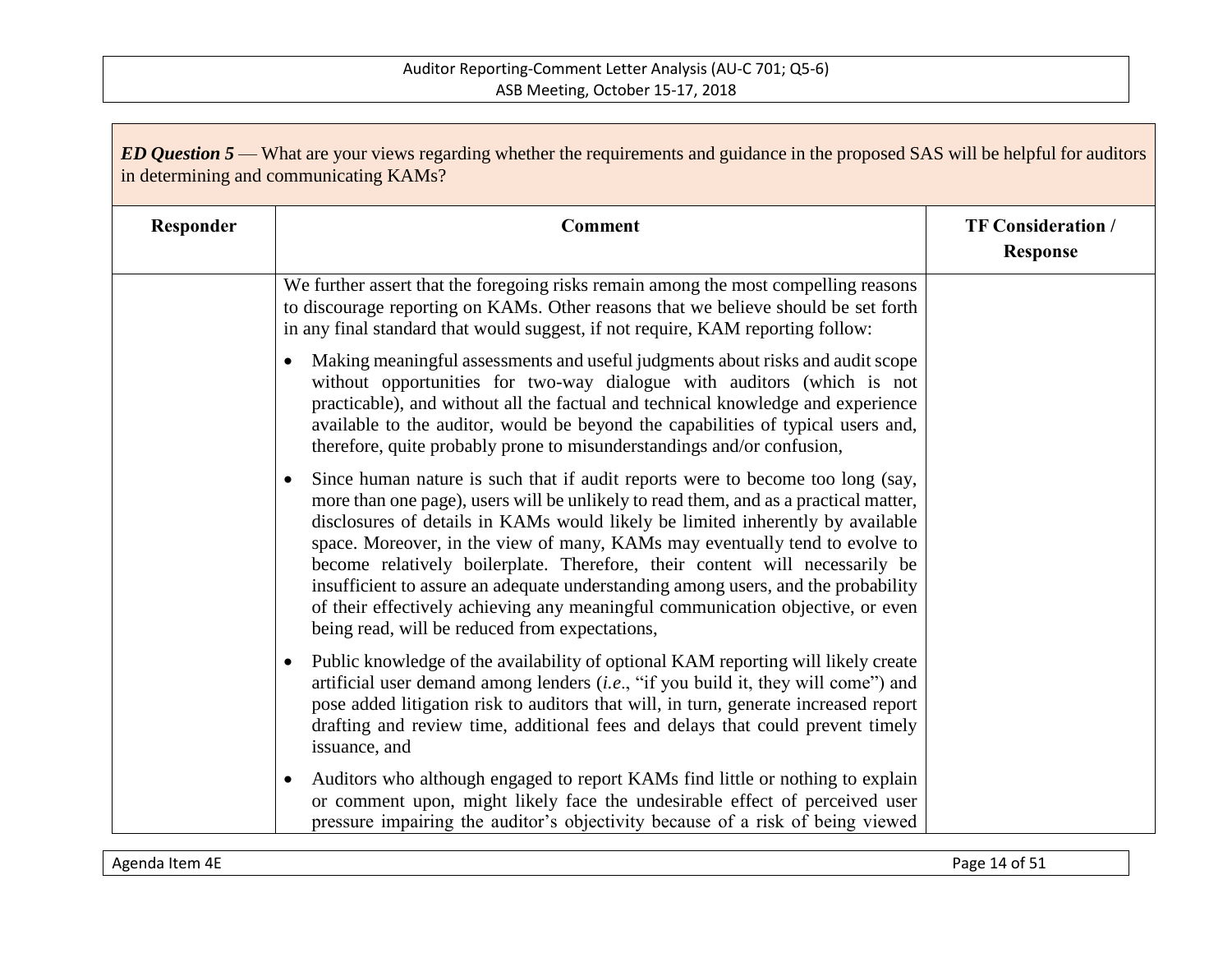| ED Question 5 — What are your views regarding whether the requirements and guidance in the proposed SAS will be helpful for auditors<br>in determining and communicating KAMs? |                                                                                                                                                                                                                                                                                                                                                                                                                                                                                                                                                                          |                                                                                                                            |
|--------------------------------------------------------------------------------------------------------------------------------------------------------------------------------|--------------------------------------------------------------------------------------------------------------------------------------------------------------------------------------------------------------------------------------------------------------------------------------------------------------------------------------------------------------------------------------------------------------------------------------------------------------------------------------------------------------------------------------------------------------------------|----------------------------------------------------------------------------------------------------------------------------|
| Responder                                                                                                                                                                      | <b>Comment</b>                                                                                                                                                                                                                                                                                                                                                                                                                                                                                                                                                           | <b>TF Consideration /</b><br><b>Response</b>                                                                               |
|                                                                                                                                                                                | adversely of having failed to meet their reporting responsibilities; thus, they may<br>likely report more than is warranted by the circumstances, also causing a tendency<br>for excessive, costly, self-serving, obtuse and unwieldy language in audit report.                                                                                                                                                                                                                                                                                                          |                                                                                                                            |
| FICPA(17)                                                                                                                                                                      | The Committee concluded that the guidance in the proposed SAS are adequate for the<br>auditors in determining and communicating KAMs. However, the Committee also<br>recognizes that there may be unintended consequences and increased audit costs,<br>which the auditor should be able to pass on to the client since this is an optional<br>service. The wording in the SAS is sufficiently clear that this is an optional service<br>for audits of nonissuers. The committee appreciates the effort of the ASB in clarifying<br>the optional nature of this service. | Supportive.<br>Same response for question<br>6                                                                             |
| BDO(19)                                                                                                                                                                        | We do believe that the requirements and guidance in the proposed SAS will be helpful<br>for auditors in determining and communicating KAMs. However, we believe that<br>such requirements and guidance should be revisited and reconsidered after the post-<br>implementation reviews of the implementation of CAMs for audits conducted in<br>accordance with PCAOB standards. As noted in our general comments above, a<br>delayed effective date would provide auditors of private companies with the benefit<br>of the experience of public company auditors.        | Supportive with comments.<br>Effective date to be<br>discussed at the October<br>meeting. See issue 8 in<br>agenda item 4. |
| ICPAS $(20)$                                                                                                                                                                   | Yes. However, the Committee believes it would be appropriate for the Proposed SAS<br>to clearly state that auditors are not expected to and should not report material<br>weaknesses and/or significant deficiencies, which are otherwise required to be<br>reported to those charged with governance, as Key Audit Matters in the auditor's<br>report. Such clarification in the standard may help avoid potential misapplication of<br>the Proposed SAS and, in other situations, misunderstanding on behalf of the users                                              | Supportive with comments.                                                                                                  |

Agenda Item 4E Page 15 of 51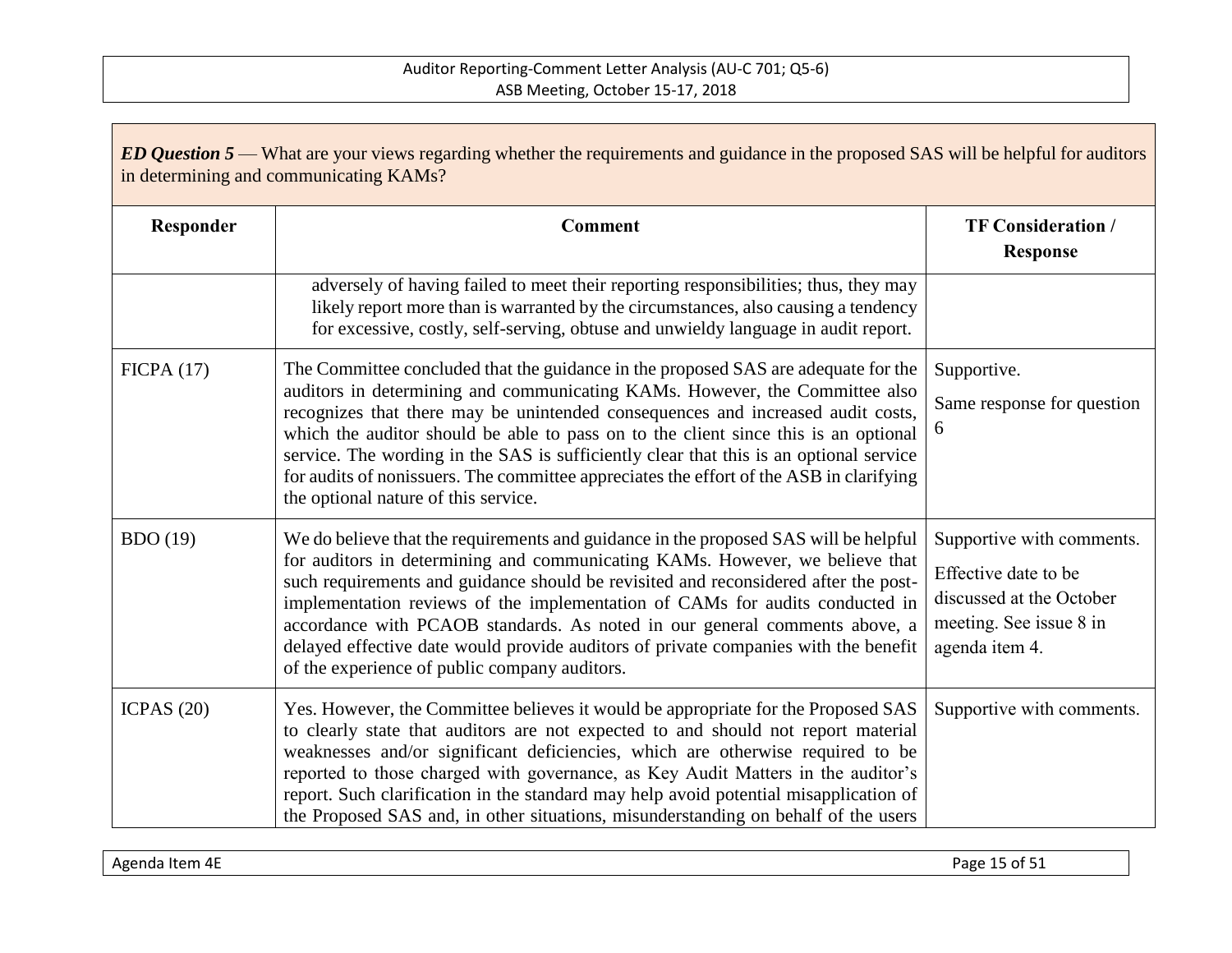| ED Question 5 — What are your views regarding whether the requirements and guidance in the proposed SAS will be helpful for auditors<br>in determining and communicating KAMs? |                                                                                                                                                                                                                                                                                                                                                                                                                                                                                                                                                                                                                                                                                                                                                                                                                                                                                                                                                                                                                                                                                                            |                                              |
|--------------------------------------------------------------------------------------------------------------------------------------------------------------------------------|------------------------------------------------------------------------------------------------------------------------------------------------------------------------------------------------------------------------------------------------------------------------------------------------------------------------------------------------------------------------------------------------------------------------------------------------------------------------------------------------------------------------------------------------------------------------------------------------------------------------------------------------------------------------------------------------------------------------------------------------------------------------------------------------------------------------------------------------------------------------------------------------------------------------------------------------------------------------------------------------------------------------------------------------------------------------------------------------------------|----------------------------------------------|
| Responder                                                                                                                                                                      | <b>Comment</b>                                                                                                                                                                                                                                                                                                                                                                                                                                                                                                                                                                                                                                                                                                                                                                                                                                                                                                                                                                                                                                                                                             | <b>TF Consideration /</b><br><b>Response</b> |
|                                                                                                                                                                                | (especially in situations where auditor combine their SAS 114 and SAS 115 letters to<br>fulfill reporting requirements).                                                                                                                                                                                                                                                                                                                                                                                                                                                                                                                                                                                                                                                                                                                                                                                                                                                                                                                                                                                   |                                              |
| SVA(21)                                                                                                                                                                        | It is sufficiently clear that communication of Key Audit Matters (KAMs) is not<br>required for audits of nonissuers. However, I can envision scenarios where<br>management of nonissuers may be required to request that the auditor communicate<br>key audit matters in the auditor's report by the users of their financial statements either<br>by law, regulation, or contractual agreement. In fact, it may become a de facto<br>requirement for all nonissuers.                                                                                                                                                                                                                                                                                                                                                                                                                                                                                                                                                                                                                                      | Not supportive                               |
|                                                                                                                                                                                | I believe that reporting these KAMs requires significant judgment that would not be<br>consistently applied resulting in a lack of comparability of results as reported by the<br>auditor. I also believe that reporting KAMs in the auditor's report (including those of<br>nonissuers when required) will create more of an adversarial relationship between the<br>auditor and those charged with governance, increase the likelihood of opinion<br>shopping, and add additional cost to the audit and related reporting. The requirements<br>and guidance in the proposed SAS are not helpful due to the number of items that<br>would have to be considered, evaluated, concluded upon and documented, and<br>ultimately reported. This particular effort at transparency is excessive and costly and<br>is opening auditors up to further risk due to management and/or third party users<br>having the opportunity to question why certain items were considered KAMs or why<br>certain items were not considered KAMs.<br>See further related comments regarding the proposed changes to AU-C 260. |                                              |
| GAO (23)                                                                                                                                                                       | We generally agree that the requirements and guidance in the proposed SAS will be<br>helpful for auditors in determining and communicating KAMs. We agree that                                                                                                                                                                                                                                                                                                                                                                                                                                                                                                                                                                                                                                                                                                                                                                                                                                                                                                                                             | Supportive                                   |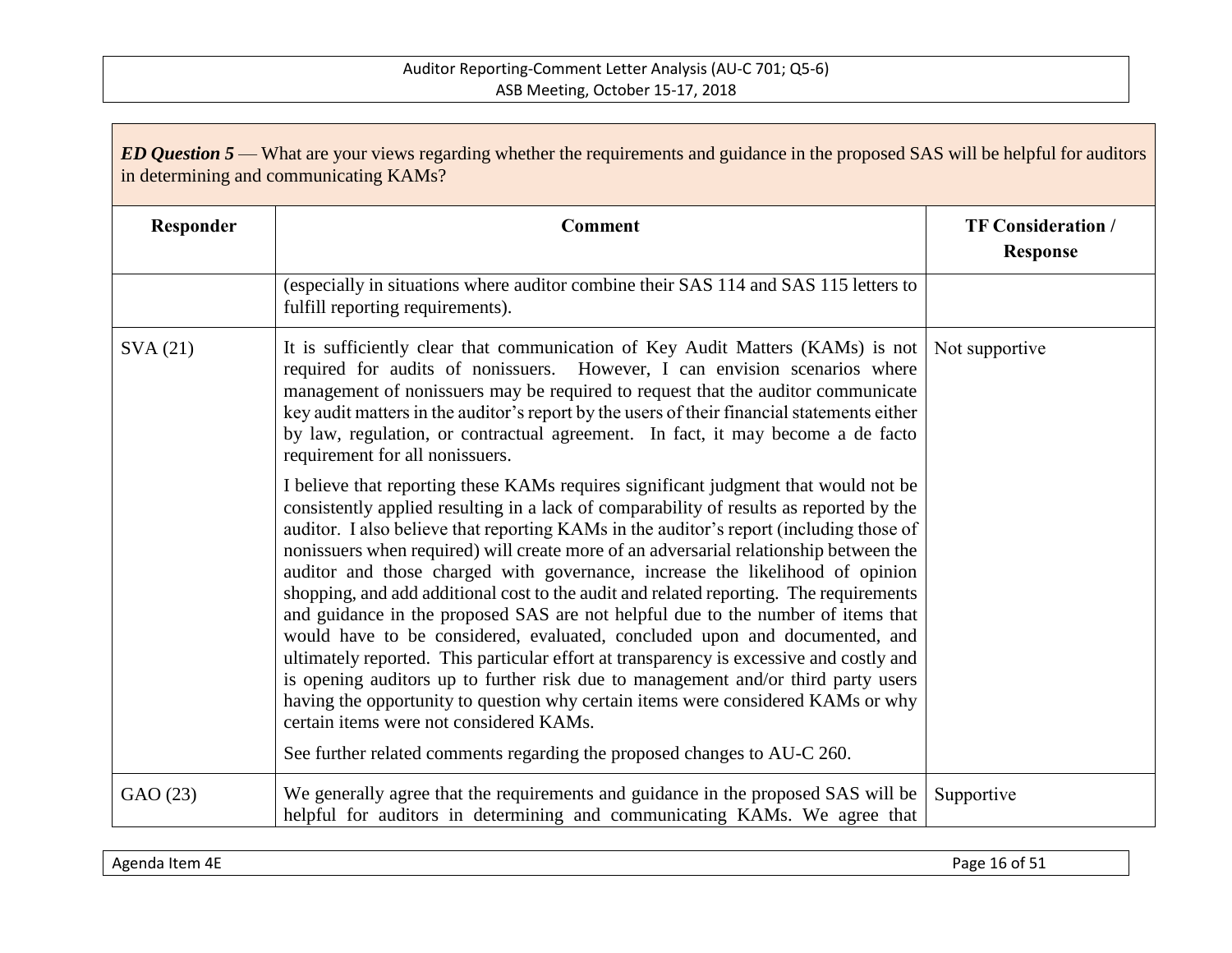| <b>ED Question 5</b> — What are your views regarding whether the requirements and guidance in the proposed SAS will be helpful for auditors<br>in determining and communicating KAMs? |                                                                                                                                                                                                                                                                                                                                                                                                      |                                              |
|---------------------------------------------------------------------------------------------------------------------------------------------------------------------------------------|------------------------------------------------------------------------------------------------------------------------------------------------------------------------------------------------------------------------------------------------------------------------------------------------------------------------------------------------------------------------------------------------------|----------------------------------------------|
| Responder                                                                                                                                                                             | <b>Comment</b>                                                                                                                                                                                                                                                                                                                                                                                       | <b>TF Consideration /</b><br><b>Response</b> |
|                                                                                                                                                                                       | communicating KAMs should not be required for audits of nonissuers. We will assess<br>whether generally accepted government auditing standards should provide<br>requirements for communicating KAMs.                                                                                                                                                                                                |                                              |
|                                                                                                                                                                                       | Also, we suggest that the ASB consider using the term "intended users" consistently<br>throughout the standards. For example, the term "user" rather than "intended user" is<br>used in paragraph 35(c) in the proposed SAS and paragraph A3 of SAS<br>Communicating Key Audit Matters in the Independent Auditor's Report. It is unclear<br>whether these two terms have different meanings.        |                                              |
| MSCPA(24)                                                                                                                                                                             | See the Committee comments under the general section above.                                                                                                                                                                                                                                                                                                                                          | Not supportive                               |
|                                                                                                                                                                                       | [General comments repeated here]                                                                                                                                                                                                                                                                                                                                                                     |                                              |
|                                                                                                                                                                                       | Members of the Committee have expressed the concern with the provisions relating<br>to Key Audit Matters.                                                                                                                                                                                                                                                                                            |                                              |
|                                                                                                                                                                                       | Members are concerned that there is subjective judgement by the auditor put forth to<br>determine what is a Key Audit Matter is. Members have concerns about how to<br>evaluate matters that will need to rise to the level of Key Audit Matters and thus need<br>to be included in the auditor's report. There needs to be greater clarity by way of<br>illustrative examples of Key Audit Matters. |                                              |
|                                                                                                                                                                                       | Members are concerned with the possible liability of determining a matter is not a<br>Key Audit Matter and it is later determined that it could have been a Key Audit Matter.<br>The members are concerned since there is substantial judgement involved about the<br>completeness of the Key Audit Matters disclosure and possible liability thereon for<br>not disclosing enough.                  |                                              |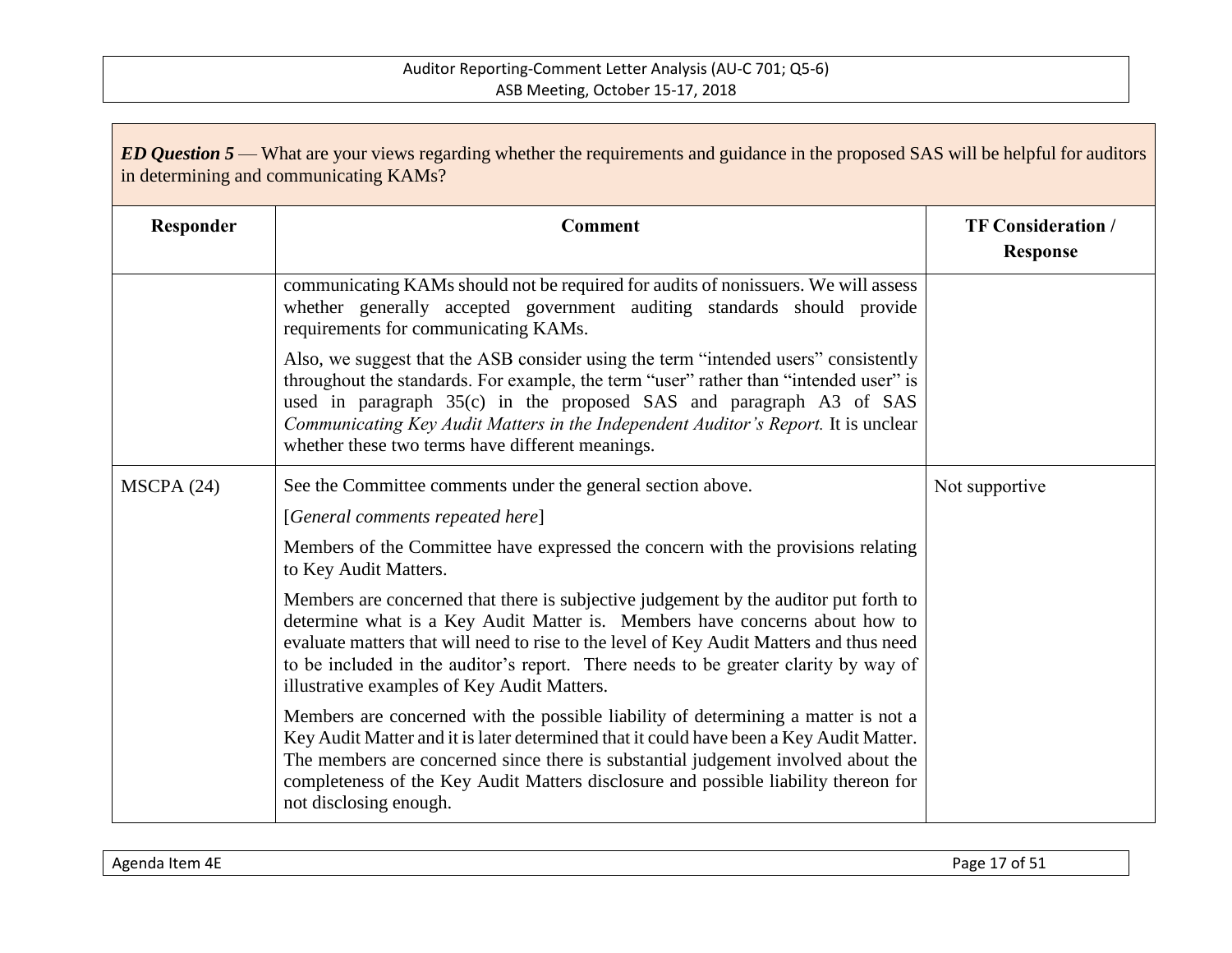| <b>ED Question 5</b> — What are your views regarding whether the requirements and guidance in the proposed SAS will be helpful for auditors<br>in determining and communicating KAMs? |                                                                                                                                                                                                                                                                                                                                                                                                                                                                                                                                                                                                                                                                                                                                                                             |                                              |
|---------------------------------------------------------------------------------------------------------------------------------------------------------------------------------------|-----------------------------------------------------------------------------------------------------------------------------------------------------------------------------------------------------------------------------------------------------------------------------------------------------------------------------------------------------------------------------------------------------------------------------------------------------------------------------------------------------------------------------------------------------------------------------------------------------------------------------------------------------------------------------------------------------------------------------------------------------------------------------|----------------------------------------------|
| Responder                                                                                                                                                                             | <b>Comment</b>                                                                                                                                                                                                                                                                                                                                                                                                                                                                                                                                                                                                                                                                                                                                                              | <b>TF Consideration /</b><br><b>Response</b> |
|                                                                                                                                                                                       | Some members are concerned with possible unforeseen consequences of the use of<br>Key Audit Matter disclosures being categorized into databases and used in analytics<br>that may lead to inappropriate conclusions.                                                                                                                                                                                                                                                                                                                                                                                                                                                                                                                                                        |                                              |
|                                                                                                                                                                                       | Members, who work with small and medium entities, express the concern that there<br>will be additional cost to this requirement that those entities will not pay the auditor<br>for.                                                                                                                                                                                                                                                                                                                                                                                                                                                                                                                                                                                        |                                              |
|                                                                                                                                                                                       | Finally the members are concerned, that although the proposal does not make the Key<br>Audit Matters disclosure mandatory, regulators and other interested parties (e.g. -<br>banks) will step in and require it for all reports to be filed with governments and those<br>other interested parties. As an example in Massachusetts the Attorney General's<br>Office of Massachusetts requires any non-profit with revenue in excess of \$500,000<br>to have an audit and that a copy of the financial statements and report thereon to be<br>filed with their office. Members foresee that regulators and other parties will believe<br>Key Audit Matters disclosure is a good thing to protect the public and thus make it<br>mandatory for all applicable audit reports. |                                              |
|                                                                                                                                                                                       | It is the recommend of the Committee that the ASB remove the Key Audit Matter<br>provision from the Proposal. Key Audit Matters is presently required by the PCAOB<br>for public company audits. It is the contention of the Committee that the ASB wait<br>at this time at least a couple of the years to see what the public company experience<br>is in dealing with Key Audit Matters disclosure. That way the auditors of small and<br>medium entities will have knowledge and experience to rely on.                                                                                                                                                                                                                                                                  |                                              |
| GT(25)                                                                                                                                                                                | <b>Key audit matters</b>                                                                                                                                                                                                                                                                                                                                                                                                                                                                                                                                                                                                                                                                                                                                                    | Supportive                                   |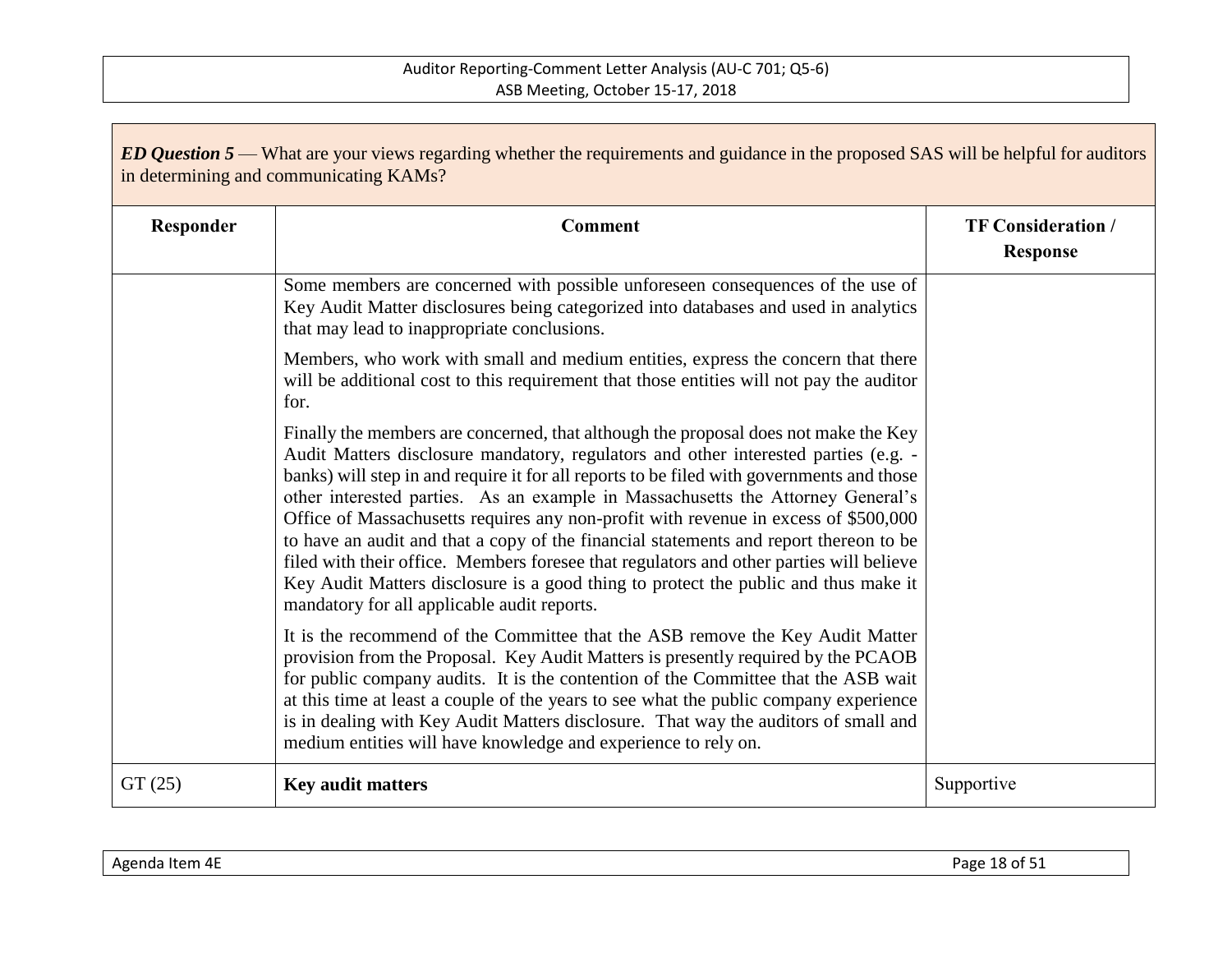| <b>ED Question 5</b> — What are your views regarding whether the requirements and guidance in the proposed SAS will be helpful for auditors<br>in determining and communicating KAMs? |                                                                                                                                                                                                                                                                                                                                                                                                                                                                                                                                                                                                                                                                                                                                                                                                                                                                                                                                           |                                              |
|---------------------------------------------------------------------------------------------------------------------------------------------------------------------------------------|-------------------------------------------------------------------------------------------------------------------------------------------------------------------------------------------------------------------------------------------------------------------------------------------------------------------------------------------------------------------------------------------------------------------------------------------------------------------------------------------------------------------------------------------------------------------------------------------------------------------------------------------------------------------------------------------------------------------------------------------------------------------------------------------------------------------------------------------------------------------------------------------------------------------------------------------|----------------------------------------------|
| Responder                                                                                                                                                                             | <b>Comment</b>                                                                                                                                                                                                                                                                                                                                                                                                                                                                                                                                                                                                                                                                                                                                                                                                                                                                                                                            | <b>TF Consideration /</b><br><b>Response</b> |
|                                                                                                                                                                                       | We support the Board's inclusion of proposed requirements for communicating key<br>audit matters (KAM) in the auditor's report and its alignment of such requirements<br>with the corresponding ISA. Further, we agree with the Board's decision not to require<br>KAM reporting, unless the auditor is engaged to do so. While we support the notion<br>of KAMs as providing additional transparency, we note that there are many nonissuer<br>situations where the users of the financial statements are already receiving<br>information through other means (for example, a lender may have regular meetings<br>with owners and management to discuss matters of interest, including the results of<br>the audit). There may be circumstances where KAM reporting would be required by<br>contract or otherwise, and we believe the adoption of the requirements to develop and<br>report KAM would be useful in those circumstances. |                                              |
| Crowe $(26)$                                                                                                                                                                          | It is clear in the Proposed Standards (AU-C 701, Communicating Key Audit Matters<br>in the Independent Auditor's Report) that the communication of Key Audit Matters<br>(KAMs) is not required for audits of nonissuers. We agree with the decision to include<br>guidance related to determining and communicating KAMs, in the instances where<br>the auditor is engaged to do so. Further, we agree with the proposed modifications to<br>AU-C section 210, Terms of Engagement, to provide application guidance for when<br>the auditor is engaged to report on KAMs.<br>Overall, we support the Proposed Standards and have provided are views on certain<br>specific requirements. Attachment A to this letter has other observations that are<br>less significant that include cross-references to specific paragraphs.                                                                                                            | Supportive                                   |
| NCACPA (27)                                                                                                                                                                           | We believe that while the guidance does provide some general framework for<br>developing KAMs, inherent within an audit are too many factors involved with<br>determining what constitutes a significant risk factor to objectively say an item should                                                                                                                                                                                                                                                                                                                                                                                                                                                                                                                                                                                                                                                                                    | Not supportive                               |

Agenda Item 4E Page 19 of 51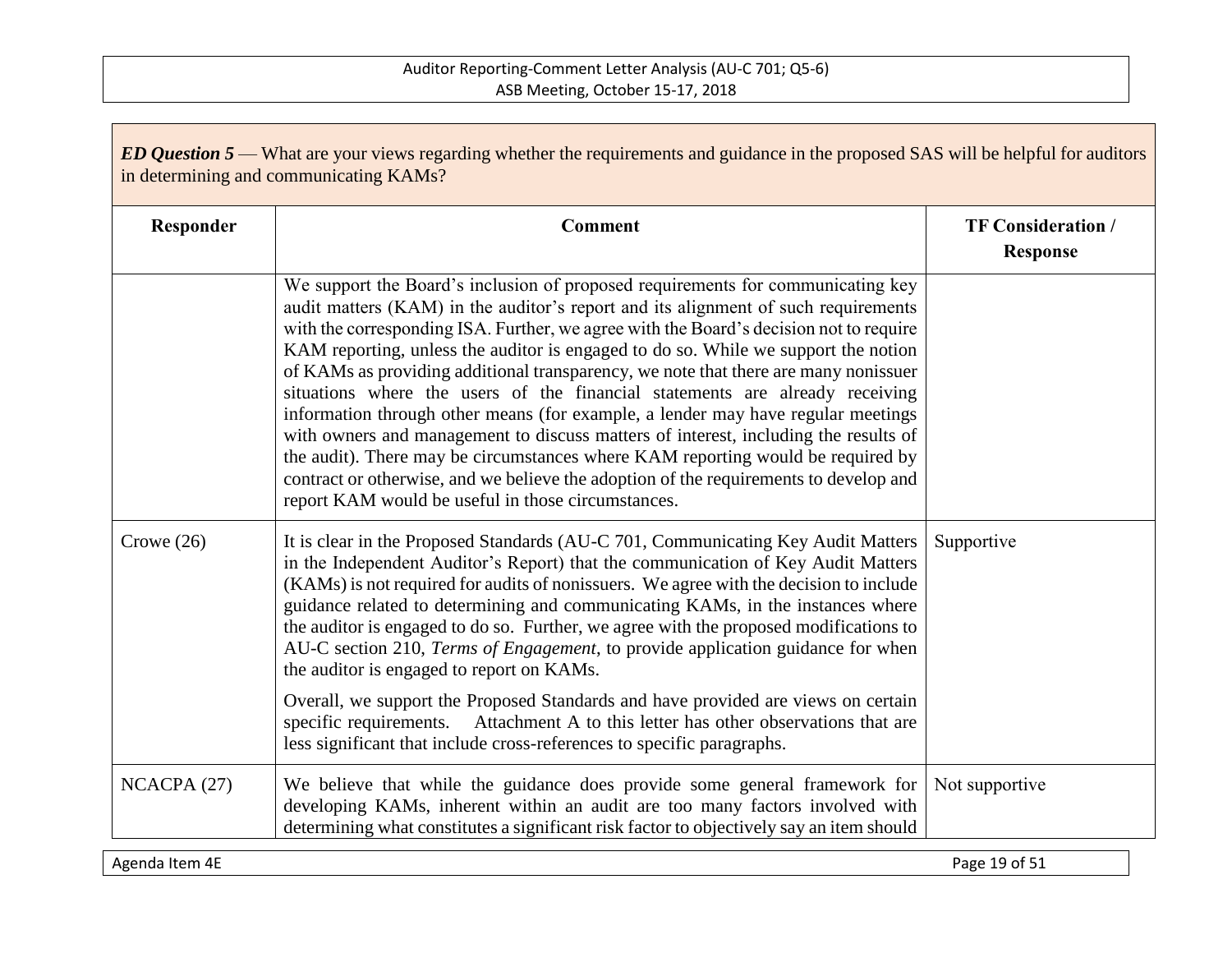| <b>ED Question 5</b> — What are your views regarding whether the requirements and guidance in the proposed SAS will be helpful for auditors<br>in determining and communicating KAMs? |                                                                                                                                                                                                                                                                                                                                                                                                                                                                                                                                                                                                                                                                                                                                                                                                                                                                                                                                                                                                                                                           |                                              |
|---------------------------------------------------------------------------------------------------------------------------------------------------------------------------------------|-----------------------------------------------------------------------------------------------------------------------------------------------------------------------------------------------------------------------------------------------------------------------------------------------------------------------------------------------------------------------------------------------------------------------------------------------------------------------------------------------------------------------------------------------------------------------------------------------------------------------------------------------------------------------------------------------------------------------------------------------------------------------------------------------------------------------------------------------------------------------------------------------------------------------------------------------------------------------------------------------------------------------------------------------------------|----------------------------------------------|
| Responder                                                                                                                                                                             | <b>Comment</b>                                                                                                                                                                                                                                                                                                                                                                                                                                                                                                                                                                                                                                                                                                                                                                                                                                                                                                                                                                                                                                            | <b>TF Consideration /</b><br><b>Response</b> |
|                                                                                                                                                                                       | or should not be included. Auditors could very easily become fearful of not including<br>"borderline" risk factors for fear of issuing a deficient audit opinion. Conversely, the<br>auditee may be unwilling to have statements issued with KAMs that will either put<br>them in a poor light with the end users or could potentially disclose proprietary<br>information. We are also concerned that the inclusion of KAMs would subject<br>auditors to additional litigation from opposing counsel. We recommend following<br>PCAOB in that if this standard is passed, the inclusion of KAMs be deferred an<br>additional year.                                                                                                                                                                                                                                                                                                                                                                                                                       |                                              |
| CLCPA(28)                                                                                                                                                                             | We believe the information communicated in KAM's are helpful, but the majority of<br>our committee does not believe private companies will want this information included<br>in an auditor's report. The majority of our committee also does not support the<br>divergence in practice resulting from giving the company or the auditor the option to<br>include the KAM disclosures in the auditor's report. Such option will create<br>significant divergence in practice and make comparability among auditor's reports<br>among non-issuers confusing. In addition, we believe the auditor addressing which<br>matters discussed with those charged with governance rise to the level of "most<br>significant" or requiring significant auditor attention, for inclusion as a KAM is<br>subject to significant judgment that may increase the risk for the auditor to either<br>wrongfully included, or wrongfully exclude an item as being a KAM. We generally<br>do not believe the public will be served by allowing optional disclosures of KAMs. | Not supportive                               |
| Anders (29)                                                                                                                                                                           | As stated in our Introduction and General Comments Letter, we feel strongly that the<br>requirements and guidance in the proposed SAS will undoubtedly lead to divergence<br>in practice and, in turn, general misperceptions and misunderstanding between<br>practitioners, clients, and users of the financial statements of nonissuers.                                                                                                                                                                                                                                                                                                                                                                                                                                                                                                                                                                                                                                                                                                                | Not supportive                               |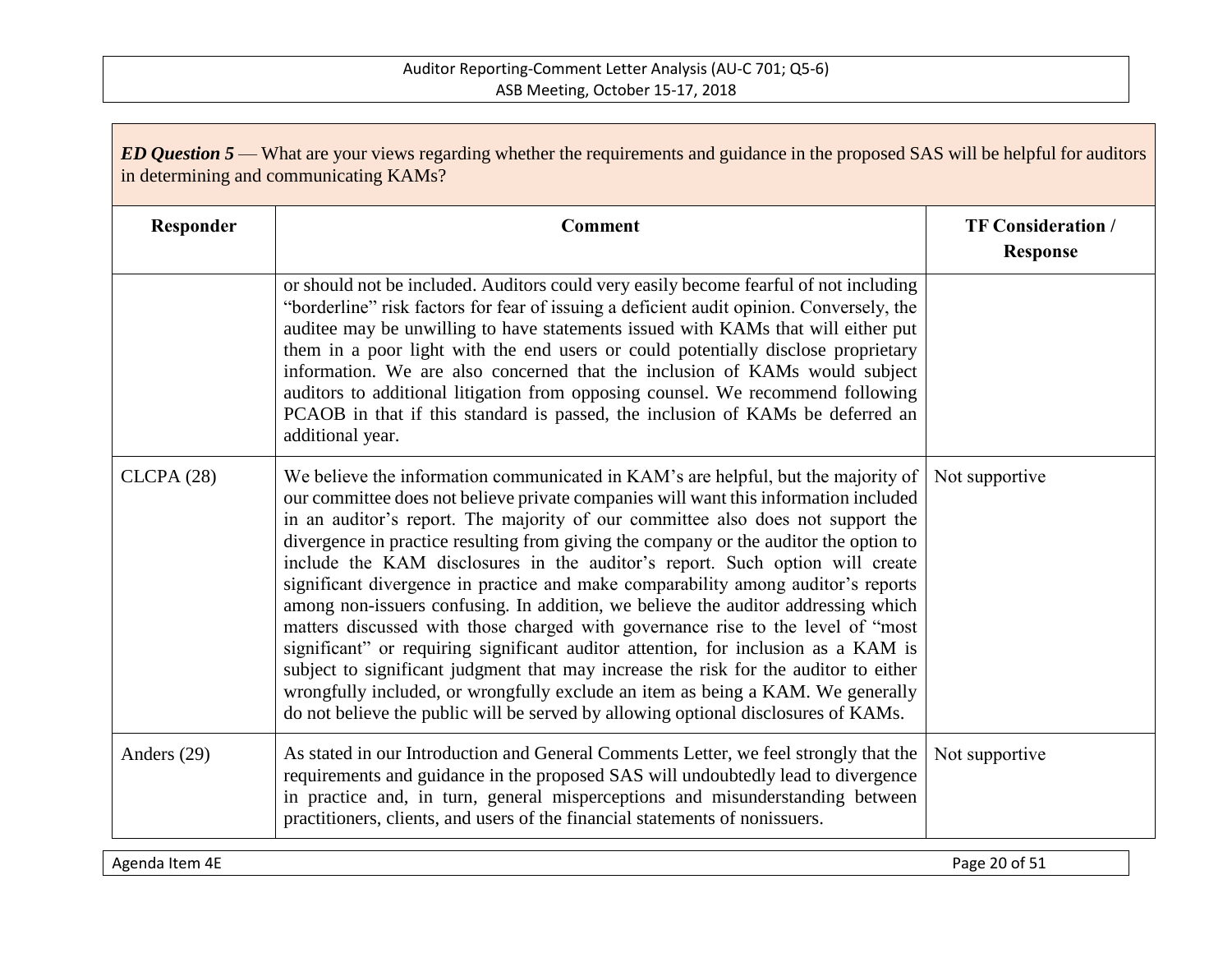| <b>ED Question 5</b> — What are your views regarding whether the requirements and guidance in the proposed SAS will be helpful for auditors<br>in determining and communicating KAMs? |                                                                                                                                                                                                                                                                                                                                                                                                                                                                                                                                                                                     |                                                                                            |
|---------------------------------------------------------------------------------------------------------------------------------------------------------------------------------------|-------------------------------------------------------------------------------------------------------------------------------------------------------------------------------------------------------------------------------------------------------------------------------------------------------------------------------------------------------------------------------------------------------------------------------------------------------------------------------------------------------------------------------------------------------------------------------------|--------------------------------------------------------------------------------------------|
| Responder                                                                                                                                                                             | <b>Comment</b>                                                                                                                                                                                                                                                                                                                                                                                                                                                                                                                                                                      | <b>TF Consideration /</b><br><b>Response</b>                                               |
| Baker Tilly (30)                                                                                                                                                                      | Generally we believe that the requirements and guidance in the proposed standard<br>will be helpful for auditors in determining and communicating KAMs, but we did<br>have the following comments with respect to communicating KAMs.                                                                                                                                                                                                                                                                                                                                               | Supportive with comments.                                                                  |
|                                                                                                                                                                                       | Paragraph 15 of AU-C section 701 and the related application paragraph discuss the<br>auditor's reporting requirements when no KAMs have been identified. Based on the<br>criteria used in the proposed standard to determine which matters are KAMs, we<br>believe that this circumstance will be fairly infrequent, therefore, we believe that it<br>would be helpful if the proposed standard included such guidance.                                                                                                                                                            | See changes made to this<br>proposed SAS in agenda<br>item 4A, including<br>paragraph A56. |
|                                                                                                                                                                                       | Paragraph A31 states that "placing the separate 'Key Audit Matters' section in close<br>proximity to the 'Opinion' and 'Basis for Opinion' sections may give prominence to<br>such information." It is not clear from the proposed standard whether giving this<br>information prominence is the desired outcome, therefore, we believe that the intent<br>of this guidance be clarified (i.e., is giving this information prominence the desired<br>outcome). Alternatively, a requirement could be added to the proposed standard<br>specifying the location of this information. | TF supports retaining<br>flexibility in placement of<br>sections                           |
|                                                                                                                                                                                       | While we understand why paragraph 13b allows the auditor not to communicate<br>certain KAMs, we believe that communicating certain KAMs, but not communicating<br>others could be misleading to financial statement users. Possible ways to avoid this<br>from being misleading include:                                                                                                                                                                                                                                                                                            | See issue 7 of agenda item<br>4.                                                           |
|                                                                                                                                                                                       | > Requiring the auditor to state in the auditor's report that certain KAMs could<br>not be communicated due to the adverse consequences that might result from<br>their communication.                                                                                                                                                                                                                                                                                                                                                                                              |                                                                                            |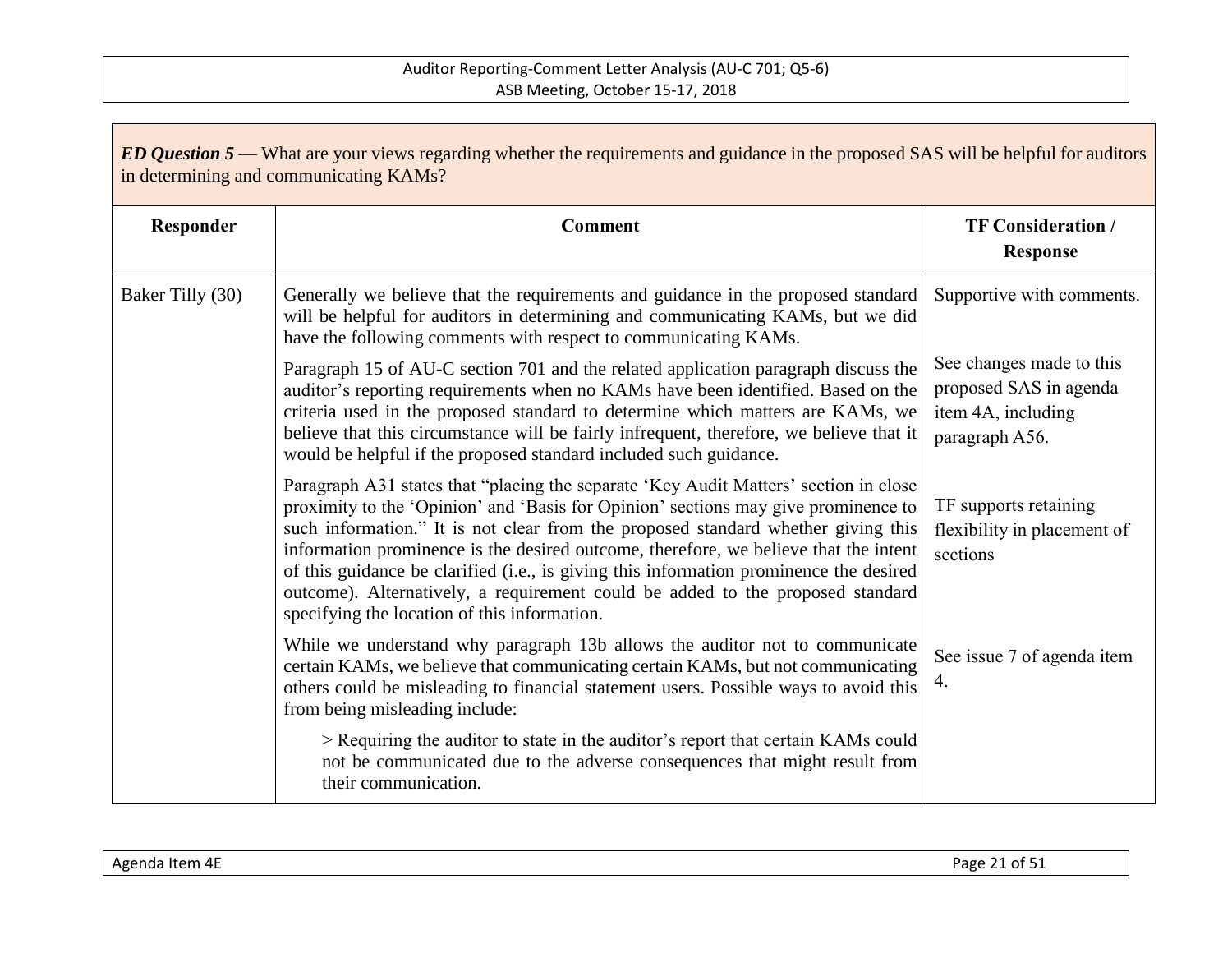| ED Question 5 — What are your views regarding whether the requirements and guidance in the proposed SAS will be helpful for auditors<br>in determining and communicating KAMs? |                                                                                                                                                                                                                                                                                                                                                                                                                                                                                                                                                                                      |                                                                                                                                                                      |
|--------------------------------------------------------------------------------------------------------------------------------------------------------------------------------|--------------------------------------------------------------------------------------------------------------------------------------------------------------------------------------------------------------------------------------------------------------------------------------------------------------------------------------------------------------------------------------------------------------------------------------------------------------------------------------------------------------------------------------------------------------------------------------|----------------------------------------------------------------------------------------------------------------------------------------------------------------------|
| Responder                                                                                                                                                                      | <b>Comment</b>                                                                                                                                                                                                                                                                                                                                                                                                                                                                                                                                                                       | <b>TF Consideration /</b><br><b>Response</b>                                                                                                                         |
|                                                                                                                                                                                | > Requiring the auditor to withdraw from the KAM engagement, but not<br>requiring the auditor to include a statement in the auditor's report that the auditor<br>was engaged to report on KAMs, but was unable to complete the engagement.                                                                                                                                                                                                                                                                                                                                           |                                                                                                                                                                      |
|                                                                                                                                                                                | > Requiring the auditor to withdraw from the KAM engagement, but requiring<br>the auditor to include a statement in the auditor's report that the auditor was<br>engaged to report on KAMs, but was unable to complete the engagement (i.e.,<br>similar to a scope limitation).                                                                                                                                                                                                                                                                                                      |                                                                                                                                                                      |
| OHIOCPA (31)                                                                                                                                                                   | While the committee had concerns about non-issuers having the required time, effort,<br>capabilities and understanding of the costs and risks, the requirements are clear for<br>those electing the option. Since it is anticipated that fewer private companies will elect<br>this option, more implementation guidance would be helpful.                                                                                                                                                                                                                                           | Not supportive                                                                                                                                                       |
| PWC (32)                                                                                                                                                                       | The ASB is proposing to adopt a new standard similar to the IAASB's KAM<br>framework in accordance with ISA 701, including its definition and requirements.<br>Reporting of KAMs for US private companies would be voluntary, though we note<br>the ASB's view in paragraph A39 of proposed AU-C section 700 that communication<br>of KAM could be required by law, regulation or contractual agreement.<br>We support the ASB's view that any enhanced reporting about matters arising from<br>the audit should be voluntary for private companies, consistent with the approach in | Supportive with comments<br>TF supports converging<br>with IAASB. However, TF<br>has considered whether a<br>reference to paragraph 45 in<br>Proposed SAS Forming an |
|                                                                                                                                                                                | the ISAs. However, we believe the ASB should explore why private companies might<br>elect to request their auditors to communicate these matters in order to determine how<br>best to structure that framework.                                                                                                                                                                                                                                                                                                                                                                      | Opinion and Reporting on<br><b>Financial Statements would</b><br>be helpful. See issue 6 in<br>agenda item 4.                                                        |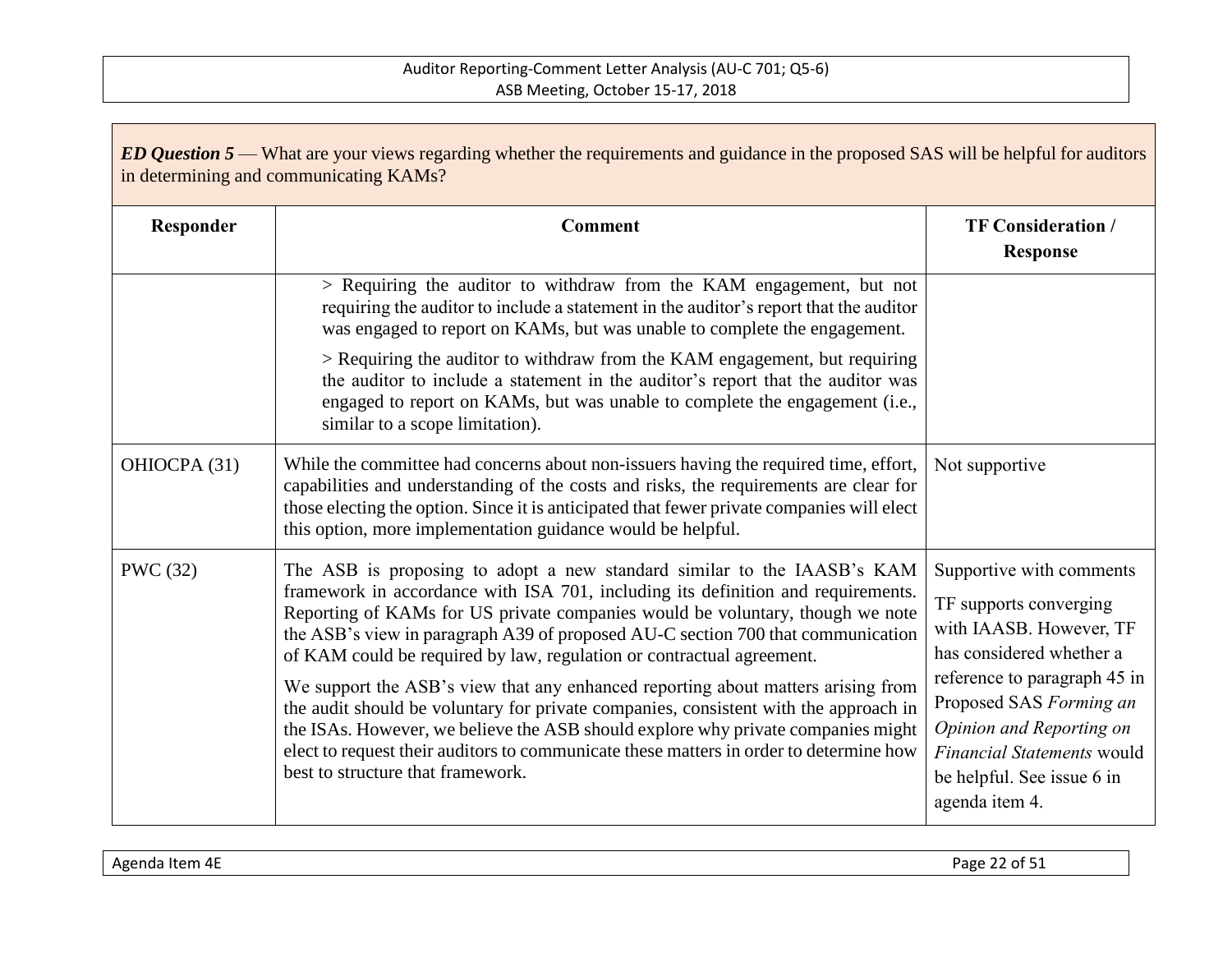| ED Question 5 — What are your views regarding whether the requirements and guidance in the proposed SAS will be helpful for auditors<br>in determining and communicating KAMs? |                                                                                                                                                                                                                                                                                                                                                                                                                                                                                                                                                                                                                 |                                              |
|--------------------------------------------------------------------------------------------------------------------------------------------------------------------------------|-----------------------------------------------------------------------------------------------------------------------------------------------------------------------------------------------------------------------------------------------------------------------------------------------------------------------------------------------------------------------------------------------------------------------------------------------------------------------------------------------------------------------------------------------------------------------------------------------------------------|----------------------------------------------|
| Responder                                                                                                                                                                      | <b>Comment</b>                                                                                                                                                                                                                                                                                                                                                                                                                                                                                                                                                                                                  | <b>TF Consideration /</b><br><b>Response</b> |
|                                                                                                                                                                                | We believe the following matters are relevant to the ASB's consideration of how to<br>move forward:                                                                                                                                                                                                                                                                                                                                                                                                                                                                                                             |                                              |
|                                                                                                                                                                                | • Private companies could request auditors to communicate additional<br>information about matters arising from the audit in anticipation of an IPO or<br>because there are expectations that their reporting should be comparable to<br>their public company peers. Similarly, private equity holders, lenders or<br>regulators could set out an expectation that companies would request their<br>auditors to do so. In these circumstances, we believe the PCAOB's CAM<br>framework may be more relevant to users because of the consistency that<br>would result between public and private company reports. |                                              |
|                                                                                                                                                                                | Users of reports may not understand the differences between KAM and CAM<br>$\bullet$<br>reporting in light of the different definitions and the resulting potential that<br>some matters reported as KAMs would not meet the definition of CAMs. It is<br>important to acknowledge the PCAOB conducted extensive outreach and<br>research in developing their approach, which considered the US legal<br>environment and focused on retaining an appropriate balance between<br>management's and the auditor's responsibilities. The ASB should carefully<br>consider those efforts and conclusions.            |                                              |
|                                                                                                                                                                                | Engagements conducted under dual standards would be required to apply the<br>$\bullet$<br>PCAOB's CAM requirements, unless they meet the definition of companies<br>for which the CAM requirements do not apply. Paragraph A66 in AU-C<br>section 700 acknowledges this scenario. The result is that auditor's reports for<br>private companies that refer to the ASB's standards could include<br>communication of CAMs in accordance with PCAOB standards, while audits                                                                                                                                       |                                              |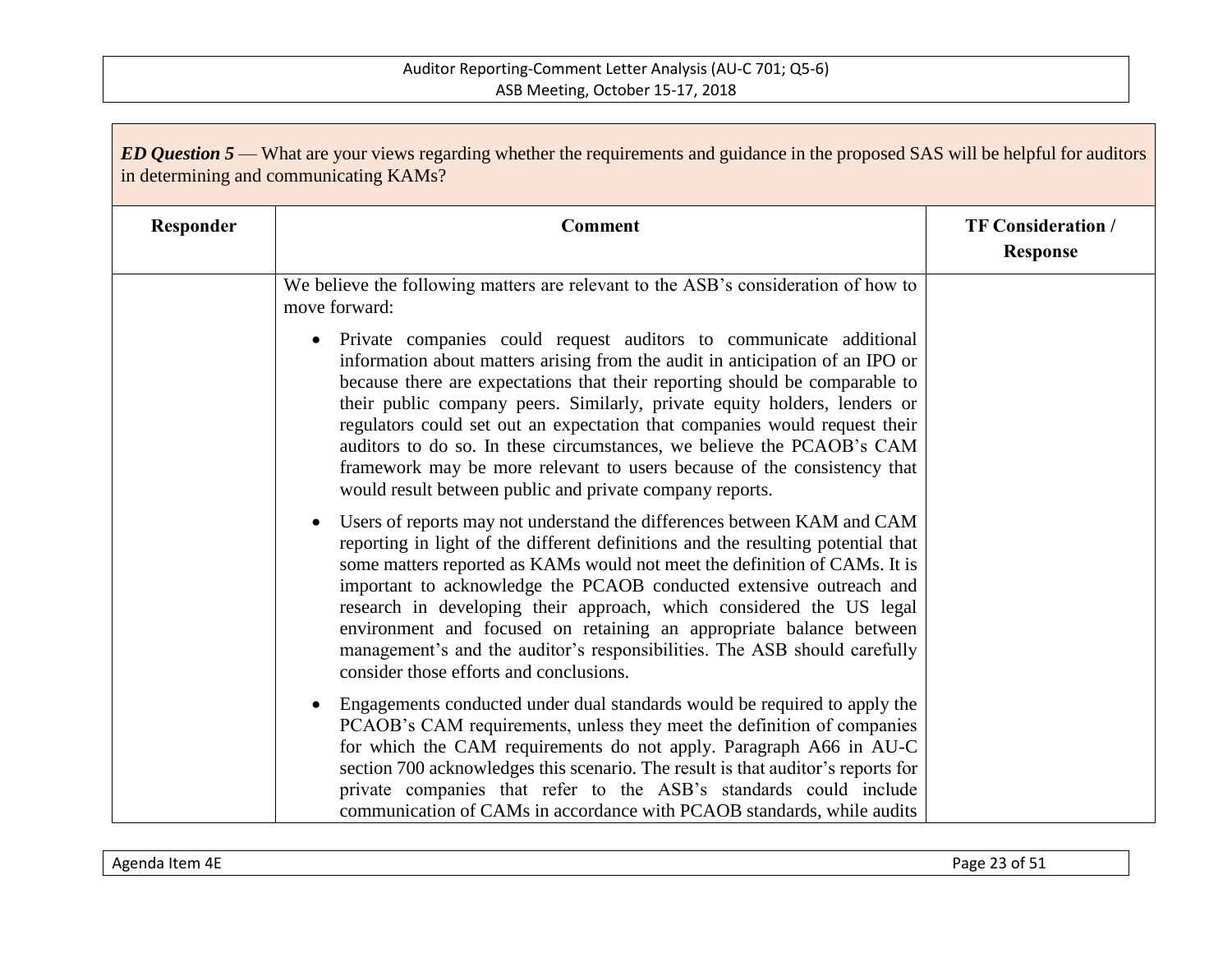| <b>ED Question 5</b> — What are your views regarding whether the requirements and guidance in the proposed SAS will be helpful for auditors<br>in determining and communicating KAMs? |                                                                                                                                                                                                                                                                                                                                                                                                                                                                                                                                                                                                                                                                                                                                                                                                                                                                                                                                                                                                                                                                                                                                                 |                                              |
|---------------------------------------------------------------------------------------------------------------------------------------------------------------------------------------|-------------------------------------------------------------------------------------------------------------------------------------------------------------------------------------------------------------------------------------------------------------------------------------------------------------------------------------------------------------------------------------------------------------------------------------------------------------------------------------------------------------------------------------------------------------------------------------------------------------------------------------------------------------------------------------------------------------------------------------------------------------------------------------------------------------------------------------------------------------------------------------------------------------------------------------------------------------------------------------------------------------------------------------------------------------------------------------------------------------------------------------------------|----------------------------------------------|
| Responder                                                                                                                                                                             | <b>Comment</b>                                                                                                                                                                                                                                                                                                                                                                                                                                                                                                                                                                                                                                                                                                                                                                                                                                                                                                                                                                                                                                                                                                                                  | <b>TF Consideration /</b><br><b>Response</b> |
|                                                                                                                                                                                       | conducted solely in accordance with the ASB's standards may include<br>voluntary communication of KAMs. This could create a lack of comparability<br>within private company reports when such additional information is included.                                                                                                                                                                                                                                                                                                                                                                                                                                                                                                                                                                                                                                                                                                                                                                                                                                                                                                               |                                              |
|                                                                                                                                                                                       | We see three potential options the ASB could pursue:                                                                                                                                                                                                                                                                                                                                                                                                                                                                                                                                                                                                                                                                                                                                                                                                                                                                                                                                                                                                                                                                                            |                                              |
|                                                                                                                                                                                       | Replace proposed AU-C 701 with requirements similar to the PCAOB's CAM<br>$\bullet$<br>framework in AS 3101. Adopting the same framework for private companies<br>that would apply in the public company context would promote consistency if<br>private companies elect to have their auditors communicate CAMs, and would<br>allow audit firms to recognize synergies from leveraging the PCAOB's<br>approach and implementation process.<br>Since reporting would be voluntary, allow companies and auditors to choose<br>whether to report CAMs or KAMs depending on their circumstances. This<br>approach acknowledges the possibility that auditors of US private companies<br>may be requested to report KAMs (although this may be limited to<br>interoffice reporting) and may find it helpful to have such a framework in the<br>ASB's literature. However, this approach risks confusing users of private<br>company reports given the differences in the frameworks.<br>Continue moving ahead with its KAM standard and allow for reporting of<br>$\bullet$<br>CAMs in accordance with the PCAOB's framework only when the audit is |                                              |
|                                                                                                                                                                                       | conducted under dual standards. The drawback of this approach would be<br>US private companies that wish to voluntarily report CAMs would have to<br>procure a dual standards audit.                                                                                                                                                                                                                                                                                                                                                                                                                                                                                                                                                                                                                                                                                                                                                                                                                                                                                                                                                            |                                              |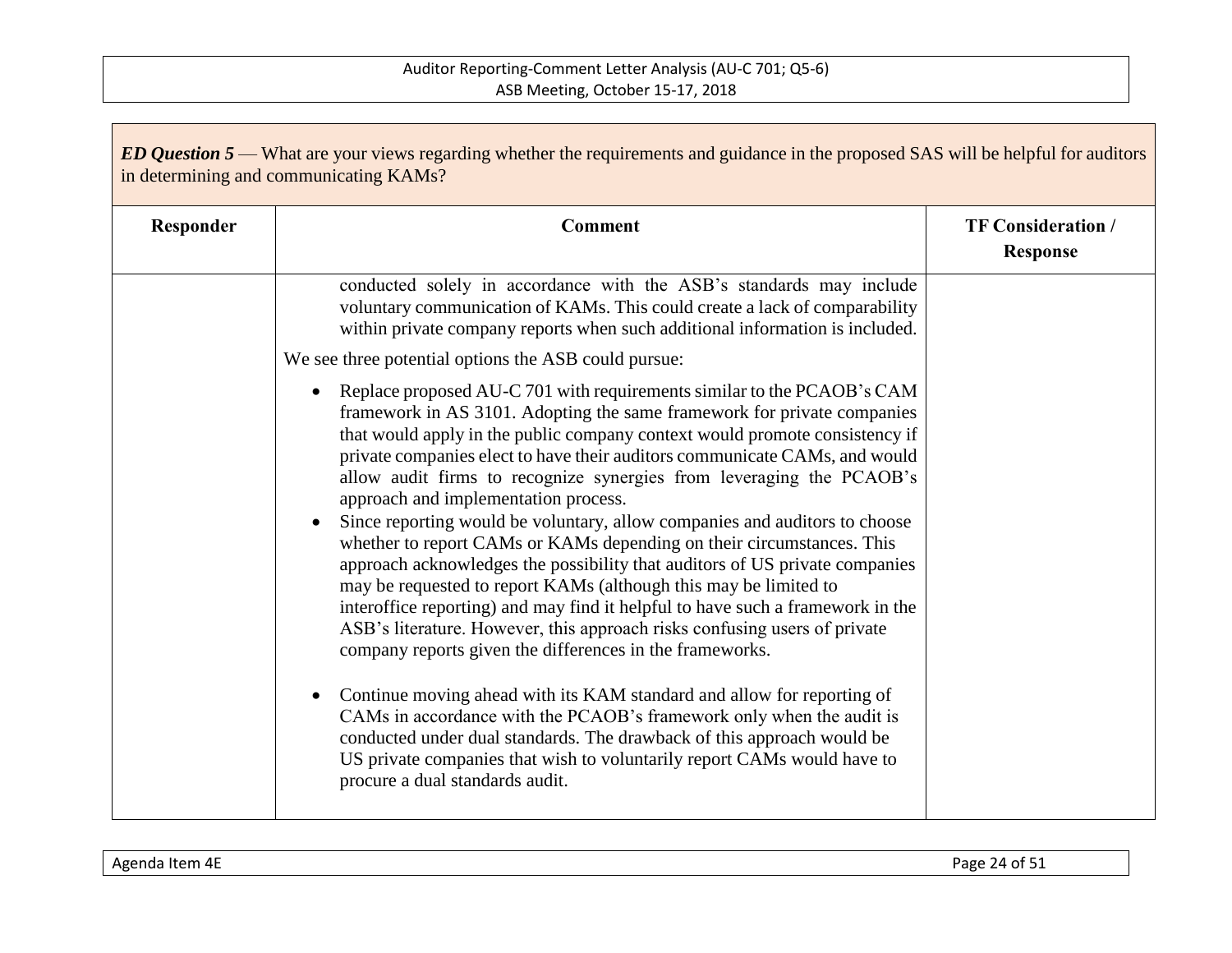| ED Question 5 — What are your views regarding whether the requirements and guidance in the proposed SAS will be helpful for auditors<br>in determining and communicating KAMs? |                                                                                                                                                                                                                                                                                                                                                                                                                                                                                                                                                                                                                                                                                                                                                                                                                                                                                                                              |                                                                               |
|--------------------------------------------------------------------------------------------------------------------------------------------------------------------------------|------------------------------------------------------------------------------------------------------------------------------------------------------------------------------------------------------------------------------------------------------------------------------------------------------------------------------------------------------------------------------------------------------------------------------------------------------------------------------------------------------------------------------------------------------------------------------------------------------------------------------------------------------------------------------------------------------------------------------------------------------------------------------------------------------------------------------------------------------------------------------------------------------------------------------|-------------------------------------------------------------------------------|
| Responder                                                                                                                                                                      | <b>Comment</b>                                                                                                                                                                                                                                                                                                                                                                                                                                                                                                                                                                                                                                                                                                                                                                                                                                                                                                               | <b>TF Consideration /</b><br><b>Response</b>                                  |
|                                                                                                                                                                                | If enhanced reporting is pursued, our preliminary recommendation is the ASB should<br>adopt an approach similar to the PCAOB and align the proposed requirements with<br>those addressing CAMs. Adopting the same framework for private companies would<br>promote consistency if companies elect to have their auditors communicate CAMs,<br>and would allow audit firms to recognize synergies from leveraging the PCAOB's<br>approach and implementation process. Importantly, the PCAOB's standard has been<br>developed taking into account the US regulatory and legal environment, and we<br>support its position that CAMs must relate to accounts or disclosures material to the<br>financial statements. And as the new CAM requirements are implemented, auditors<br>and users in the US will begin to become familiar with the intent of auditors<br>communicating CAMs and how they are identified and drafted. |                                                                               |
|                                                                                                                                                                                | If instead the ASB decides to move forward with a framework similar to KAMs, we<br>believe the proposed standard should be modified to incorporate the concept that the<br>matter must relate to accounts or disclosure material to the financial statements into<br>the definition of a KAM.                                                                                                                                                                                                                                                                                                                                                                                                                                                                                                                                                                                                                                | See changes made to this<br>proposed SAS in agenda<br>item 4A.                |
| EY $(33)$                                                                                                                                                                      | As stated in our cover letter, the communication of KAMs in the auditor's report in<br>certain cases should contribute to enhancing its informational value to users by<br>highlighting matters that were of most significance to the audit of the financial<br>statements. Having auditors communicate such matters may also assist users in<br>understanding the areas of significant management judgment and draw users'<br>attention to management's disclosures of those matters.                                                                                                                                                                                                                                                                                                                                                                                                                                       | Supportive with comments.<br>TF supports continued<br>convergence with IAASB. |
|                                                                                                                                                                                | We support the principles-based approach the ASB has proposed for determining<br>KAMs, because we don't believe it is appropriate or feasible to prescribe the number,                                                                                                                                                                                                                                                                                                                                                                                                                                                                                                                                                                                                                                                                                                                                                       |                                                                               |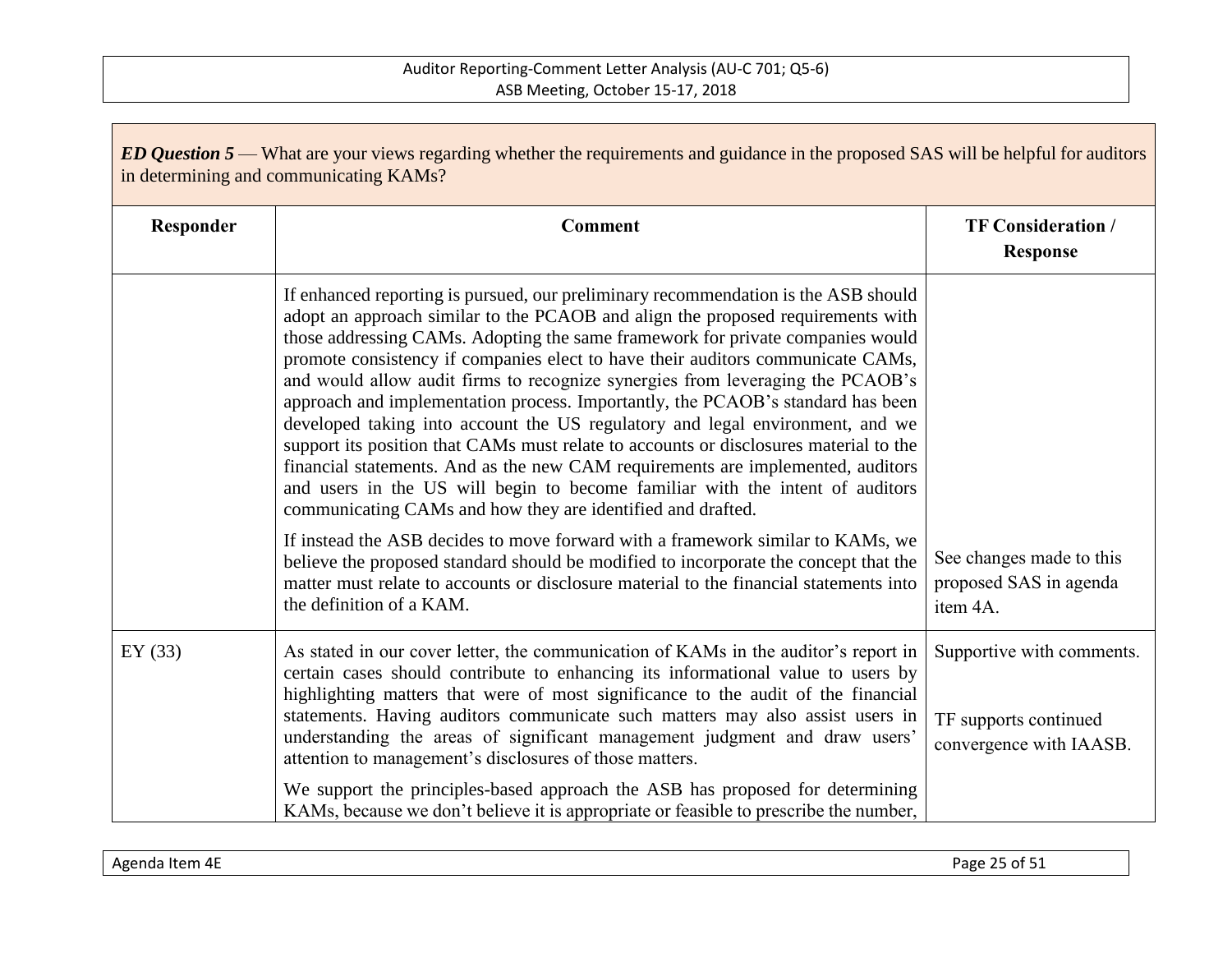| ED Question 5 — What are your views regarding whether the requirements and guidance in the proposed SAS will be helpful for auditors<br>in determining and communicating KAMs? |                                                                                                                                                                                                                                                                                                                                                                                                                                                                                                                                                                                                                                                                                                                                                                                                                                                                                                                                                                                                                                                               |                                              |
|--------------------------------------------------------------------------------------------------------------------------------------------------------------------------------|---------------------------------------------------------------------------------------------------------------------------------------------------------------------------------------------------------------------------------------------------------------------------------------------------------------------------------------------------------------------------------------------------------------------------------------------------------------------------------------------------------------------------------------------------------------------------------------------------------------------------------------------------------------------------------------------------------------------------------------------------------------------------------------------------------------------------------------------------------------------------------------------------------------------------------------------------------------------------------------------------------------------------------------------------------------|----------------------------------------------|
| Responder                                                                                                                                                                      | <b>Comment</b>                                                                                                                                                                                                                                                                                                                                                                                                                                                                                                                                                                                                                                                                                                                                                                                                                                                                                                                                                                                                                                                | <b>TF Consideration /</b><br><b>Response</b> |
|                                                                                                                                                                                | subject or content of KAMs that arise in a given audit. We also support the ASB's<br>decision to set requirements the auditor must comply with when engaged to report on<br>KAMs rather than require the reporting of KAMs. We also believe these requirements<br>are clearly stated in the proposed SAS.                                                                                                                                                                                                                                                                                                                                                                                                                                                                                                                                                                                                                                                                                                                                                     |                                              |
|                                                                                                                                                                                | However, we believe it would be preferable for the ASB to align the requirements for<br>determining and reporting on KAMs with the standards of the PCAOB. Aligning the<br>ASB's requirements with those of the PCAOB would provide greater comparability<br>among auditor's reports issued in the US and may benefit users of those reports. Doing<br>so would also make it easier for auditors to develop the policies and training they<br>would need to develop to adopt the reporting standard, without resulting in significant<br>differences with the international auditing standards. We also note that we expect<br>auditors to be engaged to communicate KAMs most often when the engaging party<br>needs to have the auditor follow the PCAOB standards or prefers to have the auditor<br>do so (e.g., when an entity is considering an initial public offering). In these cases, the<br>auditor would follow the guidance in SAS 131, which would require the auditor to<br>follow the PCAOB's framework for determining and reporting on CAMs. |                                              |
|                                                                                                                                                                                | We recognize that certain US regulators (other than the Securities and Exchange<br>Commission) and other state and local governing bodies may require KAMs reporting<br>in the future. Additionally, component auditors in the US reporting to a group auditor<br>under international auditing standards may also be required to follow the KAMs<br>reporting framework. As a result, practitioners in the US would be required to<br>understand the differences between the requirements for reporting on KAMs and<br>CAMs. Accordingly, if the ASB moves forward with the SAS as proposed, we<br>encourage the ASB to work with the PCAOB to separately develop interpretive<br>guidance to explain the key similarities and differences between the standards, similar                                                                                                                                                                                                                                                                                     |                                              |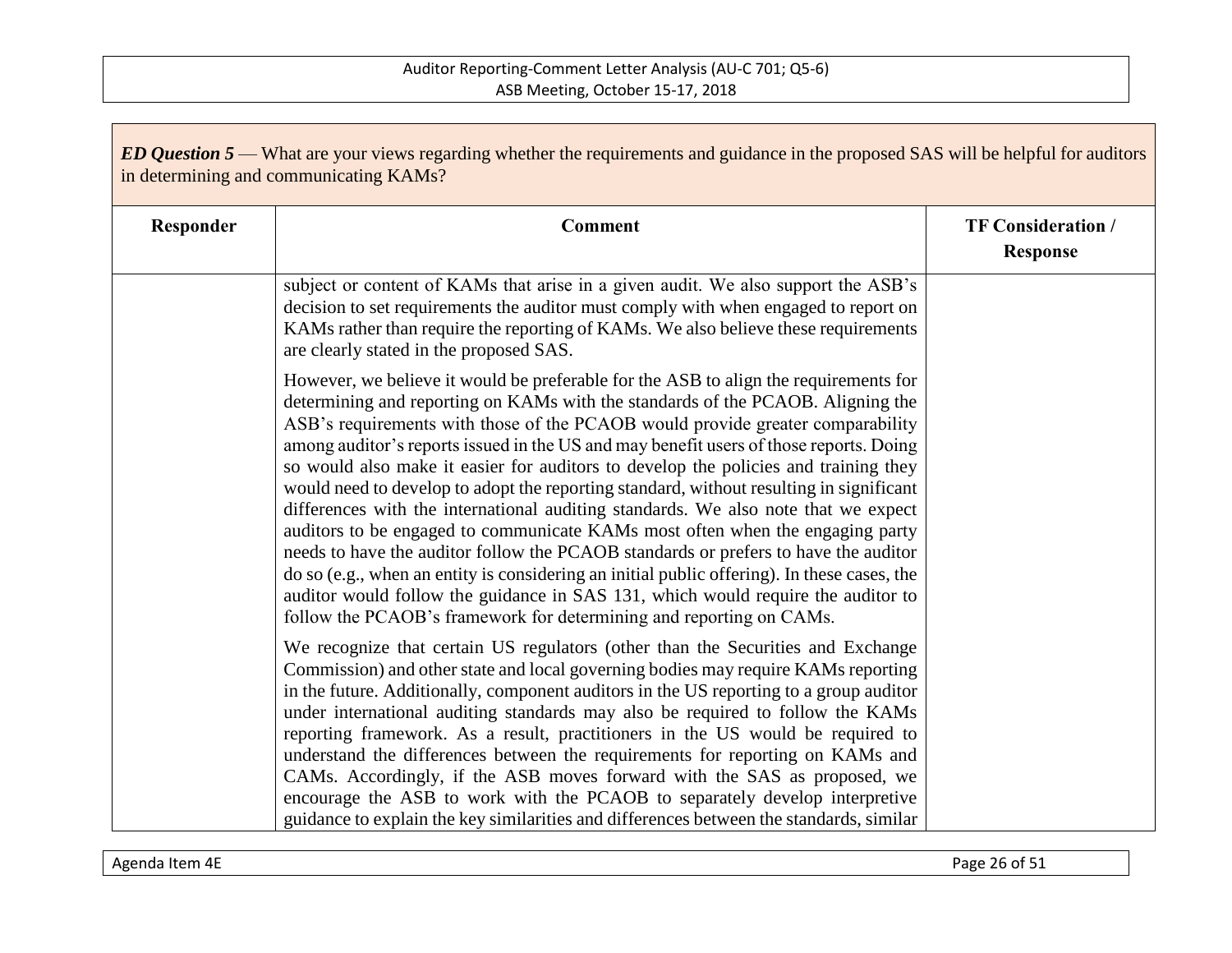| <b>ED Question 5</b> — What are your views regarding whether the requirements and guidance in the proposed SAS will be helpful for auditors<br>in determining and communicating KAMs? |                                                                                                                                                                                                                                                                                                                                                                                                                                                                                                                                                                                |                                                                                                      |
|---------------------------------------------------------------------------------------------------------------------------------------------------------------------------------------|--------------------------------------------------------------------------------------------------------------------------------------------------------------------------------------------------------------------------------------------------------------------------------------------------------------------------------------------------------------------------------------------------------------------------------------------------------------------------------------------------------------------------------------------------------------------------------|------------------------------------------------------------------------------------------------------|
| Responder                                                                                                                                                                             | <b>Comment</b>                                                                                                                                                                                                                                                                                                                                                                                                                                                                                                                                                                 | <b>TF Consideration /</b><br><b>Response</b>                                                         |
|                                                                                                                                                                                       | to what the IAASB did when the PCAOB issued its reporting standard. We believe<br>such guidance would help certified public accountants more easily identify factors<br>that could reasonably result in different matters (both number and type) being reported<br>as KAMs and CAMs. We believe all stakeholders, including users of these reports,<br>would benefit from such guidance.                                                                                                                                                                                       |                                                                                                      |
| KPMG (34)                                                                                                                                                                             | Proposed SAS Communicating Key Audit Matters in the Independent Auditor's<br>Report (proposed new AU-C section 701)                                                                                                                                                                                                                                                                                                                                                                                                                                                            | Supportive with comments.                                                                            |
|                                                                                                                                                                                       | As drafted, the requirements and guidance will help auditors determine KAMs, and it<br>is sufficiently clear that communication of KAMs are not required unless engaged to<br>do so. However, as previously stated, we believe closer alignment with the PCAOB<br>regarding CAMs would benefit the users of the auditor's report that include such<br>matters as it facilitates comparability among entities. We believe that this divergence<br>between KAMs and CAMs will limit the extent to which auditors are engaged to<br>report in accordance with [AU-C section 701]. |                                                                                                      |
| Laura Lindal (35)                                                                                                                                                                     | The information on what is not a KAM is helpful and clear. The application material<br>on how to determine KAMs is extensive and helpful.                                                                                                                                                                                                                                                                                                                                                                                                                                      | Supportive                                                                                           |
| NSAA(36)                                                                                                                                                                              | We are pleased that communicating key audit matters is not required for nonissuers.<br>Regarding whether the requirements and guidance in the proposed SAS will be<br>helpful for auditors in determining and communicating KAMs, some of our members<br>consider the requirements and guidance too prescriptive, while others believe they are<br>too subjective. Because of this, we question whether the requirements will be                                                                                                                                               | Supportive with comments<br>TF supports flexibility in<br>the ordering of sections in<br>the report. |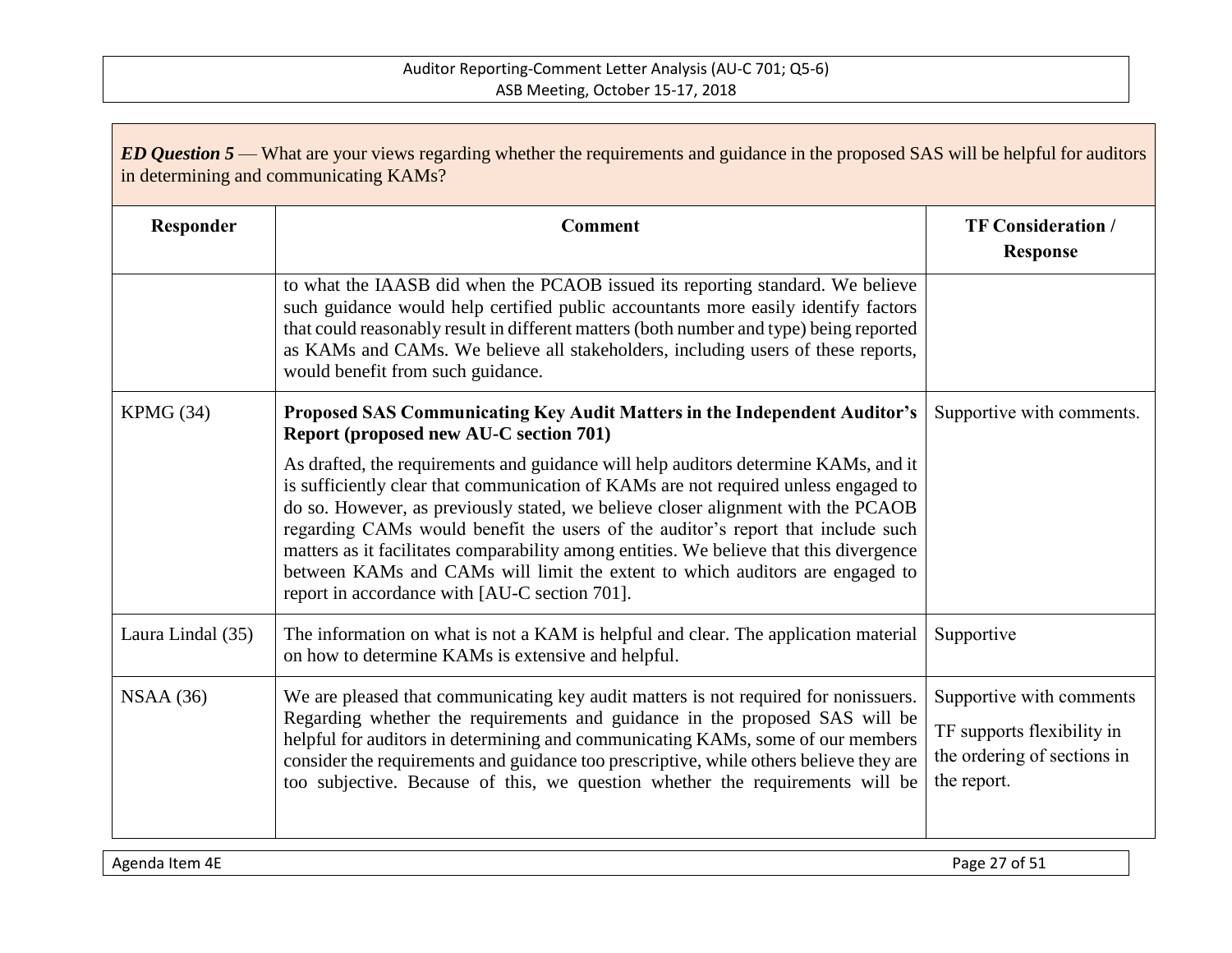| <b>ED Question 5</b> — What are your views regarding whether the requirements and guidance in the proposed SAS will be helpful for auditors<br>in determining and communicating KAMs? |                                                                                                                                                                                                                                                                                                                                                                                                                                                                                                                                                                                                                                                                                                                                                                                                                                                                                                                                                                                                                                                                                                                                        |                                                                                               |
|---------------------------------------------------------------------------------------------------------------------------------------------------------------------------------------|----------------------------------------------------------------------------------------------------------------------------------------------------------------------------------------------------------------------------------------------------------------------------------------------------------------------------------------------------------------------------------------------------------------------------------------------------------------------------------------------------------------------------------------------------------------------------------------------------------------------------------------------------------------------------------------------------------------------------------------------------------------------------------------------------------------------------------------------------------------------------------------------------------------------------------------------------------------------------------------------------------------------------------------------------------------------------------------------------------------------------------------|-----------------------------------------------------------------------------------------------|
| Responder                                                                                                                                                                             | <b>Comment</b>                                                                                                                                                                                                                                                                                                                                                                                                                                                                                                                                                                                                                                                                                                                                                                                                                                                                                                                                                                                                                                                                                                                         | <b>TF Consideration /</b><br><b>Response</b>                                                  |
|                                                                                                                                                                                       | consistently applied as it requires much judgment and subjectivity on the part of the<br>auditor.                                                                                                                                                                                                                                                                                                                                                                                                                                                                                                                                                                                                                                                                                                                                                                                                                                                                                                                                                                                                                                      |                                                                                               |
|                                                                                                                                                                                       | We do have a suggestion regarding hierarchy. We believe the intent of the KAM,<br>emphasis-of-a-matter, and other-matter concepts is to establish a hierarchy. However,<br>this intent is not clear in each of those proposed AU-C sections (paragraphs A5-A6<br>on page 96 and paragraph A1 on page 185). Those paragraphs state, "When proposed<br>SAS Communicating Key Audit Matters in the Independent Auditor's Report applies,<br>the use of emphasis-of-matter paragraphs is not a substitute for a description of<br>individual key audit matters." We believe a better way to describe the requirement is<br>that if the auditor chooses, is engaged to, or is required by law or regulation to present<br>KAM, the presentation in the auditor's report would be in the order of KAM, EOM,<br>and other-matter paragraphs. For example, when an item meets the definition of both<br>KAM and EOM, the requirement is that the item should be presented in a KAM<br>paragraph, not an EOM paragraph. If the Board agrees, we believe Illustration 2 (page<br>201) should be amended to present KAM before the EOM paragraph. | TF believes "auditor is<br>engaged to communicate<br>KAM" is the most accurate<br>description |
| D&T $(37)$                                                                                                                                                                            | D&T believes the requirements and guidance will be helpful for auditors in<br>determining and communicating KAMs that will assist intended users in<br>understanding the entity and areas of significant management judgement.                                                                                                                                                                                                                                                                                                                                                                                                                                                                                                                                                                                                                                                                                                                                                                                                                                                                                                         | Supportive                                                                                    |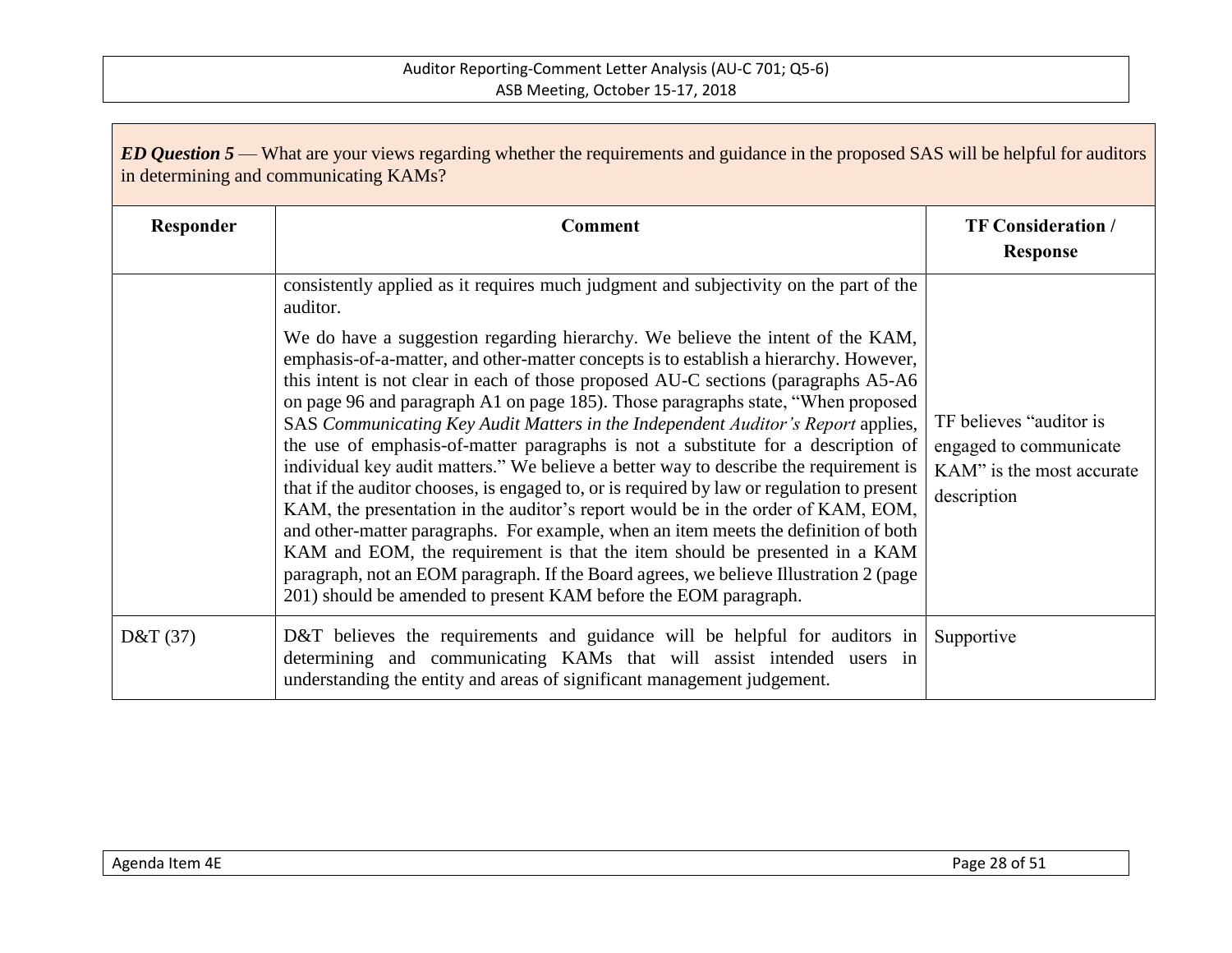| ED Question $6$ — Is it sufficiently clear that the communication of KAMs is not required for audits of nonissuers? |                                                                                                                                                                                                                                                                                                                                                                                                                                                                                                                                                                      |                                                                                                                                   |
|---------------------------------------------------------------------------------------------------------------------|----------------------------------------------------------------------------------------------------------------------------------------------------------------------------------------------------------------------------------------------------------------------------------------------------------------------------------------------------------------------------------------------------------------------------------------------------------------------------------------------------------------------------------------------------------------------|-----------------------------------------------------------------------------------------------------------------------------------|
| Responder                                                                                                           | <b>Comment</b>                                                                                                                                                                                                                                                                                                                                                                                                                                                                                                                                                       | <b>TF Consideration /</b><br><b>Response</b>                                                                                      |
| TIC(2)                                                                                                              | TIC does not believe it is sufficiently clear that the communication of KAMs is not<br>required for audits of nonissuers and we have made some suggestions in the preceding<br>comments as to how this might be resolved and made clearer for constituents.                                                                                                                                                                                                                                                                                                          | Not clear                                                                                                                         |
| $TN$ State $(3)$                                                                                                    | Yes                                                                                                                                                                                                                                                                                                                                                                                                                                                                                                                                                                  | Yes clear                                                                                                                         |
| NYSSCPA(4)                                                                                                          | Pursuant to SAS 131, dual reporting requires the use of the PCAOB reporting<br>format, rather than the ASB format and, thus should include the PCAOB's Critical<br>Audit Matters (CAM), rather than KAMs, when dual reporting is opted.<br>Accordingly, we believe some clarification is needed in the proposed standards as to<br>the use of CAM versus KAM in dual reporting.                                                                                                                                                                                      | $Clear - with comments$<br>See issue 6 in agenda item<br>4.                                                                       |
|                                                                                                                     | In addition, although communication of KAMs is discussed in various sections of<br>the Exposure Draft, the word "not" should be in bold print where applicable to<br>emphasize that KAM reporting is optional. In addition, on page 44 of the Exposure<br>Draft, paragraph 28 should be modified as follows:<br>28. When applicable, if key audit matters are communicated in the auditor's report,<br>the auditor should do so in accordance with SAS No. [tbd], <i>Communicating Key</i><br>Audit Matters in the Independent Auditor's Report. (Ref. par. A39–A40) | See changes made to this<br>proposed SAS in agenda<br>item 4A and proposed<br>changes to paragraph 28 of<br>proposed SAS AU-C 700 |
| RSM(5)                                                                                                              | We believe the proposed SAS clearly states that the communication of KAMs is not<br>required for audits of nonissuers. We think auditors will be well aware that the<br>standard only applies when they are engaged to communicate key audit matters in the<br>auditor's report.                                                                                                                                                                                                                                                                                     | Yes clear that KAM not<br>required                                                                                                |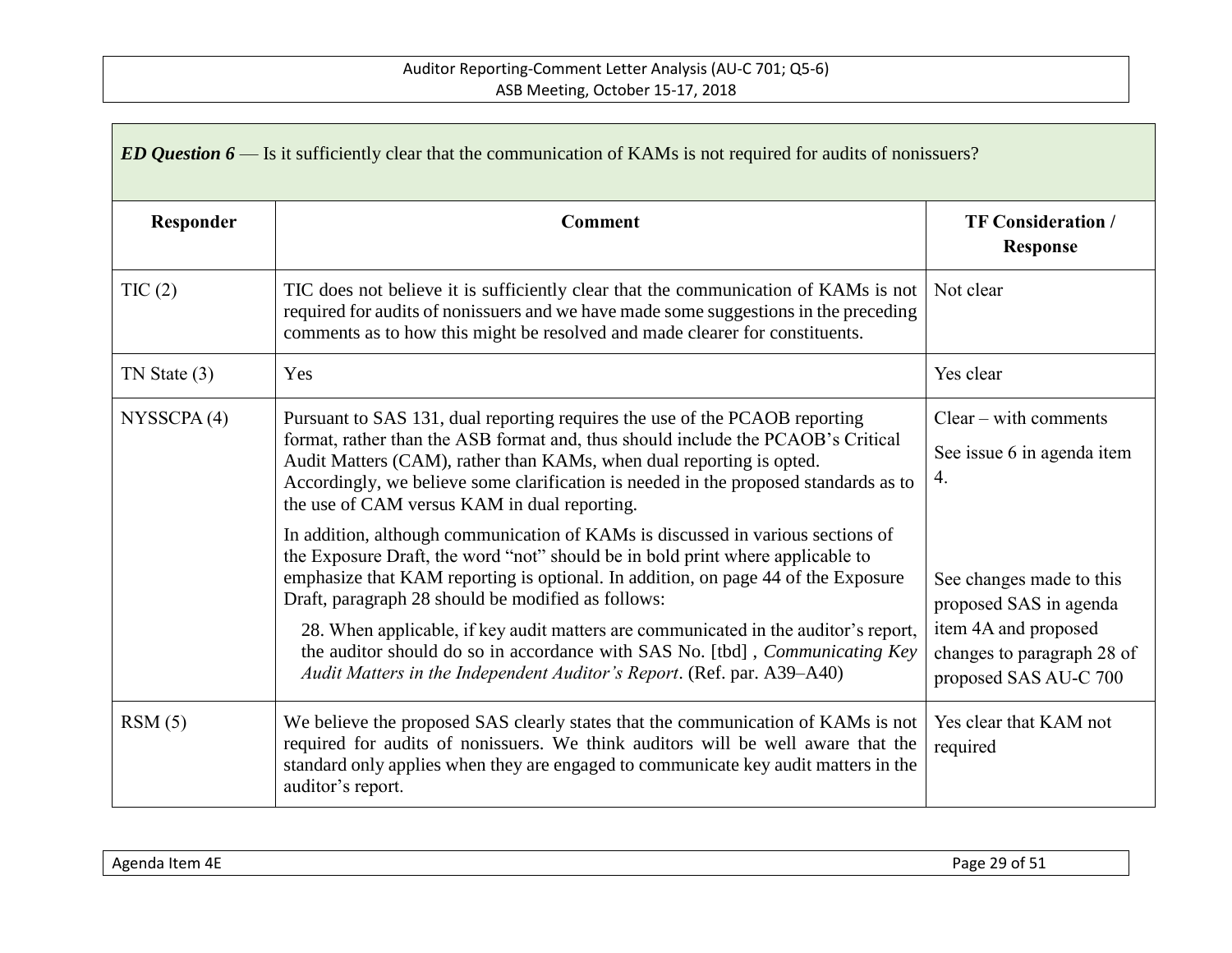| ED Question $6$ — Is it sufficiently clear that the communication of KAMs is not required for audits of nonissuers? |                                                                                                                                                                                                                                                                                                                                                                                                                                                                                                                                  |                                                                             |
|---------------------------------------------------------------------------------------------------------------------|----------------------------------------------------------------------------------------------------------------------------------------------------------------------------------------------------------------------------------------------------------------------------------------------------------------------------------------------------------------------------------------------------------------------------------------------------------------------------------------------------------------------------------|-----------------------------------------------------------------------------|
| Responder                                                                                                           | <b>Comment</b>                                                                                                                                                                                                                                                                                                                                                                                                                                                                                                                   | <b>TF Consideration /</b><br><b>Response</b>                                |
| NICPA(6)                                                                                                            | It is clear in the proposed standard non-issuers do not need to communicate KAMs,<br>but it is not clear why this is important. As explained in previous responses the Group<br>firmly agrees with excluding non-issuers from the KAMs requirement because it is<br>not relevant information to Users.                                                                                                                                                                                                                           | Clear with comments                                                         |
| NASBA(7)                                                                                                            | As noted in the proposed statement, the communication of KAMs is not required for<br>audits of nonissuers. However, we have some concern as to whether there may be<br>confusion as to whether or not a "public business entity," as defined in the Master<br>Glossary of the FASB Accounting Standards Codification, would be considered an<br>issuer, as it would have publicly held debt. It would seem that a holder of those types<br>of debt obligations would be just as concerned over KAMs as an investor in an issuer. | Clear with comments                                                         |
|                                                                                                                     | To make it clearer for auditors that KAM is not required for nonissuers, we suggest<br>that the reporting examples including KAM sections contain a reference to par A39<br>of the Proposed SAS Forming an Opinion and Reporting on Financial Statements.<br>We understand this may be a violation of the ASB's drafting convention, but we<br>believe that this may be warranted to avoid confusion                                                                                                                             |                                                                             |
| Office of the<br>Washington State<br>Auditor (8)                                                                    | No. To make this sufficiently clear, we recommend:<br>That the objective statement in proposed paragraph 6 include language such as<br>a.<br>"when the auditor is engaged to do so" so as to not indicate that it would apply to<br>all audits. This would match the pattern of other sections such as AU-C sections<br>720, 725, 800, 805, 806, etc. We would also recommend this in paragraphs 7, 8,<br>10 and 13.                                                                                                             | Not clear<br>See changes made to this<br>proposed SAS in agenda<br>item 4A. |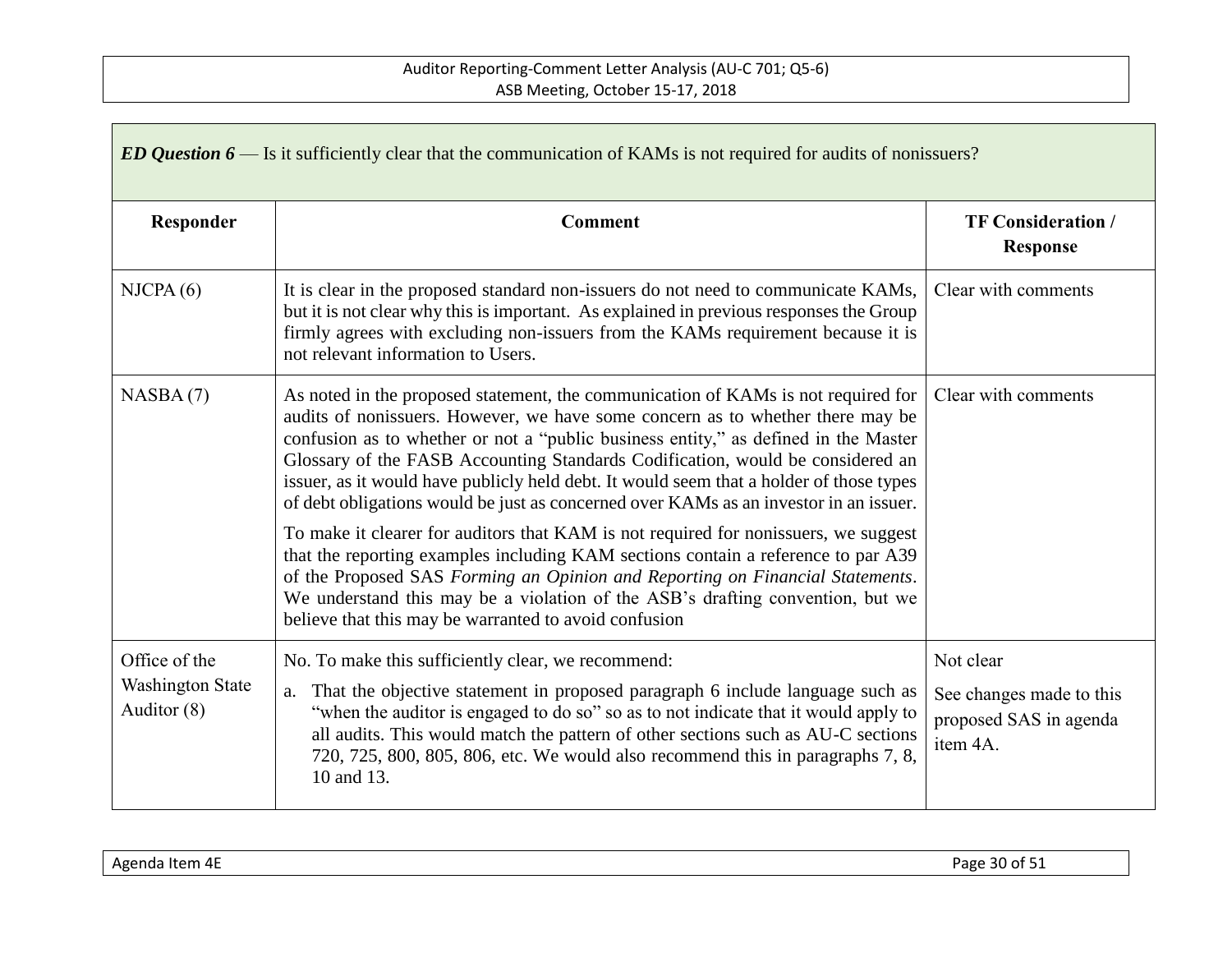| ED Question $6$ — Is it sufficiently clear that the communication of KAMs is not required for audits of nonissuers? |                                                                                                                                                                                                                                                                                                                                                                                                                                                                                                                                                                                                                                                                                                                                                                                                                                                                                |                                                                   |
|---------------------------------------------------------------------------------------------------------------------|--------------------------------------------------------------------------------------------------------------------------------------------------------------------------------------------------------------------------------------------------------------------------------------------------------------------------------------------------------------------------------------------------------------------------------------------------------------------------------------------------------------------------------------------------------------------------------------------------------------------------------------------------------------------------------------------------------------------------------------------------------------------------------------------------------------------------------------------------------------------------------|-------------------------------------------------------------------|
| Responder                                                                                                           | <b>Comment</b>                                                                                                                                                                                                                                                                                                                                                                                                                                                                                                                                                                                                                                                                                                                                                                                                                                                                 | <b>TF Consideration /</b><br><b>Response</b>                      |
|                                                                                                                     | b. That application material be added to explain that audits of issuers is an example<br>of when the auditor would be engaged to report on key audit matters, similar to<br>what AU-C section 935.A1-A2 does for single audits.                                                                                                                                                                                                                                                                                                                                                                                                                                                                                                                                                                                                                                                |                                                                   |
|                                                                                                                     | That this section be located in AU-C 8XX Special Considerations.                                                                                                                                                                                                                                                                                                                                                                                                                                                                                                                                                                                                                                                                                                                                                                                                               |                                                                   |
| Smith & Howard<br>PC(9)                                                                                             | We believe the potential inclusion of KAMs in the auditors' report for nonissuers to<br>be inappropriate and potentially harmful to the audit process; we believe this will<br>potentially lead to situations with nonissuers where KAMs are decided on by<br>nonissuers and "audit shopping" occurs until a Firm/practitioner is found that will<br>agree to the KAMs as decided on by the nonissuer. We understand that the inclusion<br>of KAMs in the auditors' report is not required unless so specified in the terms audit<br>engagement, however we believe this can lead to situations where those nonissuers<br>inclined to influence their auditors' judgement will have a mechanism wherein they<br>can attempt to set KAMs as part of agreeing to the terms of the audit engagement.                                                                              | Not supportive or clear<br>Same response for<br>questions 5 and 6 |
|                                                                                                                     | Additionally, we believe that specific inclusion of KAMs in the auditors' report will<br>subject the experienced auditors' professional judgment to review by those without<br>such expertise, which we do not believe adds value to the audit process. We also<br>believe this leads to potential scope creep of the audit as, in order to eliminate<br>potential questions of completeness, more items become identified as KAMs, and<br>thereby the assessed risk is increased and additional audit procedures performed.<br>Effectively, the cost of the audit is driven up without providing any additional benefit.<br>The value perceived in the auditors' opinion is based on the expertise and the<br>experience of the auditors; this should remain sufficient. Additional scrutiny of<br>KAMs included in the auditors' report only devalues the auditors' opinion. |                                                                   |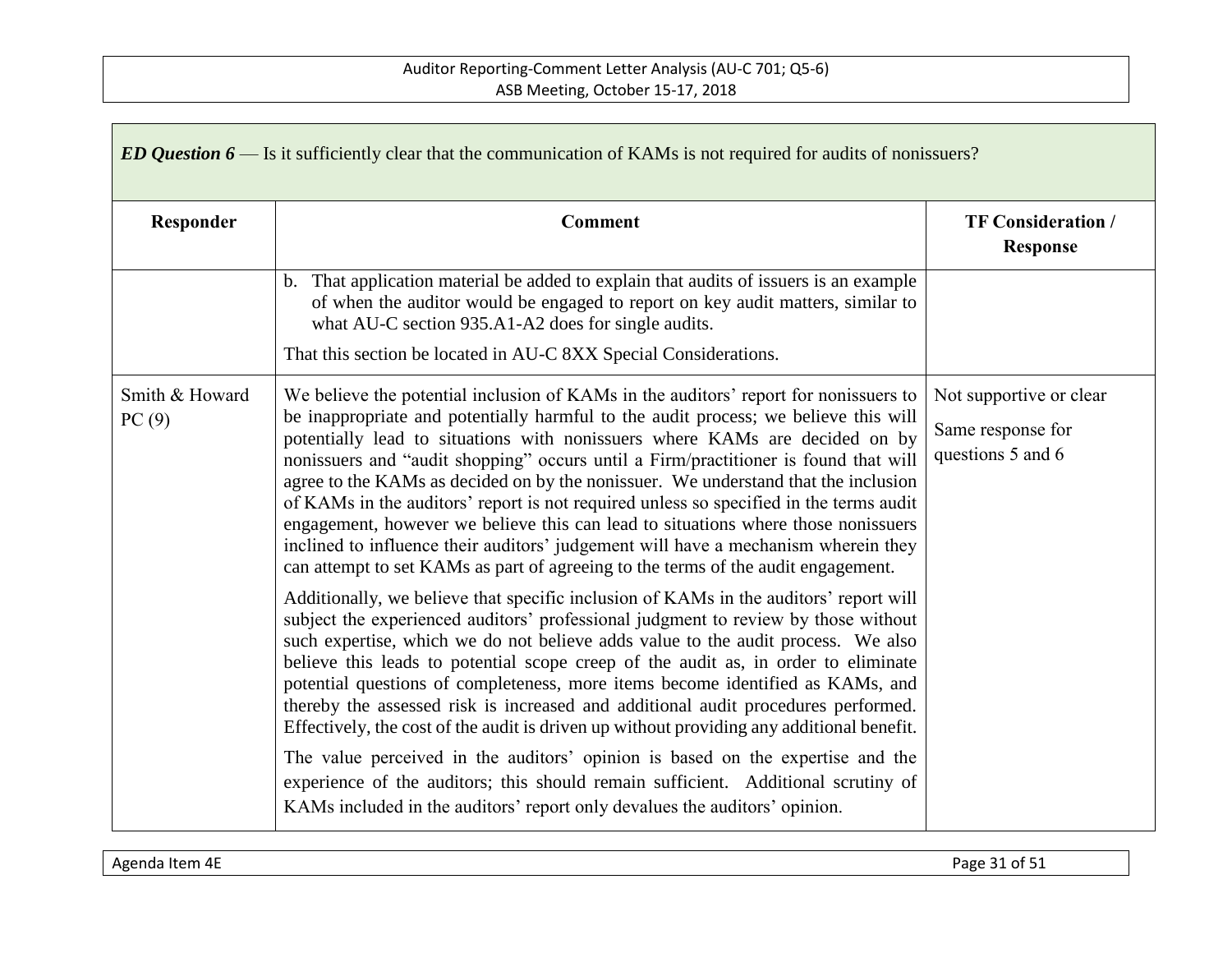| ED Question $6$ — Is it sufficiently clear that the communication of KAMs is not required for audits of nonissuers? |                                                                                                                                                                                                                                                                                                                                                                                                                                                                                                                                                                                                                                                                                                                                                                                                                                                                                                                                                                                                                                                                                   |                                              |
|---------------------------------------------------------------------------------------------------------------------|-----------------------------------------------------------------------------------------------------------------------------------------------------------------------------------------------------------------------------------------------------------------------------------------------------------------------------------------------------------------------------------------------------------------------------------------------------------------------------------------------------------------------------------------------------------------------------------------------------------------------------------------------------------------------------------------------------------------------------------------------------------------------------------------------------------------------------------------------------------------------------------------------------------------------------------------------------------------------------------------------------------------------------------------------------------------------------------|----------------------------------------------|
| Responder                                                                                                           | <b>Comment</b>                                                                                                                                                                                                                                                                                                                                                                                                                                                                                                                                                                                                                                                                                                                                                                                                                                                                                                                                                                                                                                                                    | <b>TF Consideration /</b><br><b>Response</b> |
| CliftonLarsonAllen<br>LLP(10)                                                                                       | We do not believe it is sufficiently clear that the communication of KAMs is not<br>required for audits of nonissuers when reading this section on its own. It is implied<br>that there are situations when it would not be required as the scope states that guidance<br>applies "when the auditor is engaged to communicate key audit matters in the<br>auditor's report," but not specifically addressed when it is acceptable to not be<br>engaged. In order to know that it is not required for audits of nonissuers, the auditor<br>must refer to AU-C Section 210, Terms of Engagement. We believe it would be<br>beneficial to also include in the application material of this section.                                                                                                                                                                                                                                                                                                                                                                                  | Not clear                                    |
|                                                                                                                     | <b>Other Comments:</b><br>We are concerned with the potential misunderstanding by users, particularly in the<br>not-for-profit industry, when comparing one audit report to another if one includes<br>KAM and the other does not. In our current environment, the financial statements of<br>not-for-profit entities are typically readily available to the general public.<br>Additionally, they come under great scrutiny and are subject to misunderstanding by<br>individuals and organizations who want to deter donors from giving to a particular<br>not-for-profit entity. We are concerned that users (e.g., the general public) may<br>assume there are more risks and problems with the entity including KAMs than the<br>entity that does not include KAMs and that the inclusion of KAMs can be used as a<br>way to target those entities. We believe this can be easily alleviated by including a<br>sentence in the report letter that specifically addresses that we were not engaged to<br>communicate KAMs in those instances rather than not addressing KAMs. | TF continues to support the<br>KAM model.    |
| AAFCPA <sub>s</sub> (11)                                                                                            | No, it is not. The fact that this SAS does not require the communication of key audit<br>matters (KAM) in the auditor's report is not disclosed until paragraph 4, application                                                                                                                                                                                                                                                                                                                                                                                                                                                                                                                                                                                                                                                                                                                                                                                                                                                                                                    | Not clear                                    |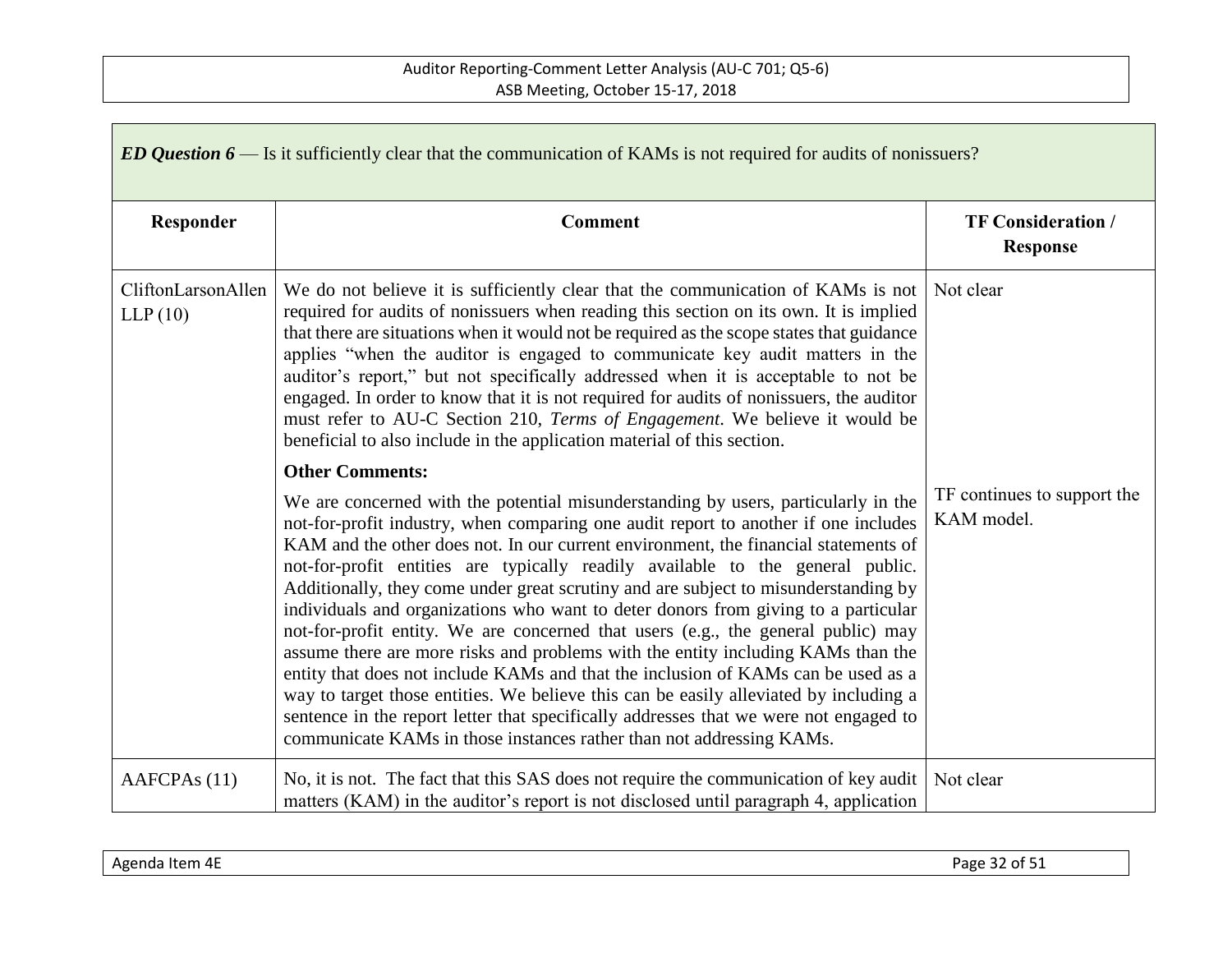| ED Question $6$ — Is it sufficiently clear that the communication of KAMs is not required for audits of nonissuers? |                                                                                                                                                                                                                                                                                                                                                                                                                                                                                                                                                                                                                                                                 |                                                                                                |
|---------------------------------------------------------------------------------------------------------------------|-----------------------------------------------------------------------------------------------------------------------------------------------------------------------------------------------------------------------------------------------------------------------------------------------------------------------------------------------------------------------------------------------------------------------------------------------------------------------------------------------------------------------------------------------------------------------------------------------------------------------------------------------------------------|------------------------------------------------------------------------------------------------|
| Responder                                                                                                           | <b>Comment</b>                                                                                                                                                                                                                                                                                                                                                                                                                                                                                                                                                                                                                                                  | <b>TF Consideration /</b><br><b>Response</b>                                                   |
|                                                                                                                     | material A7. This should be more obvious and stated in paragraph 1 of the Scope of<br>this SAS.                                                                                                                                                                                                                                                                                                                                                                                                                                                                                                                                                                 | Clarification added to par 1<br>See changes made to this<br>proposed SAS in agenda<br>item 4A. |
| <b>Cherry Bekaert</b><br>(13)                                                                                       | We do not believe that the proposed standards are clear that the communication of<br>KAMs is not required for audits of nonissuers. We believe that the communication of<br>KAMs should only be required if the auditor has been engaged to do so. If it is the<br>ASB's intent for the communication of KAMs not to be required under the auditing<br>standards, then we believe this communication should only be required if specifically<br>requested by management or those charged with governance of the entity under audit<br>and agreed to by all parties entering into the engagement letter as discussed in AU-C<br>section 210.                     | Not clear                                                                                      |
|                                                                                                                     | Proposed paragraph 4 of AU-C section 701 notes: "This proposed SAS applies to<br>audits of complete sets of general purpose financial statements when the auditor is<br>engaged to communicate key audit matters in the auditor's report." We believe this<br>wording would be sufficiently clear that the communication of KAMs is not required.<br>However, the application material in A7 of AU-C section 701 (as well as A39 of AU-<br>C section 700) states that the auditor may be required "by law, regulation, or<br>contractual agreement" to communicate KAMs. We do not consider this to be clear<br>that the communication of KAMs is not required. | See changes made to this                                                                       |
|                                                                                                                     | Based on the above, we would support updates to the wording in paragraphs 28 of<br>AU-C section 700 to match the wording included in paragraph 4 of AU-C section 701,<br>indicating that the communication of KAMs is only required when the auditor has<br>been engaged to do so. We would also support updates to paragraphs A39 of AU-C                                                                                                                                                                                                                                                                                                                      | proposed SAS in agenda<br>item 4A and proposed                                                 |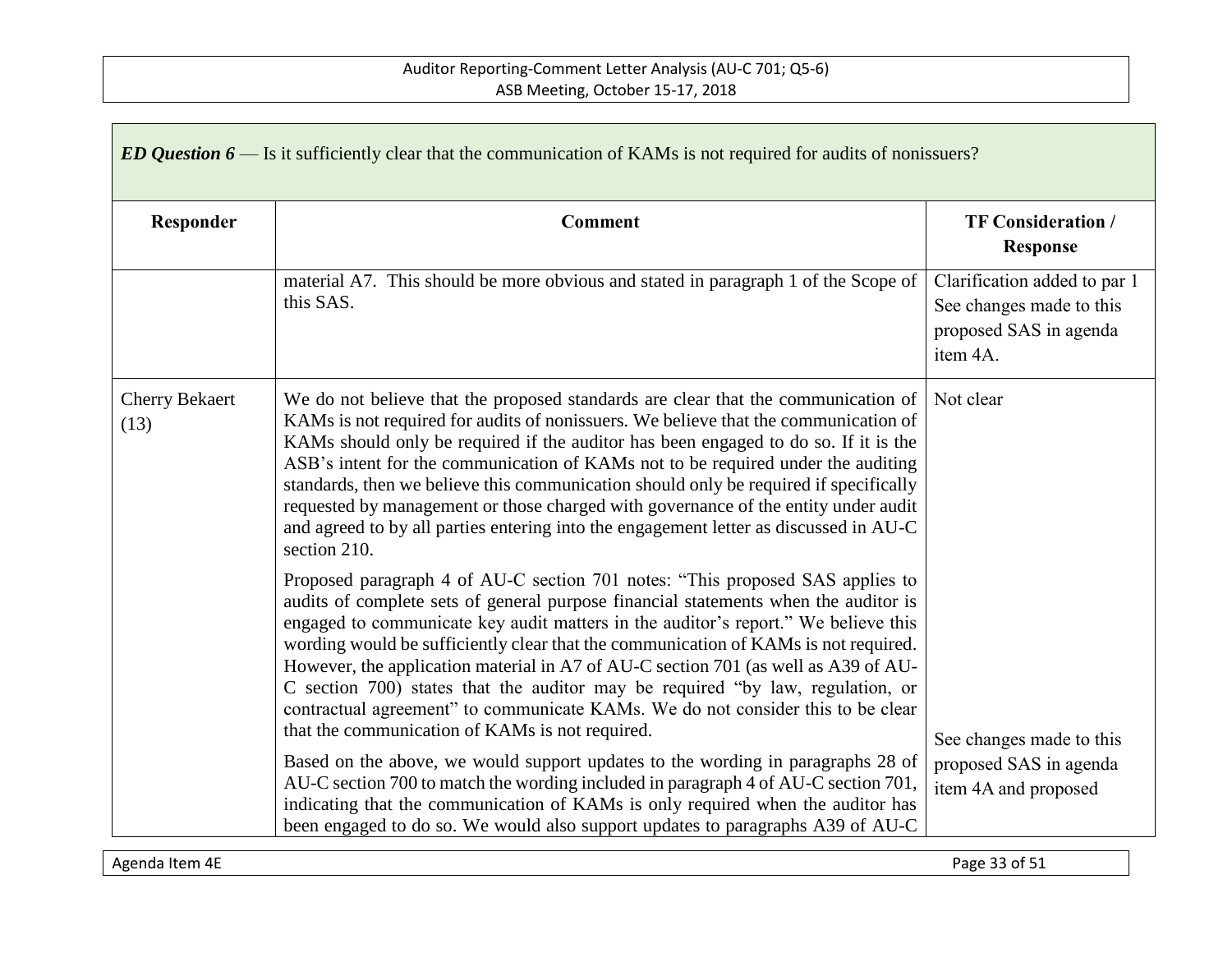| ED Question $6$ — Is it sufficiently clear that the communication of KAMs is not required for audits of nonissuers? |                                                                                                                                                                                                                                                                                                                                                                                                                                                                                                                                           |                                                                                                                                                                                                     |
|---------------------------------------------------------------------------------------------------------------------|-------------------------------------------------------------------------------------------------------------------------------------------------------------------------------------------------------------------------------------------------------------------------------------------------------------------------------------------------------------------------------------------------------------------------------------------------------------------------------------------------------------------------------------------|-----------------------------------------------------------------------------------------------------------------------------------------------------------------------------------------------------|
| Responder                                                                                                           | <b>Comment</b>                                                                                                                                                                                                                                                                                                                                                                                                                                                                                                                            | <b>TF Consideration /</b><br><b>Response</b>                                                                                                                                                        |
|                                                                                                                     | section 700 and A7 of AU-C section 701, in order to remove any wording indicating<br>that KAMs may be required under law or regulation.                                                                                                                                                                                                                                                                                                                                                                                                   | changes to paragraph 28 in<br>proposed AU-C 700                                                                                                                                                     |
| OAG (14)                                                                                                            | No. When we searched for the word "nonissuers" in this SAS, we could not locate it.<br>The fact that KAM's are not required for audits of nonissuers is so important that we<br>encourage the Board to specifically state this fact in the first paragraph of this<br>standard.                                                                                                                                                                                                                                                           | Not clear<br>Included in par 1. See<br>changes made to this<br>proposed SAS in agenda<br>item 4A.                                                                                                   |
| MACPA(15)                                                                                                           | It is sufficiently clear in the Explanatory Memorandum, however it is not as<br>clear in the Exposure Draft. We recommend including, "Communication of<br>KAMs would not be required for audits of nonissuers" in the respective<br>proposed SAS.                                                                                                                                                                                                                                                                                         | $Clear - with comments$<br>Clarified in par 1. We don't<br>need to specify nonissuers<br>because GAAS only applies<br>to nonissuers. See changes<br>made to this proposed SAS<br>in agenda item 4A. |
| <b>PBTK</b> (16)                                                                                                    | With respect to question 6 in the ED, we appreciate the Board's wisdom in proposing<br>that the inclusion of KAMs in audit reports only as an optional feature rather than a<br>requirement. However, we are concerned that its optional nature is not sufficiently<br>emphasized in the proposed standard. If KAM reporting is not entirely withdrawn in<br>its final version (which is our preference), we strongly encourage the Board to include<br>cautionary language such as the above describing its disadvantages to inspire due | Not clear                                                                                                                                                                                           |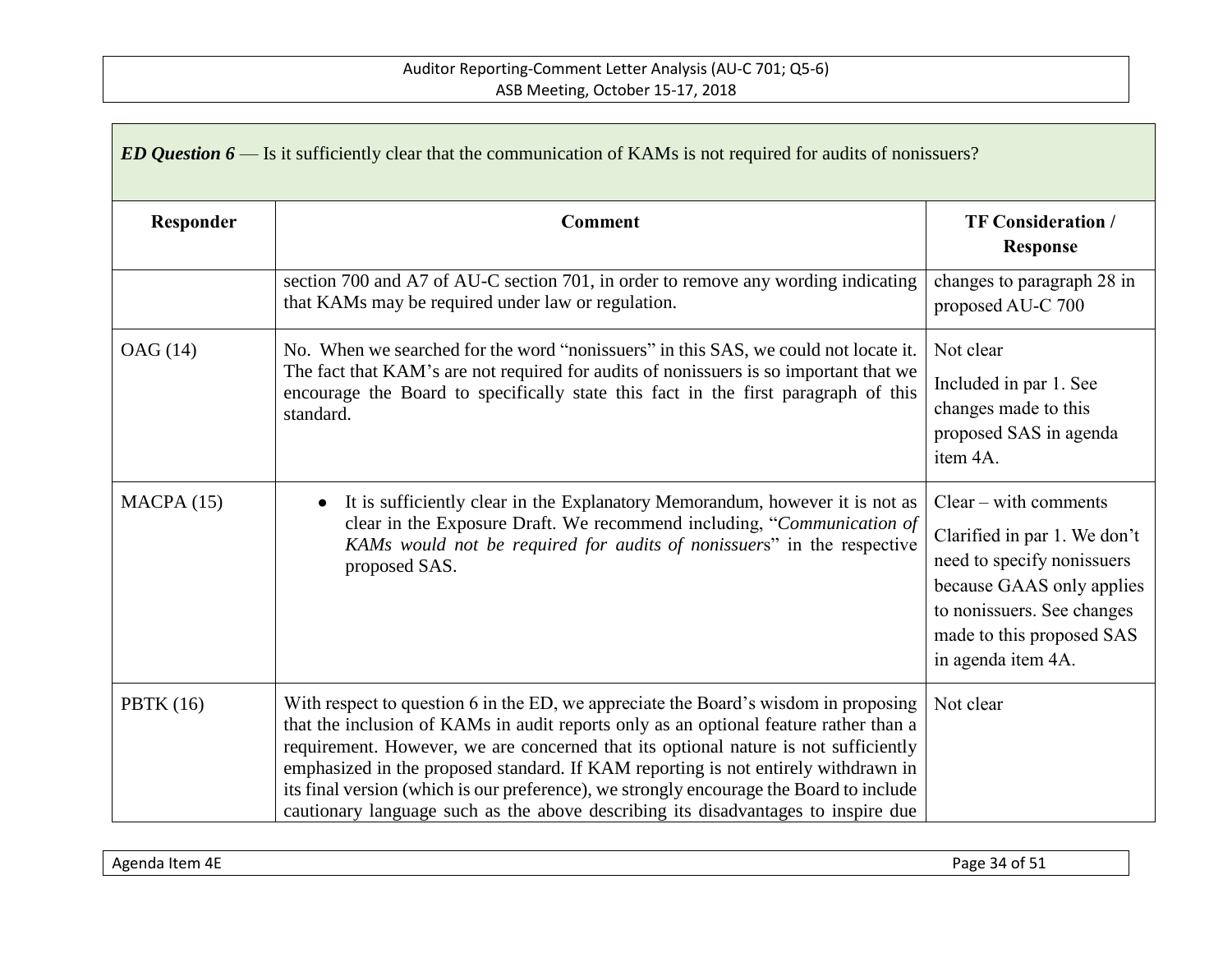| ED Question $6$ — Is it sufficiently clear that the communication of KAMs is not required for audits of nonissuers? |                                                                                                                                                                                                                                                                                                                                                                                                                                                                                                                                                                          |                                              |
|---------------------------------------------------------------------------------------------------------------------|--------------------------------------------------------------------------------------------------------------------------------------------------------------------------------------------------------------------------------------------------------------------------------------------------------------------------------------------------------------------------------------------------------------------------------------------------------------------------------------------------------------------------------------------------------------------------|----------------------------------------------|
| Responder                                                                                                           | <b>Comment</b>                                                                                                                                                                                                                                                                                                                                                                                                                                                                                                                                                           | <b>TF Consideration /</b><br><b>Response</b> |
|                                                                                                                     | consideration thereof by auditors who are contemplating including it voluntarily in<br>audit reports.                                                                                                                                                                                                                                                                                                                                                                                                                                                                    |                                              |
| FICPA(17)                                                                                                           | The Committee concluded that the guidance in the proposed SAS are adequate for the<br>auditors in determining and communicating KAMs. However, the Committee also<br>recognizes that there may be unintended consequences and increased audit costs,<br>which the auditor should be able to pass on to the client since this is an optional<br>service. The wording in the SAS is sufficiently clear that this is an optional service<br>for audits of nonissuers. The committee appreciates the effort of the ASB in clarifying<br>the optional nature of this service. | Clear<br>Same response for question<br>5     |
| BDO(19)                                                                                                             | We agree that it is sufficiently clear that the communication of KAMs is not required<br>for audits of nonissuers, and that the auditor would only be required to communicate<br>KAMs if the terms of the audit engagement include reporting KAMs.                                                                                                                                                                                                                                                                                                                       | Clear                                        |
| ICPAS $(20)$                                                                                                        | Yes                                                                                                                                                                                                                                                                                                                                                                                                                                                                                                                                                                      | Clear                                        |
| SVA(21)                                                                                                             | See response above.                                                                                                                                                                                                                                                                                                                                                                                                                                                                                                                                                      | Clear                                        |
| GAO (23)                                                                                                            | No, we suggest that the language in paragraph A7 be incorporated into the scope of<br>the SAS to sufficiently clarify that the communication of KAMs is not required for<br>audits of nonissuers.                                                                                                                                                                                                                                                                                                                                                                        | Not clear<br>Included in par 1               |
| MSCPA (24)                                                                                                          | It is clear in the proposal that Key Audit Matter are not required for audits of<br>nonissuers. However as the Committee expressed under our general comments above                                                                                                                                                                                                                                                                                                                                                                                                      | Clear with comments                          |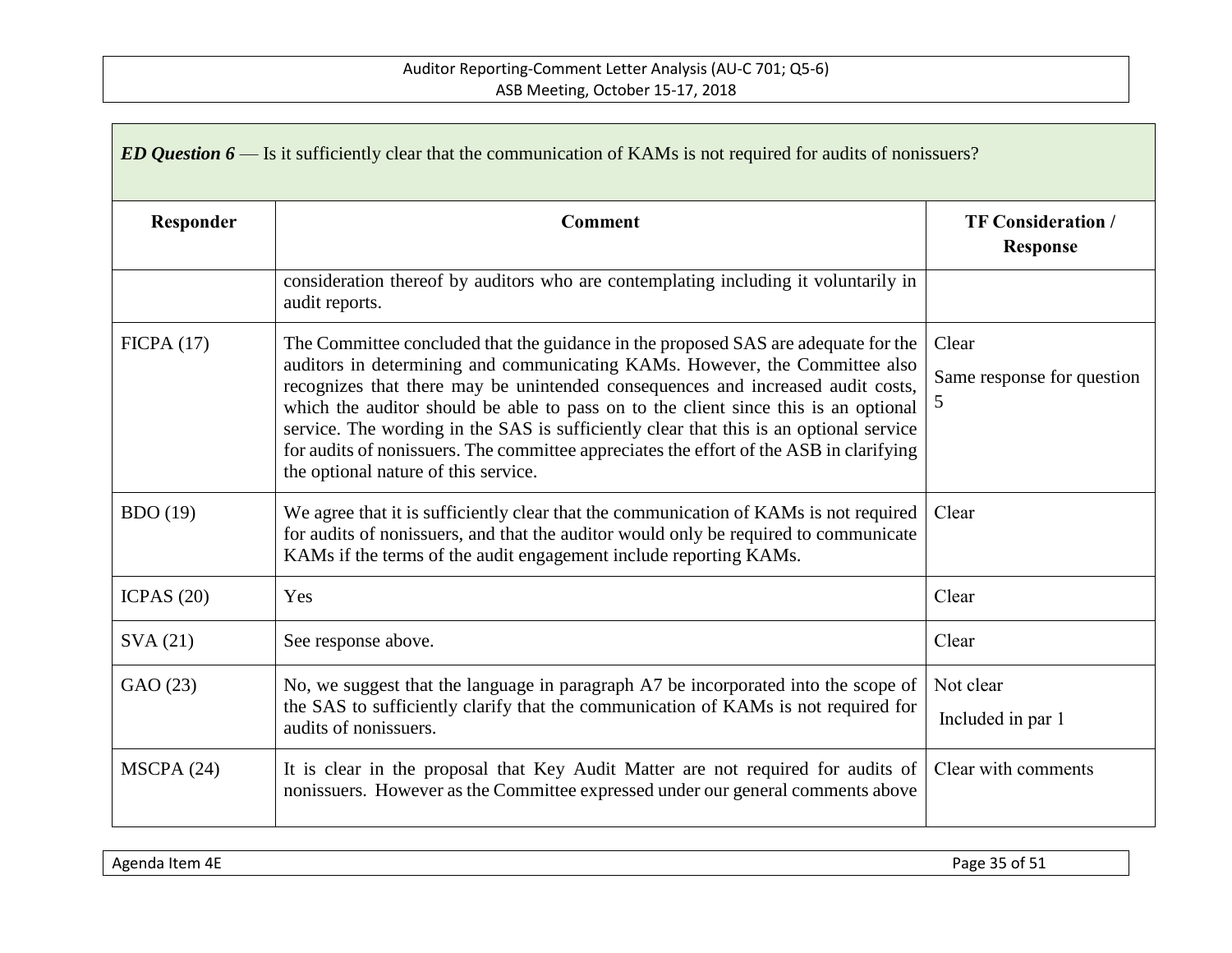| ED Question $6$ — Is it sufficiently clear that the communication of KAMs is not required for audits of nonissuers? |                                                                                                                                                                                                                                                                                                                                                                                                                                                                                                                                                                                                                                                                |                                                                |  |  |
|---------------------------------------------------------------------------------------------------------------------|----------------------------------------------------------------------------------------------------------------------------------------------------------------------------------------------------------------------------------------------------------------------------------------------------------------------------------------------------------------------------------------------------------------------------------------------------------------------------------------------------------------------------------------------------------------------------------------------------------------------------------------------------------------|----------------------------------------------------------------|--|--|
| Responder                                                                                                           | <b>Comment</b>                                                                                                                                                                                                                                                                                                                                                                                                                                                                                                                                                                                                                                                 | <b>TF Consideration /</b><br><b>Response</b>                   |  |  |
|                                                                                                                     | regulators in the interest of consumer protection will require the inclusion of the Key<br>Audit Matters. See the Committee comments under the general section above.                                                                                                                                                                                                                                                                                                                                                                                                                                                                                          |                                                                |  |  |
| Crowe $(26)$                                                                                                        | It is clear in the Proposed Standards (AU-C 701, Communicating Key Audit Matters<br>in the Independent Auditor's Report) that the communication of Key Audit Matters<br>(KAMs) is not required for audits of nonissuers. We agree with the decision to<br>include guidance related to determining and communicating KAMs, in the instances<br>where the auditor is engaged to do so. Further, we agree with the proposed<br>modifications to AU-C section 210, Terms of Engagement, to provide application<br>guidance for when the auditor is engaged to report on KAMs.<br>Overall, we support the Proposed Standards and have provided are views on certain | Clear                                                          |  |  |
|                                                                                                                     | Attachment A to this letter has other observations that are<br>specific requirements.<br>less significant that include cross-references to specific paragraphs.                                                                                                                                                                                                                                                                                                                                                                                                                                                                                                |                                                                |  |  |
| NCACPA(27)                                                                                                          | We believe it would only be clear to those in the auditing profession that the<br>communication of KAMs is not required of non-issuers. Non-auditors, such as<br>bankers or governmental entities, would be more likely to expect KAMs to be<br>included in the audit and question if they were missing from an audit.                                                                                                                                                                                                                                                                                                                                         | Not clear<br>Clarified in par 1.                               |  |  |
|                                                                                                                     | Our task force would recommend adding wording regarding optionality in section 700<br>directly so that constituents would only look to section 701 in the event they chose to<br>include KAMs in their audit report.                                                                                                                                                                                                                                                                                                                                                                                                                                           | See changes made to this<br>proposed SAS in agenda<br>item 4A. |  |  |
| CLCPA(28)                                                                                                           | Yes.                                                                                                                                                                                                                                                                                                                                                                                                                                                                                                                                                                                                                                                           | Clear                                                          |  |  |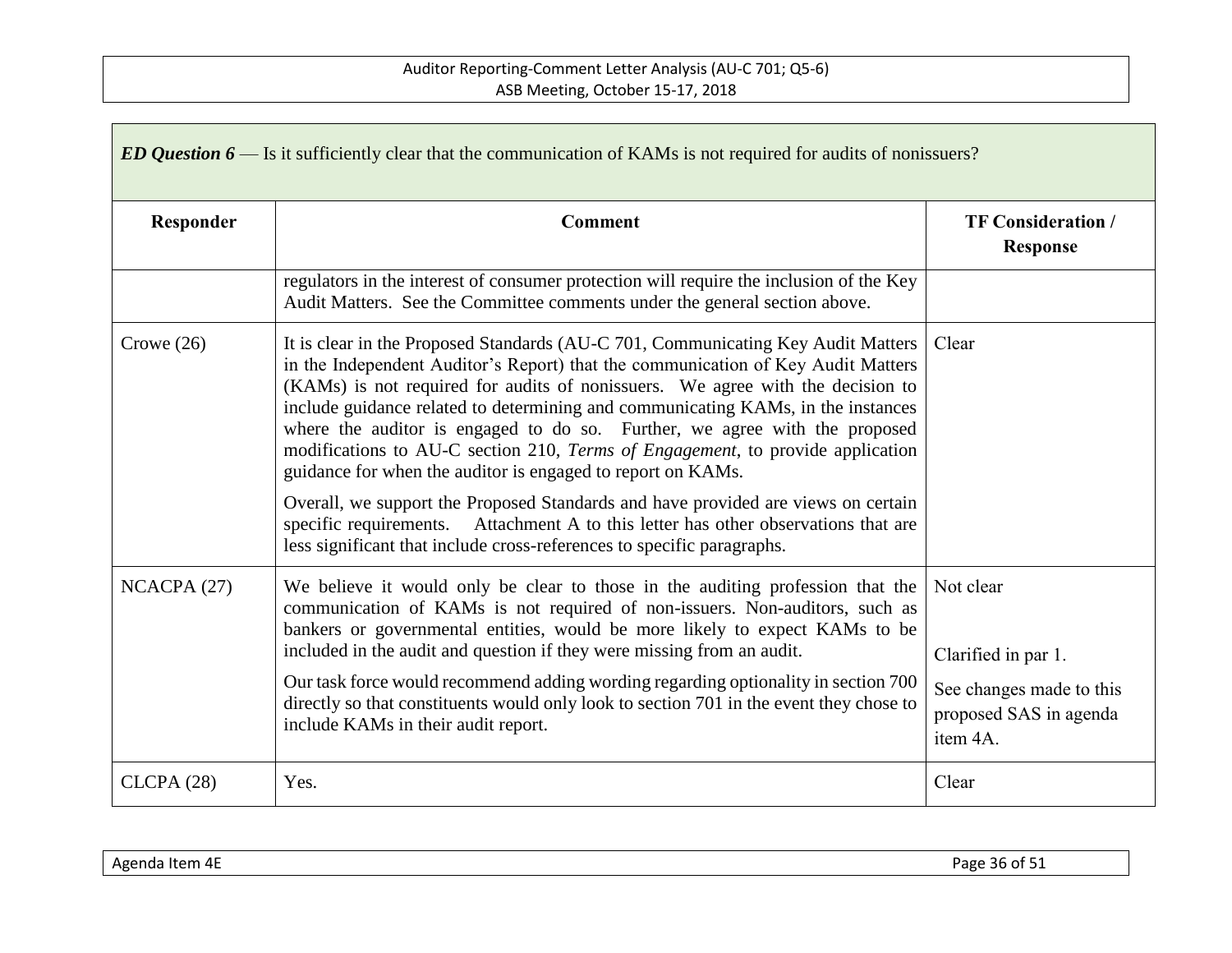| ED Question $6$ — Is it sufficiently clear that the communication of KAMs is not required for audits of nonissuers? |                                                                                                                                                                                                                                                                                                                                                                                                                                                                                                                                                                                                                                                                                                                                                                                        |                                                                                                   |  |  |
|---------------------------------------------------------------------------------------------------------------------|----------------------------------------------------------------------------------------------------------------------------------------------------------------------------------------------------------------------------------------------------------------------------------------------------------------------------------------------------------------------------------------------------------------------------------------------------------------------------------------------------------------------------------------------------------------------------------------------------------------------------------------------------------------------------------------------------------------------------------------------------------------------------------------|---------------------------------------------------------------------------------------------------|--|--|
| Responder                                                                                                           | <b>Comment</b>                                                                                                                                                                                                                                                                                                                                                                                                                                                                                                                                                                                                                                                                                                                                                                         | <b>TF Consideration /</b><br><b>Response</b>                                                      |  |  |
| Anders (29)                                                                                                         | On this matter, the proposal may be sufficiently clear to the practitioner. However,<br>we feel the divergence in practice will cause great confusion to the users of the<br>financial statements. Banks, lenders, grantors, etc. will certainly lose comparability<br>from one entity to the next as some auditors communicate KAMs while other do not.<br>The inclusion of KAMs may very likely be considered a "best practice" by some<br>readers, which would call into question those auditors and entities whose reports lack<br>this information.<br>Furthermore, what constitutes a KAM is subject to interpretation.                                                                                                                                                          | Clear with comments                                                                               |  |  |
| Baker Tilly (30)                                                                                                    | We believe that it would be helpful to emphasize earlier in the proposed standard that<br>reporting KAMs is not required. This could be accomplished by combining paragraph<br>4 of AU-C section 701 with paragraph 1 and referencing the associated application<br>guidance in paragraph A7 to the newly created paragraph 1.                                                                                                                                                                                                                                                                                                                                                                                                                                                         | Not clear<br>Clarified in par 1<br>See changes made to this<br>proposed SAS in agenda<br>item 4A. |  |  |
| OHIOCPA (31)                                                                                                        | Yes, and the committee supports the communication of KAMs being optional for<br>nonissuers. The Committee felt further consideration should be given to <i>not</i> having<br>the option to communicate KAMs available to nonissuers. This is due to the fact there<br>may be undue influence from certain users of an entity's financial statements that<br>would compel the entity to elect the option for communication of KAMs as part of<br>the independent audit. There are several issues that could arise with the<br>communication of KAMs including: 1) the auditor's report inherently has limited<br>space to describe the KAM and may not provide a complete picture of the KAM, 2)<br>the determination of a KAM is highly subjective and will create inconsistencies and | Clear with comments                                                                               |  |  |

Agenda Item 4E Page 37 of 51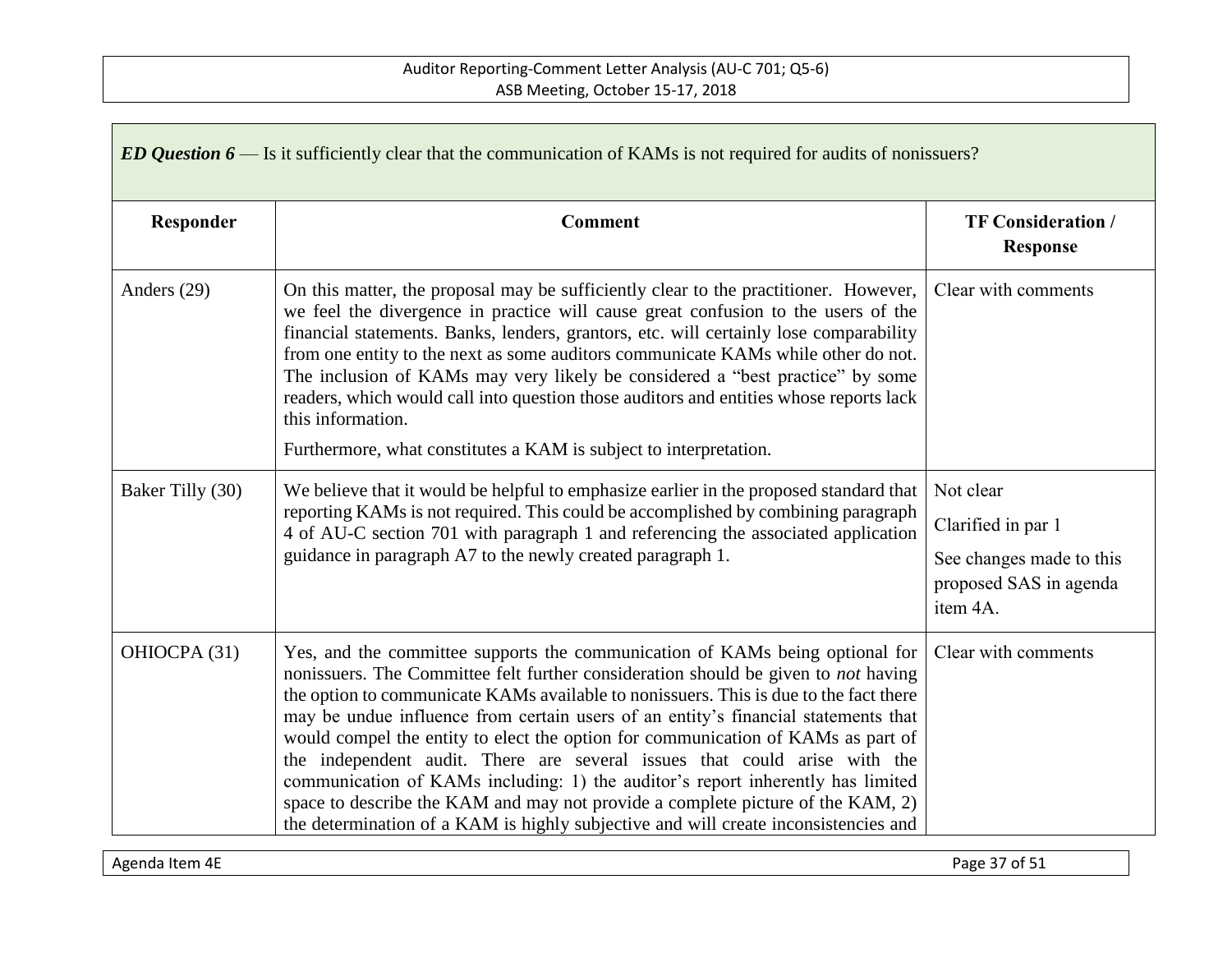| ED Question $6$ — Is it sufficiently clear that the communication of KAMs is not required for audits of nonissuers? |                                                                                                                                                                                                                                                                                                                                                                                                                                                                                                                                                                                                                                                                                                                                                                                                                                                                                                                                                                                                                                                                                    |                                              |  |  |
|---------------------------------------------------------------------------------------------------------------------|------------------------------------------------------------------------------------------------------------------------------------------------------------------------------------------------------------------------------------------------------------------------------------------------------------------------------------------------------------------------------------------------------------------------------------------------------------------------------------------------------------------------------------------------------------------------------------------------------------------------------------------------------------------------------------------------------------------------------------------------------------------------------------------------------------------------------------------------------------------------------------------------------------------------------------------------------------------------------------------------------------------------------------------------------------------------------------|----------------------------------------------|--|--|
| Responder                                                                                                           | <b>Comment</b>                                                                                                                                                                                                                                                                                                                                                                                                                                                                                                                                                                                                                                                                                                                                                                                                                                                                                                                                                                                                                                                                     | <b>TF Consideration /</b><br><b>Response</b> |  |  |
|                                                                                                                     | variability in practice, and 3) it creates potential liability for both entities and auditors.<br>The inclusion of KAMs in the independent auditor's report may not provide the<br>intended benefits, with any incremental benefits likely outweighed by the additional<br>costs and liability exposure.                                                                                                                                                                                                                                                                                                                                                                                                                                                                                                                                                                                                                                                                                                                                                                           |                                              |  |  |
| <b>PWC</b> (32)                                                                                                     | We believe the revisions to the proposed SAS and application material are sufficiently<br>clear that the communication of KAMs is not required for audits of nonissuers.<br>However, the ASB could be more explicit in paragraph A40 of proposed AU-C 700<br>that, as part of agreeing to the terms of the audit engagement, management or those<br>charged with governance may request the auditor to communicate KAMs, and<br>consider whether to provide additional guidance in AU-C section 700 or AU-C<br>section 210 when this may be the case.                                                                                                                                                                                                                                                                                                                                                                                                                                                                                                                              | Clear with comments                          |  |  |
| Laura Lindal (35)                                                                                                   | No, it is not clear at all in the proposed SAS that the communication of KAMs is not<br>required for audits of nonissuers. Veiling the requirement as "when the auditor is<br>engaged to communicate key audit matters" is not sufficiently clear. The introduction<br>to AU-C section 701 does not even refer to AU-C section 210 (which I thought the<br>Introduction under the clarified format was to reference other AU-C sections that<br>directly related to the section being described). It is very clear that the communication<br>of KAMs is not required for audits of nonissuers in the information of the exposure<br>draft, but such information will not be part of the standard. A statement that "Forming"<br>an Opinion and Reporting on Financial Statements would not require the<br>communication of KAMs for audits of nonissuers but, if done as part of the terms of<br>the audit engagement, the auditor is required to communicate KAMs in accordance<br>with the following requirements." should be included in paragraph of 1 of AU-C<br>section 701. | Not clear                                    |  |  |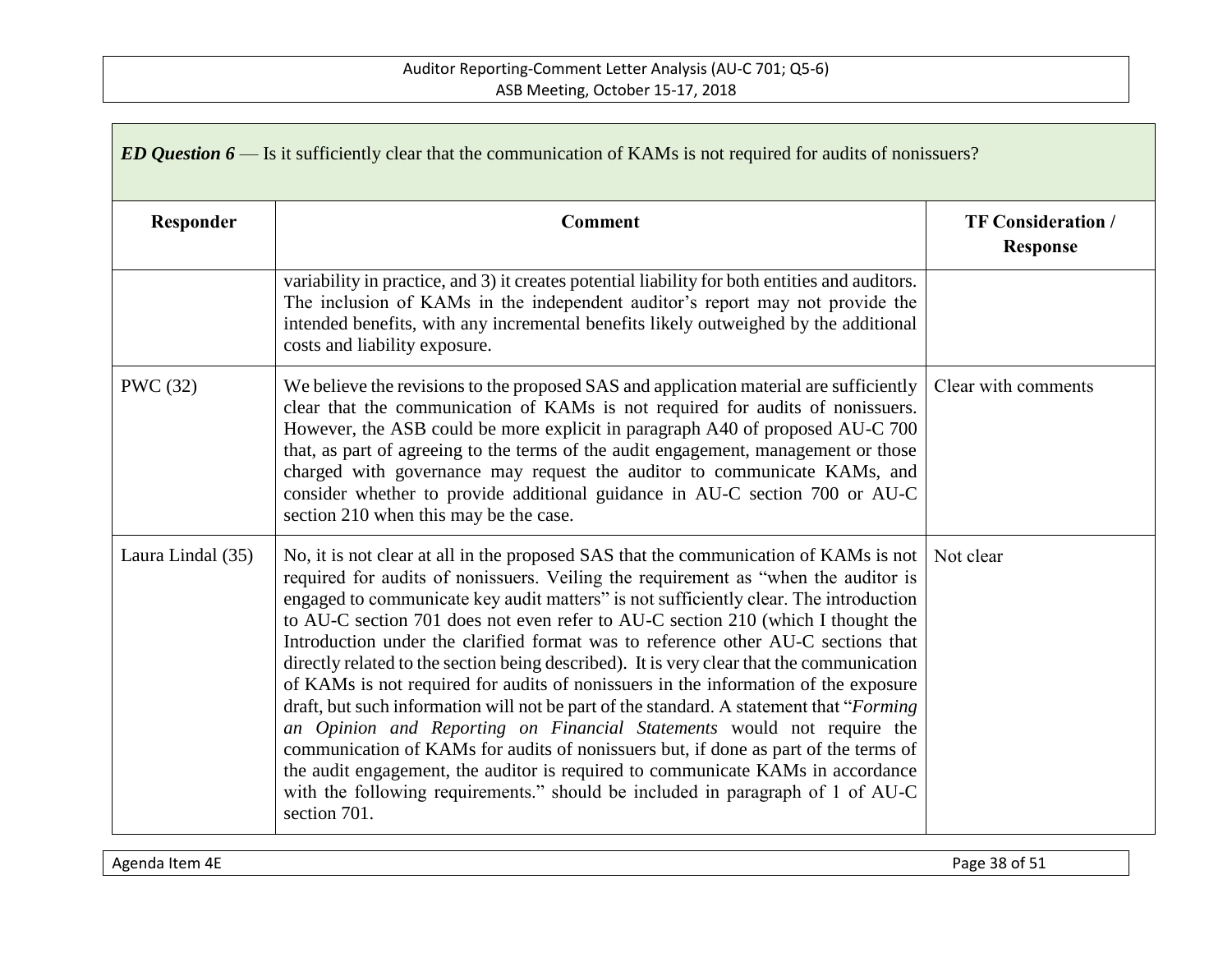| ED Question $6$ — Is it sufficiently clear that the communication of KAMs is not required for audits of nonissuers? |                                                                                                                                                                                                                                                                                                                                                                                                                                                                                                                                                                                                                                                                                                                                                                                                                                                                                                                                                                                                                                                                                                                                                                                                                                                                                                                                                                                                                                                                                                                                                                                                                                                                                                           |                                                                                                    |  |  |
|---------------------------------------------------------------------------------------------------------------------|-----------------------------------------------------------------------------------------------------------------------------------------------------------------------------------------------------------------------------------------------------------------------------------------------------------------------------------------------------------------------------------------------------------------------------------------------------------------------------------------------------------------------------------------------------------------------------------------------------------------------------------------------------------------------------------------------------------------------------------------------------------------------------------------------------------------------------------------------------------------------------------------------------------------------------------------------------------------------------------------------------------------------------------------------------------------------------------------------------------------------------------------------------------------------------------------------------------------------------------------------------------------------------------------------------------------------------------------------------------------------------------------------------------------------------------------------------------------------------------------------------------------------------------------------------------------------------------------------------------------------------------------------------------------------------------------------------------|----------------------------------------------------------------------------------------------------|--|--|
| Responder                                                                                                           | <b>Comment</b>                                                                                                                                                                                                                                                                                                                                                                                                                                                                                                                                                                                                                                                                                                                                                                                                                                                                                                                                                                                                                                                                                                                                                                                                                                                                                                                                                                                                                                                                                                                                                                                                                                                                                            | <b>TF Consideration /</b><br><b>Response</b>                                                       |  |  |
| NSAA(36)                                                                                                            | We believe the requirements could be clearer. The fact that KAMs are not required<br>for audits of nonissuers is so important that we encourage the Board to explicitly state<br>this fact in the first paragraph of this standard. To make it sufficiently clear, we<br>recommend the Board:<br>Move the information in proposed paragraph A7 to paragraph 1 or move<br>$\bullet$<br>paragraph A7 to be paragraph A1 and reference it from paragraph 1.<br>Revise paragraph 6 by adding language such as "when the auditor is<br>$\bullet$<br>engaged to do so" so as not to indicate that it would be applicable to all<br>audits.<br>Add application guidance to explain that an audit of an issuer is an example<br>$\bullet$<br>of when the auditor would be engaged to report on key audit matters.<br>We also believe the Board should clarify what the auditor should do if engaged to<br>communicate KAMs and the client subsequently decides they do not want the KAMs<br>included in the report. Paragraph A25 on page 218 provides that, in situations when<br>there is a change in expectations about these communications, the auditor should<br>update the engagement letter accordingly. We assume this is addressing instances<br>early in the audit process when management and/or those charged with governance<br>re-evaluates its needs or based on a change in a law or regulation. In reading the<br>guidance, however, it is not clear how an auditor should approach a scenario when<br>the auditor is engaged to report on KAMs and the auditee decides to change the terms<br>of the engagement because the auditee doesn't want certain KAMs to be included in<br>the report. | Not clear<br>Clarified in par 1.<br>See changes made to this<br>proposed SAS in agenda<br>item 4A. |  |  |
| D&T(37)                                                                                                             | As noted above, we do not believe that it is sufficiently clear that the communication<br>of KAMs is not required for audits of nonissuers. We therefore recommend that the                                                                                                                                                                                                                                                                                                                                                                                                                                                                                                                                                                                                                                                                                                                                                                                                                                                                                                                                                                                                                                                                                                                                                                                                                                                                                                                                                                                                                                                                                                                               | Not clear                                                                                          |  |  |

Agenda Item 4E Page 39 of 51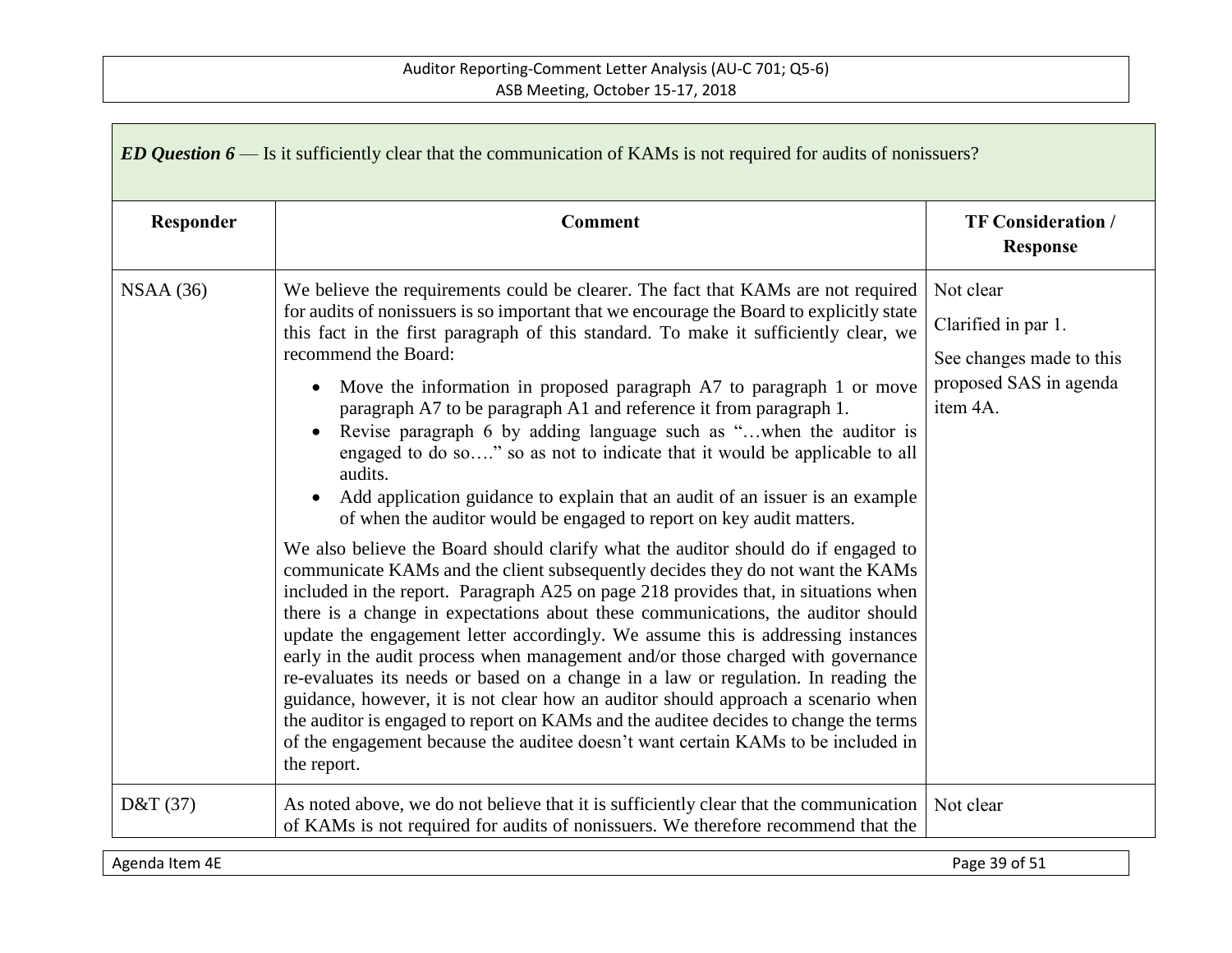| ED Question $6$ — Is it sufficiently clear that the communication of KAMs is not required for audits of nonissuers? |                                                                                                                                                      |                                                                                       |  |  |
|---------------------------------------------------------------------------------------------------------------------|------------------------------------------------------------------------------------------------------------------------------------------------------|---------------------------------------------------------------------------------------|--|--|
| Responder                                                                                                           | Comment                                                                                                                                              | <b>TF Consideration</b> /<br>Response                                                 |  |  |
|                                                                                                                     | introductory paragraph of proposed new AU-C section 701 explicitly state that the<br>communication of KAMs is not required for audits of nonissuers. | Clarified in par 1.<br>See changes made to this<br>proposed SAS in agenda<br>item 4A. |  |  |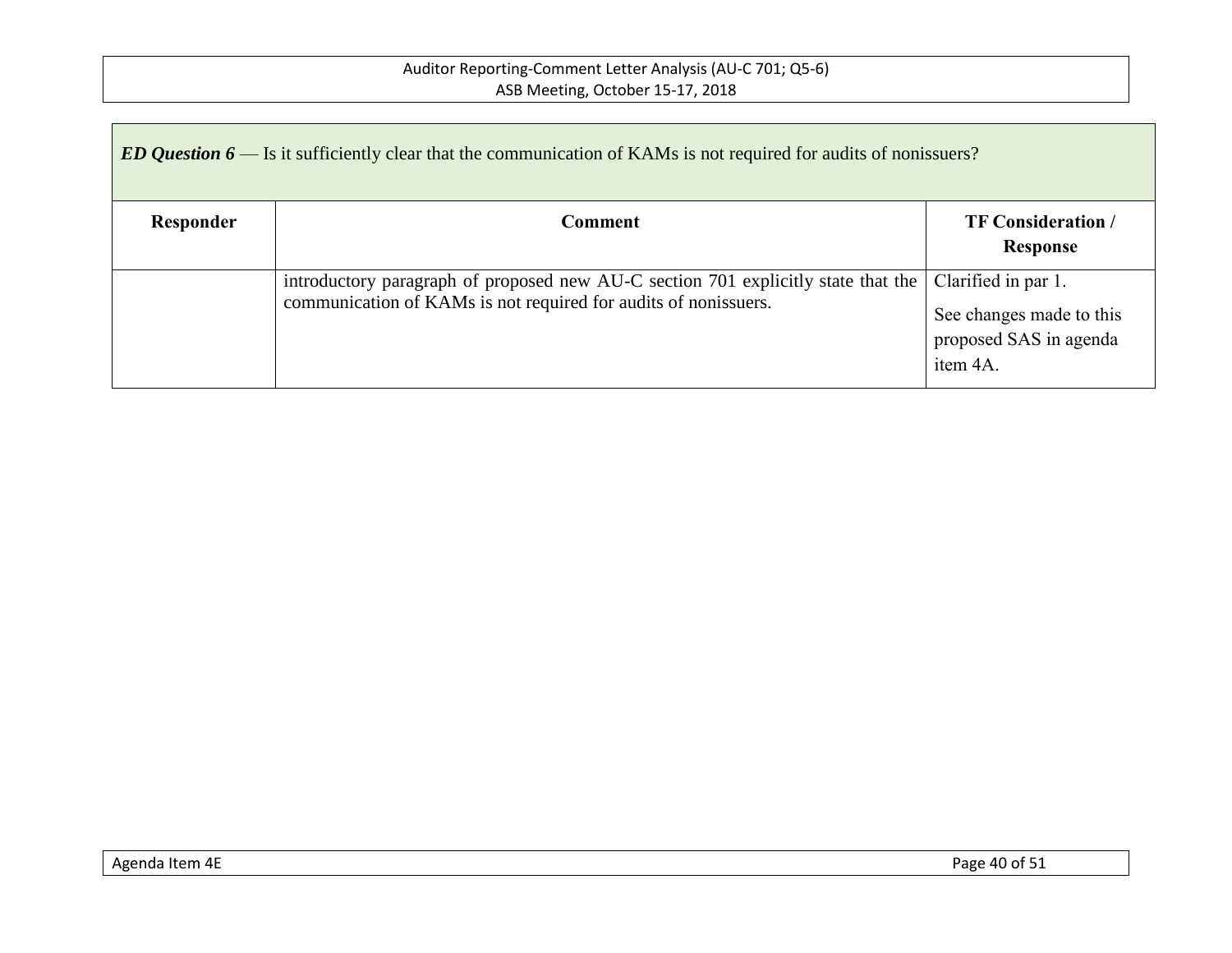# **Summary of Comments (by paragraph) on the Exposure Draft of the Proposed SAS Communicating Key Audit Matters in the Auditor's Report**

| Topic/<br>Paragraph No.<br>(KAM)                   | <b>Commenter</b> | <b>Comment</b>                                                                                                                                                                                                                                                                                                                                                                                                                                                                                                                                                                                                                                                                                                                                                                                                                                                                                                                                                                                                                                                                                                                                             | <b>Response to Comment</b>                                  |
|----------------------------------------------------|------------------|------------------------------------------------------------------------------------------------------------------------------------------------------------------------------------------------------------------------------------------------------------------------------------------------------------------------------------------------------------------------------------------------------------------------------------------------------------------------------------------------------------------------------------------------------------------------------------------------------------------------------------------------------------------------------------------------------------------------------------------------------------------------------------------------------------------------------------------------------------------------------------------------------------------------------------------------------------------------------------------------------------------------------------------------------------------------------------------------------------------------------------------------------------|-------------------------------------------------------------|
| Scope of This Proposed SAS (paragraphs 1-4; A1-A6) |                  |                                                                                                                                                                                                                                                                                                                                                                                                                                                                                                                                                                                                                                                                                                                                                                                                                                                                                                                                                                                                                                                                                                                                                            |                                                             |
| A2                                                 | TIC(2)           | Paragraph .A2 (on page 93) reads as follows:<br>The communication of key audit matters in the<br>auditor's report may also enhance communications<br>about those matters between the auditor and those<br>charged with governance and may increase attention<br>by management and those charged with governance<br>to the disclosures in the financial statements to which<br>reference is made in the auditor's report.<br>TIC does not believe that the final standard should suggest<br>that, by adding key audit matters, we may enhance<br>communication with governance and increase attention by<br>management. This implies that, by not adding KAMs, your<br>audit may be something less than if you did add KAMs.<br>Further, TIC does not agree that putting an item in your report<br>would necessarily improve audit quality. Again, this is<br>consistent with our comments related to reporting of findings<br>in the EBP Auditor Reporting ED. Therefore, TIC would<br>suggest the removal of paragraph .A2 altogether. TIC also<br>believes the ED should also have some precautions for those<br>who wish to note KAMs in their reports. | See changes made to this proposed<br>SAS in agenda item 4A. |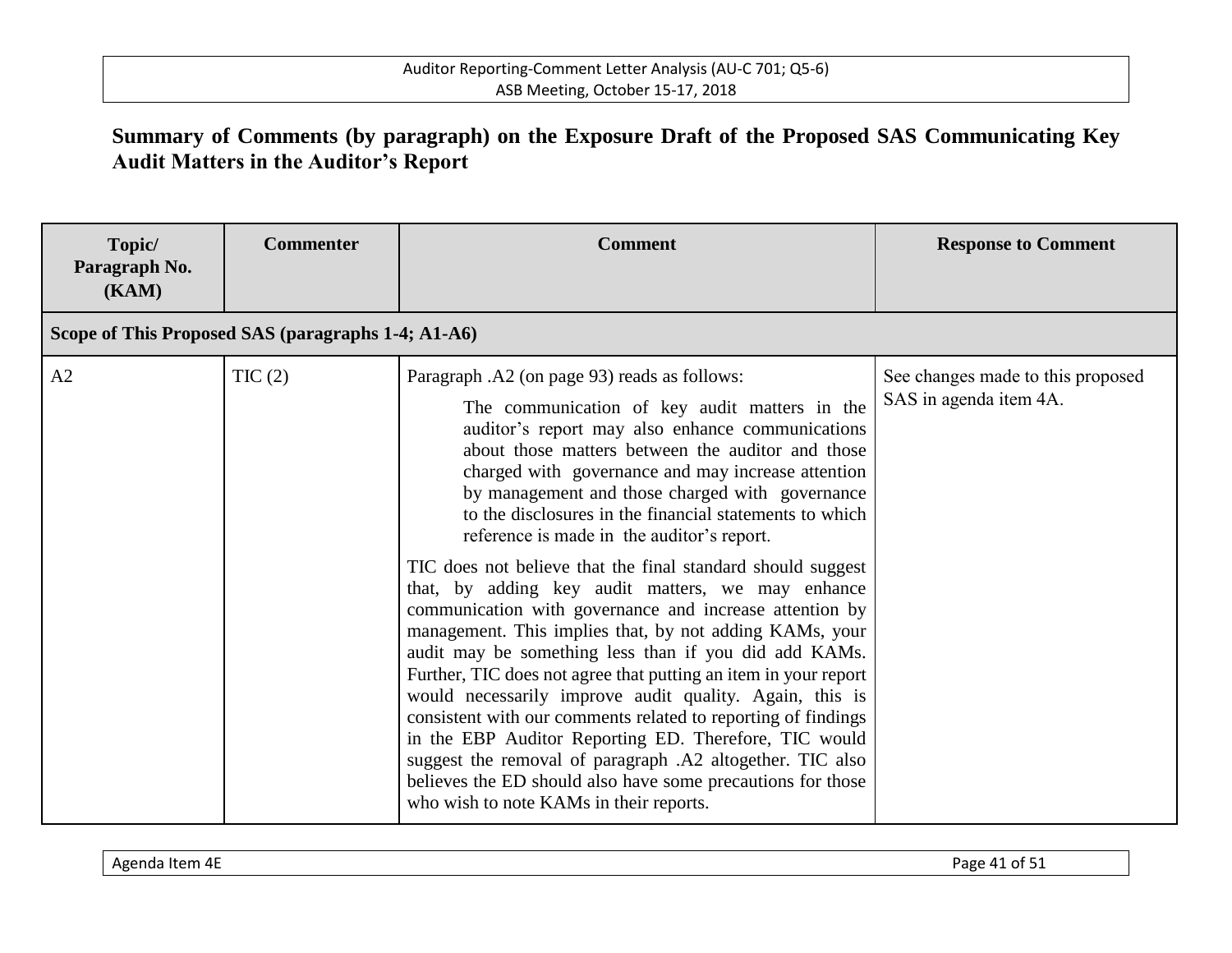| Topic/<br>Paragraph No.<br>(KAM) | <b>Commenter</b> | <b>Comment</b>                                                                                                                                                                                                                                                                                                                                                                                                                                                                                                                                                                                                                                                                                                                                                                                       | <b>Response to Comment</b>                                                                                                    |
|----------------------------------|------------------|------------------------------------------------------------------------------------------------------------------------------------------------------------------------------------------------------------------------------------------------------------------------------------------------------------------------------------------------------------------------------------------------------------------------------------------------------------------------------------------------------------------------------------------------------------------------------------------------------------------------------------------------------------------------------------------------------------------------------------------------------------------------------------------------------|-------------------------------------------------------------------------------------------------------------------------------|
| A <sub>3</sub>                   | KPMG (email)     | The indentation in bullets b-d does not match the indentation<br>of bullet a.                                                                                                                                                                                                                                                                                                                                                                                                                                                                                                                                                                                                                                                                                                                        | editorial                                                                                                                     |
| $\overline{4}$                   | D&T(37)          | As stated above, D&T recommends the ASB replace<br>the word "engaged" with "requested or required" in<br>proposed new AU-C section 701 as follows:<br>This proposed Statement on Auditing Standards (SAS)<br>addresses the auditor's responsibility when the auditor is<br>engaged <b>requested or required</b> to communicate key audit<br>matters in the auditor's report.<br>As a result of this change, D&T recommends the ASB also<br>replace the "engaged" with "requested or required" in the<br>following instances:<br>• Proposed new AU-C section 701, paragraph 4, "This<br>proposed SAS applies to audits of complete sets of general<br>purpose financial statements when the auditor is engaged<br>requested or required to communicate key audit matters in<br>the auditor's report." | The word "engaged" was used<br>intentionally because it is an<br>agreement between the auditor and<br>client - no change made |
| A7                               | TIC(2)           | TIC was confused as to the placement of this paragraph as it<br>does not seem to correlate to the related required guidance. In<br>addition, as noted in TIC's response to question 4 above, TIC<br>does not foresee situations where this would be applicable<br>and, therefore, we suggest removal altogether.                                                                                                                                                                                                                                                                                                                                                                                                                                                                                     | Clarified in par 1. See changes made<br>to this proposed SAS in agenda item<br>$4A$ .                                         |
| A7                               | GT(25)           | We believe this guidance creates an inconsistency within the<br>scope of the standard, as described in paragraph 1. Paragraph                                                                                                                                                                                                                                                                                                                                                                                                                                                                                                                                                                                                                                                                        | Change made to clarify                                                                                                        |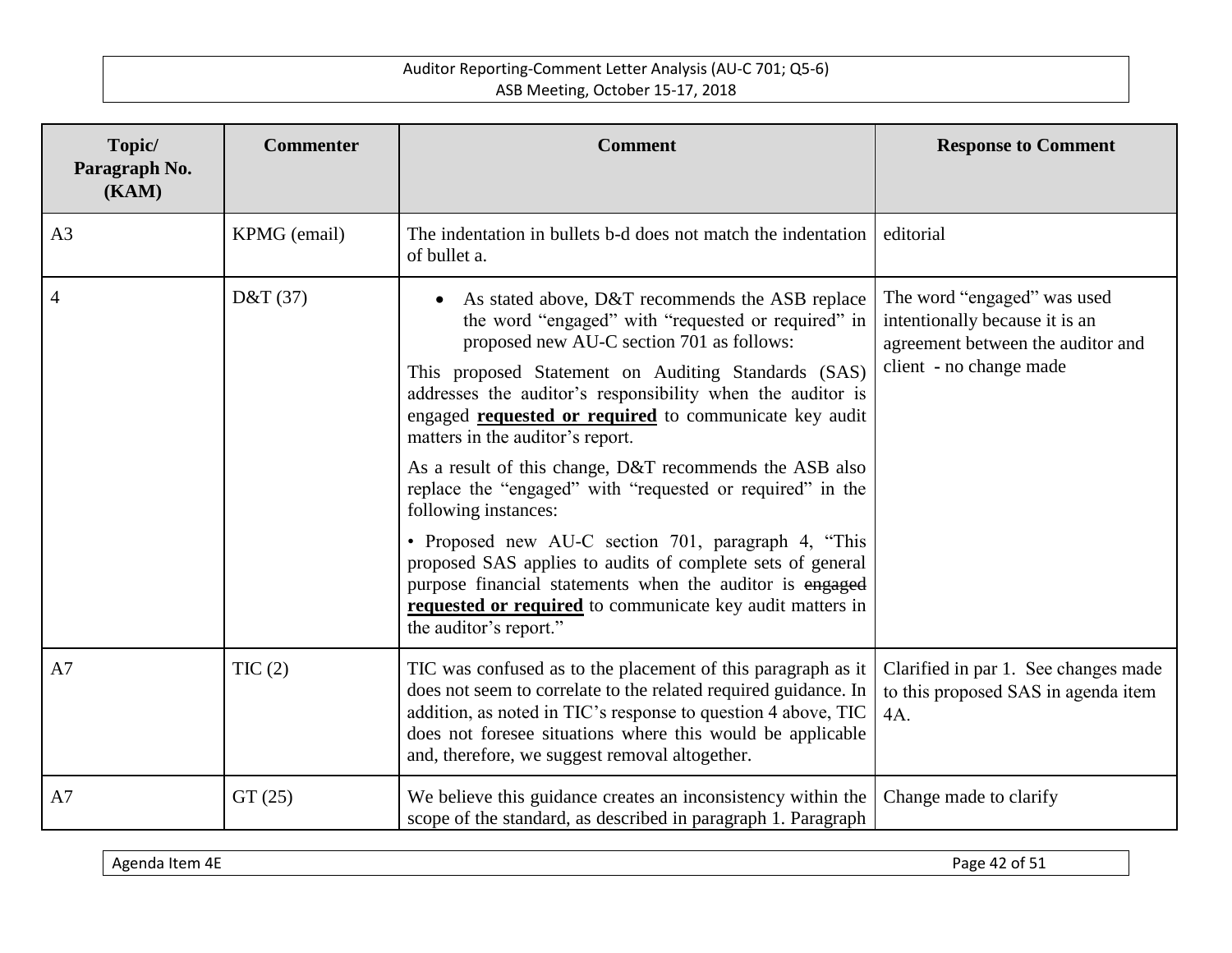| Topic/<br>Paragraph No.             | <b>Commenter</b> | <b>Comment</b>                                                                                                                                                                                                                                                                                                                                                                                                                                                                              | <b>Response to Comment</b>                                  |  |
|-------------------------------------|------------------|---------------------------------------------------------------------------------------------------------------------------------------------------------------------------------------------------------------------------------------------------------------------------------------------------------------------------------------------------------------------------------------------------------------------------------------------------------------------------------------------|-------------------------------------------------------------|--|
| (KAM)                               |                  |                                                                                                                                                                                                                                                                                                                                                                                                                                                                                             |                                                             |  |
|                                     |                  | 1 discusses the auditor being engaged to communicate KAMs<br>in the auditor's report, but paragraph A7 adds the notion of<br>being required by law, regulation, or contractual agreement to<br>do so. We recommend the following edits to address this<br>potential inconsistency:<br>However, the auditor may be engaged to communicate<br>key audit matters, <i>including when such</i><br><i>communication</i> may be required by law, regulation,<br>or contractual agreement to do so. | See changes made to this proposed<br>SAS in agenda item 4A. |  |
| A7                                  | D&T(37)          | Proposed new AU-C section 701, paragraph A7, "This<br>proposed SAS applies to audits of complete sets of general<br>purpose financial statements when the auditor is engaged<br>requested or required to communicate key audit matters in<br>the auditor's report."                                                                                                                                                                                                                         | No change made.                                             |  |
| <b>Effective Date (paragraph 5)</b> |                  |                                                                                                                                                                                                                                                                                                                                                                                                                                                                                             |                                                             |  |
|                                     |                  |                                                                                                                                                                                                                                                                                                                                                                                                                                                                                             |                                                             |  |
| Objectives (paragraph 6)            |                  |                                                                                                                                                                                                                                                                                                                                                                                                                                                                                             |                                                             |  |
|                                     |                  |                                                                                                                                                                                                                                                                                                                                                                                                                                                                                             |                                                             |  |
| <b>Definition</b> (paragraph 7)     |                  |                                                                                                                                                                                                                                                                                                                                                                                                                                                                                             |                                                             |  |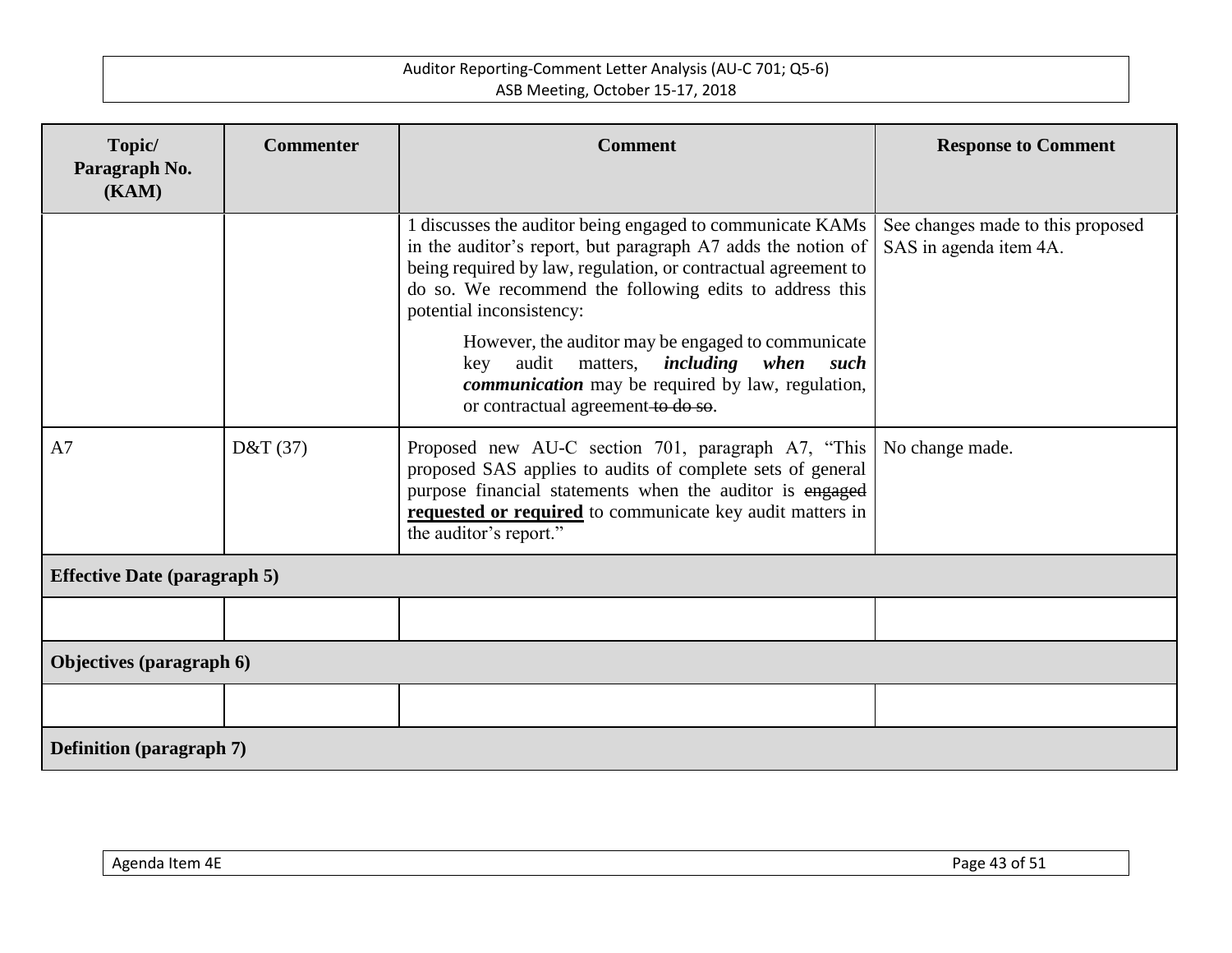| Topic/<br>Paragraph No.<br>(KAM) | <b>Commenter</b> | <b>Comment</b>                                                                                                                                                                                                                                                                                                                                                                                                                                                                                                                                                                                                                                                                                                                                                                                                                                                                                                                                                                              | <b>Response to Comment</b> |
|----------------------------------|------------------|---------------------------------------------------------------------------------------------------------------------------------------------------------------------------------------------------------------------------------------------------------------------------------------------------------------------------------------------------------------------------------------------------------------------------------------------------------------------------------------------------------------------------------------------------------------------------------------------------------------------------------------------------------------------------------------------------------------------------------------------------------------------------------------------------------------------------------------------------------------------------------------------------------------------------------------------------------------------------------------------|----------------------------|
| 7, A28-A29                       | <b>KPMG (34)</b> | For the Board's consideration our comments on specific<br>paragraphs follows (additions are <u>underlined</u> ; deletions are<br>strikethrough):<br>Paragraphs 7, A28 and A29 – We recommend that the<br>$\bullet$<br>Board converge the definition of KAMs to the PCAOB's<br>definition of CAMs in paragraph 11 of AS 3101. The<br>PCAOB's definition is more relevant to complexity and<br>subjectivity and easier to apply than the proposed<br>AICPA definition. Also, as previously noted in this<br>letter, given the number of entities that have a desire to<br>raise capital through a public offering, which would<br>require them to be audited under PCAOB standards, it<br>would be in the public interest to minimize differences<br>between the AICPA and PCAOB standards. If the<br>definitions differ, there could be scenarios in which key<br>audit matters in accordance with GAAS would not be<br>considered CAMs in accordance with PCAOB<br>standards. Specifically: | No change made             |
|                                  |                  | In performing an audit in accordance with GAAS, an<br>$\circ$<br>auditor determined that an entity had a number of<br>control deficiencies, which significantly impacted<br>the nature, timing, and extent of the auditor's<br>substantive procedures. Under the Proposed<br>Standard, this could be considered a key audit<br>matter, but under the PCAOB standards, would be<br>specifically excluded as a CAM.                                                                                                                                                                                                                                                                                                                                                                                                                                                                                                                                                                           |                            |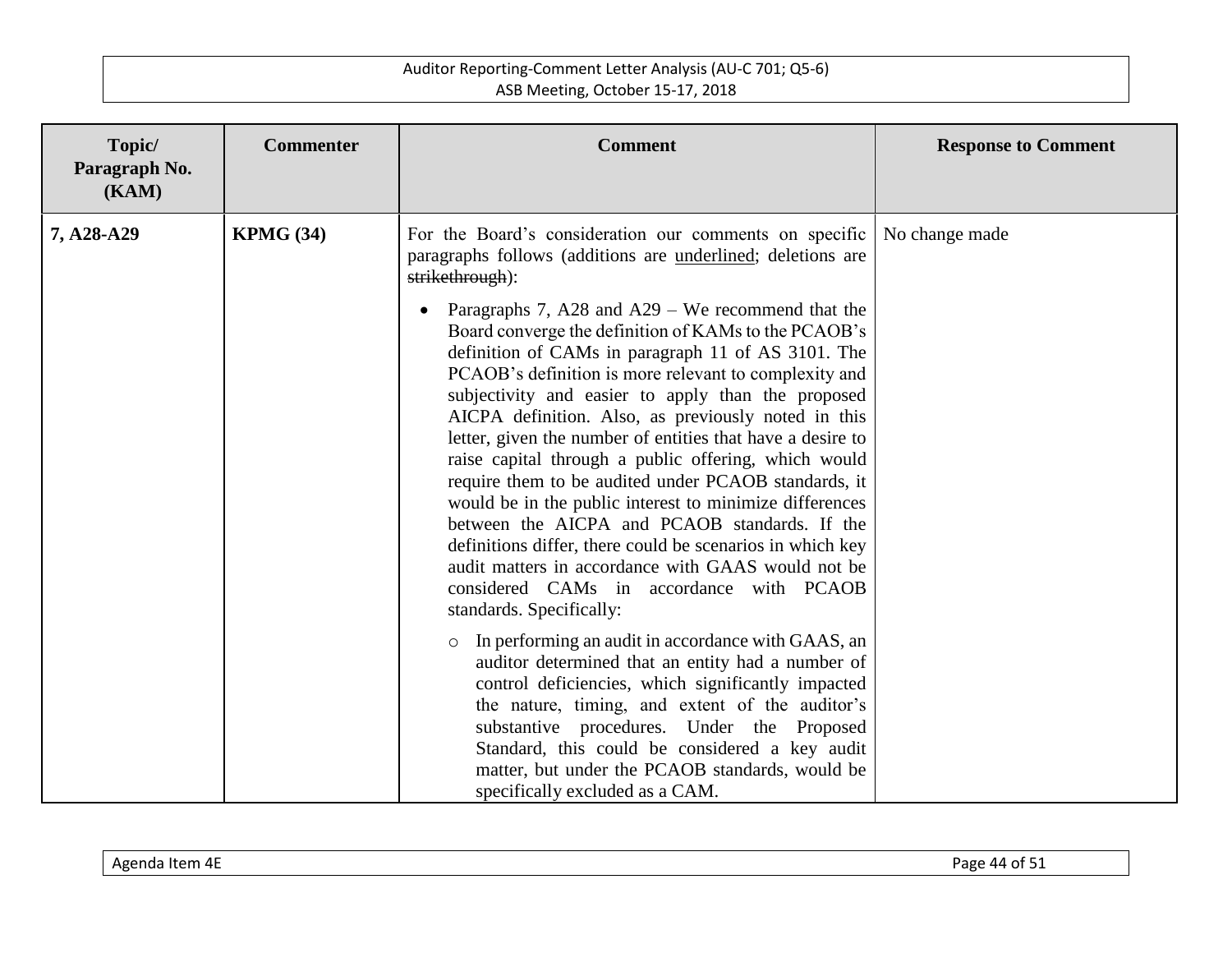| Topic/<br>Paragraph No.<br>(KAM)                       | <b>Commenter</b> | <b>Comment</b>                                                                                                                                                                                                                                                                                                                                                                                                                                                                                                                               | <b>Response to Comment</b>                                                              |
|--------------------------------------------------------|------------------|----------------------------------------------------------------------------------------------------------------------------------------------------------------------------------------------------------------------------------------------------------------------------------------------------------------------------------------------------------------------------------------------------------------------------------------------------------------------------------------------------------------------------------------------|-----------------------------------------------------------------------------------------|
|                                                        |                  | Under GAAS, the auditor has to consider the nature<br>$\circ$<br>and materiality of corrected and uncorrected audit<br>misstatements when determining the significance of<br>the matter communicated to those charged with<br>governance. These may require significant attention<br>by the auditor, which implies they would be KAMs,<br>but under the PCAOB standards these would not be<br>included as CAMs.<br>Also, these two examples of KAMs would result in publically<br>disclosing information in the auditor's report that is not |                                                                                         |
|                                                        |                  | currently required to be disclosed as part of an entity's<br>financial statements. Further, communication of internal<br>control deficiencies might lead a user of the financial<br>statements to believe that the auditor has performed an audit<br>of internal control over financial reporting. If this is the<br>Board's intent, we suggest that the Board provide clarifying<br>guidance that this is the intent and how these communications<br>should be made in the report.                                                          |                                                                                         |
| Determining Key Audit Matters (paragraphs 8-9; A8-A30) |                  |                                                                                                                                                                                                                                                                                                                                                                                                                                                                                                                                              |                                                                                         |
| 8                                                      | KPMG (34)        | Paragraph 8 and related application material paragraphs A8<br>and $A9 - We$ suggest that the Board provide clarifying<br>guidance when those charged with governance are involved in<br>managing the entity (small owner-managed entity) and how<br>that impacts the determination of what is considered to be a<br>KAM. An auditor may make a number of formal and informal<br>communications to those managing the entity through the                                                                                                      | See changes made to application<br>material in AU-C 260 and issue 1 in<br>agenda item 4 |

| Agenda<br>ltem 4E | Page<br>~+<br>. כוט<br>. .<br>. . |
|-------------------|-----------------------------------|
|-------------------|-----------------------------------|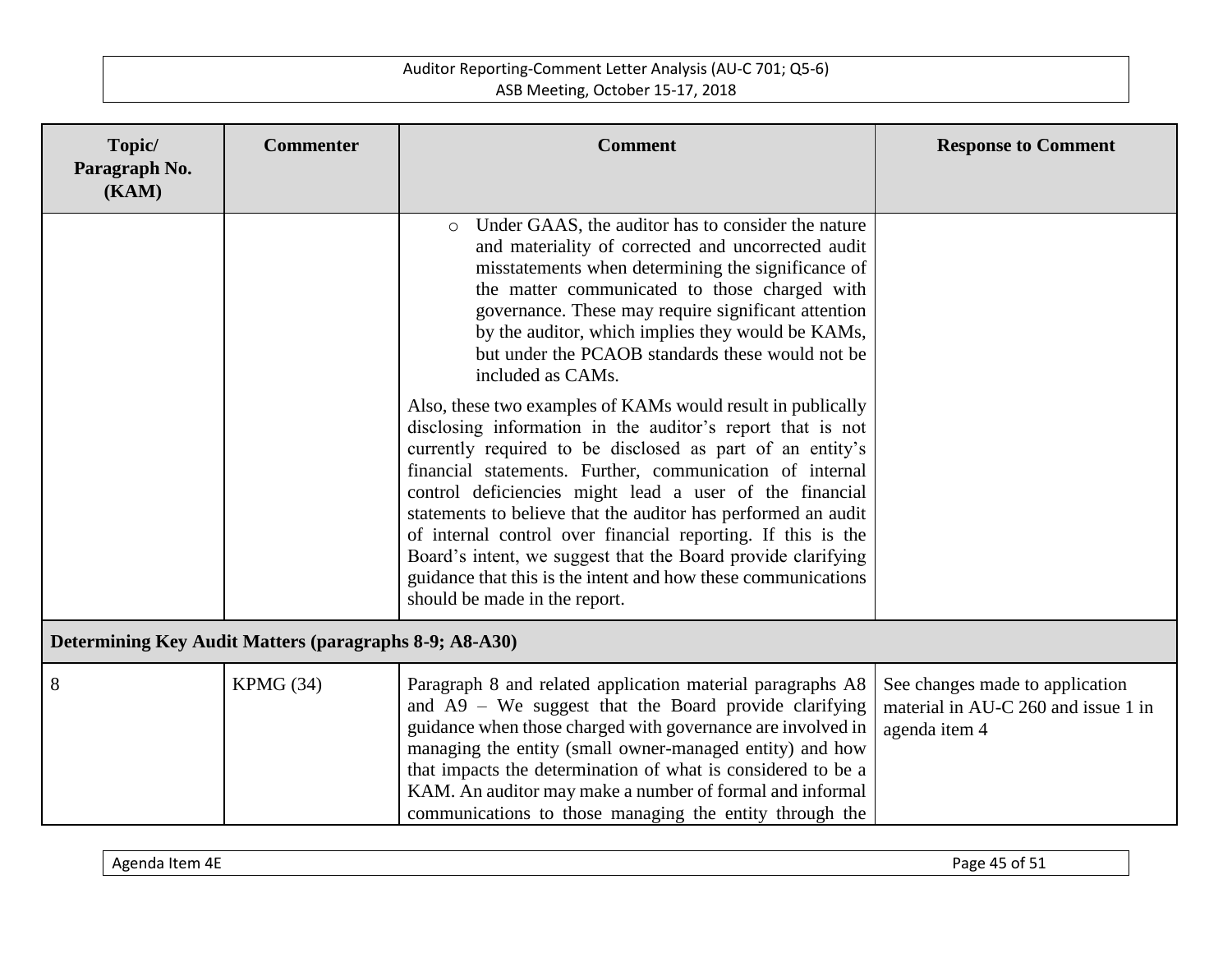| Topic/<br>Paragraph No.<br>(KAM) | <b>Commenter</b> | <b>Comment</b>                                                                                                                                                                                                                                                                                                                                                                                                                                                                                                                                                                                                                                                                                                                                                                                                                                                                                                                                                                                                  | <b>Response to Comment</b>                                               |
|----------------------------------|------------------|-----------------------------------------------------------------------------------------------------------------------------------------------------------------------------------------------------------------------------------------------------------------------------------------------------------------------------------------------------------------------------------------------------------------------------------------------------------------------------------------------------------------------------------------------------------------------------------------------------------------------------------------------------------------------------------------------------------------------------------------------------------------------------------------------------------------------------------------------------------------------------------------------------------------------------------------------------------------------------------------------------------------|--------------------------------------------------------------------------|
|                                  |                  | course of an audit, and we do not believe that it was the<br>Board's intent for an auditor to use matters communicated to<br>those managing the entity as the population to choose from<br>when determining KAMs, rather, an auditor would consider<br>communications made in the context of the required<br>communications to be made in accordance with AU-C Section<br>260, The Auditor's Communication With Those Charged With<br>Governance. In addition, A8 and A9 seem to be redundant and<br>should be combined into one paragraph and to remove the<br>redundancy with the requirement.<br>If the requirement is not changed related to timing on required<br>communication with those charged with governance, we also<br>suggest that the Board provide application material for when<br>the auditor does not make the required communications to<br>those charged with governance until after the report release<br>date, how and when key audit matters should still be included<br>in the report. |                                                                          |
| A14                              | GT(25)           | We believe the examples in A14a are better suited in AU-C<br>section 260, The Auditor's Communication with Those<br>Charged With Governance. We believe these examples could<br>enhance the guidance in that standard and would be more<br>readily seen by all auditors since the section applies to all audit<br>engagements, whereas this proposed standard would only be<br>followed when the auditor is engaged to report on KAMs.                                                                                                                                                                                                                                                                                                                                                                                                                                                                                                                                                                          | TF believes location of application<br>material is appropriate as placed |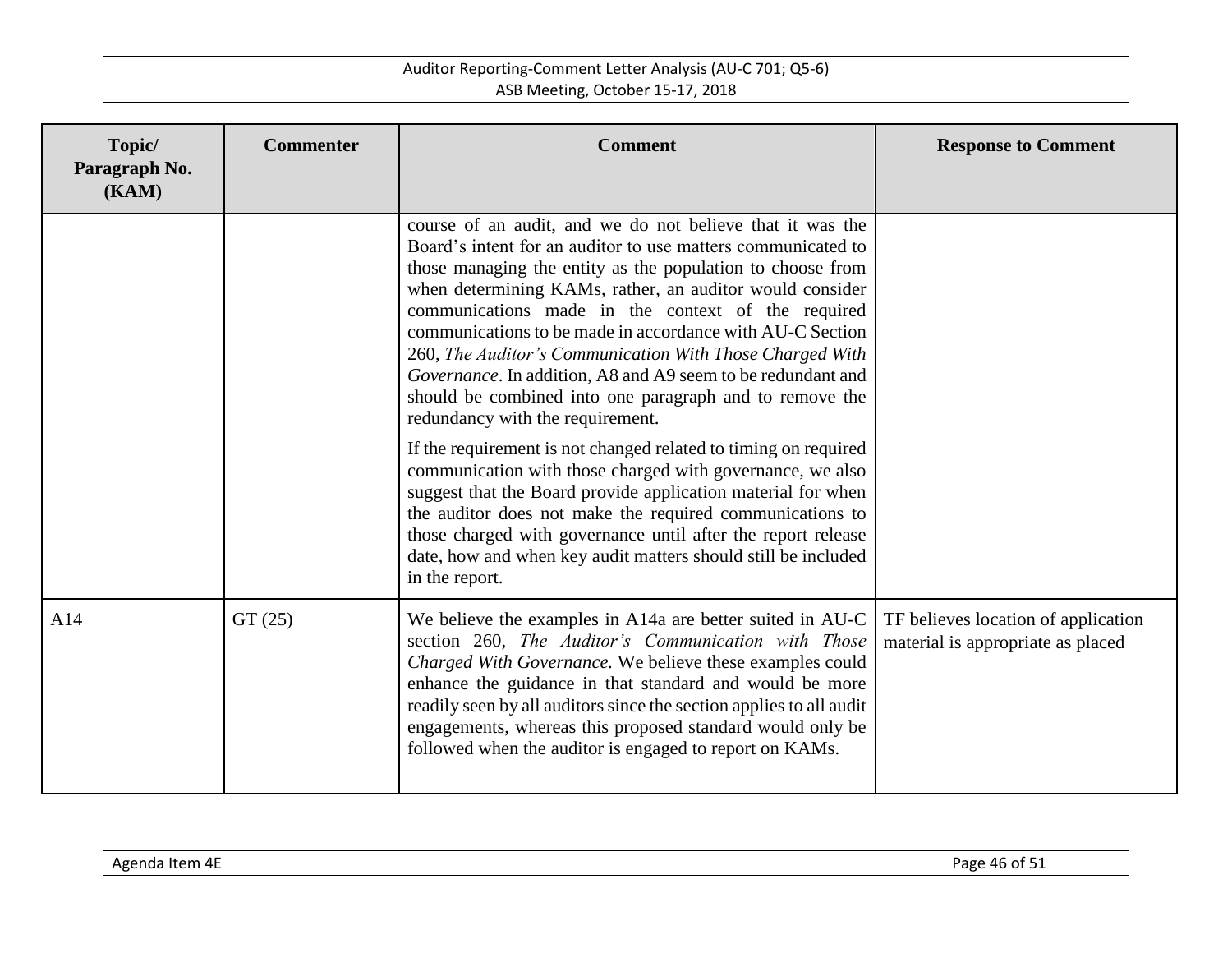| Topic/<br>Paragraph No.<br>(KAM) | <b>Commenter</b> | <b>Comment</b>                                                                                                                                                                                                                                                                                                                                                                                                                                                                                                                                                                                                                                                                                                                                                                                                                         | <b>Response to Comment</b>                    |
|----------------------------------|------------------|----------------------------------------------------------------------------------------------------------------------------------------------------------------------------------------------------------------------------------------------------------------------------------------------------------------------------------------------------------------------------------------------------------------------------------------------------------------------------------------------------------------------------------------------------------------------------------------------------------------------------------------------------------------------------------------------------------------------------------------------------------------------------------------------------------------------------------------|-----------------------------------------------|
|                                  |                  | Further, we recommend the notion of "significant difficulties"<br>in A14a be revised to say "significant findings or issues" to<br>align more closely with the terms used in AU-C section 260.                                                                                                                                                                                                                                                                                                                                                                                                                                                                                                                                                                                                                                         | No change made. Fixed footnote<br>references. |
| A20                              | KPMG(34)         | Paragraph A20 – This paragraph discusses how risks of fraud<br>are significant risks, which by definition require special audit<br>consideration, yet the last sentence of the paragraph states that<br>these significant risks may not require significant auditor<br>attention. We believe that auditors will be confused as to the<br>difference between special audit consideration and significant<br>auditor attention. If the Board's intent was to clarify that not<br>all significant risks would result in a KAM, we suggest that<br>the Board consider revising this paragraph to focus more on<br>the fact that, even with significant risks, there are varying<br>levels of risk, and that only those at the higher end of the risk<br>continuum should be considered when identifying KAMs. We<br>suggest the following: | No changes made.                              |
|                                  |                  | However, this may not be the case for all significant<br>risks. For example, AU-C section 240, Consideration<br>of Fraud in a Financial Statement Audit, presumes that<br>there are risks of fraud in revenue recognition and<br>requires the auditor to treat those assessed risks of<br>material misstatement due to fraud as significant risks.<br>In addition, AU-C section 240 indicates that, due to<br>the unpredictable way in which management override<br>of controls could occur, it is a risk of material<br>misstatement due to fraud and thus a significant risk.<br>Although risks of material misstatement due to fraud                                                                                                                                                                                                |                                               |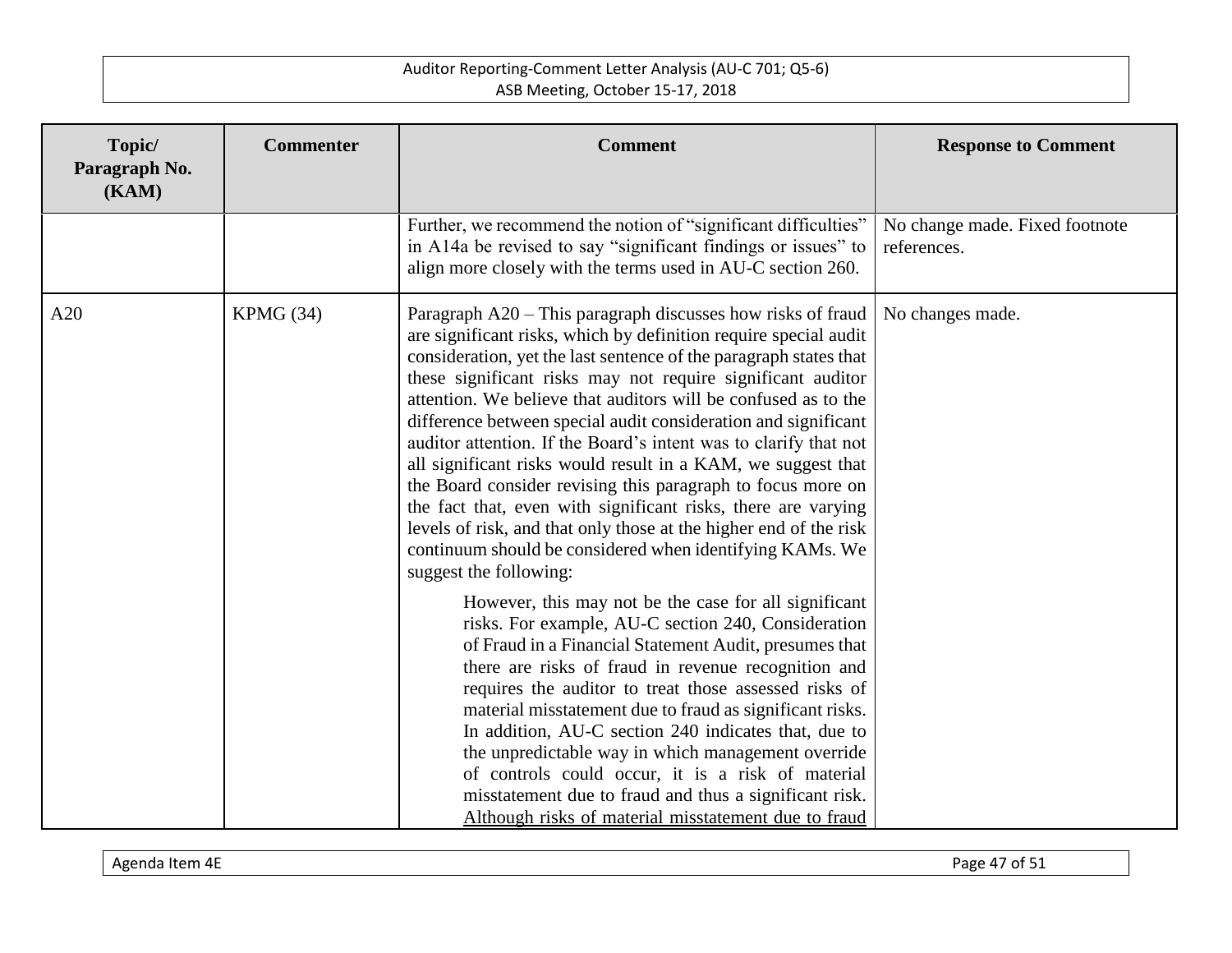| Topic/<br>Paragraph No.<br>(KAM) | <b>Commenter</b> | <b>Comment</b>                                                                                                                                                                                                                                                                                                                                                                                                                                                                                                                                                                                                                           | <b>Response to Comment</b>                                  |
|----------------------------------|------------------|------------------------------------------------------------------------------------------------------------------------------------------------------------------------------------------------------------------------------------------------------------------------------------------------------------------------------------------------------------------------------------------------------------------------------------------------------------------------------------------------------------------------------------------------------------------------------------------------------------------------------------------|-------------------------------------------------------------|
|                                  |                  | are considered significant risks, the auditor's response<br>to a significant risk can vary depending on the nature<br>of the risk of material misstatement. For example, the<br>auditor's response to a significant risk due to fraud<br>may require less auditor attention than a significant<br>risk that is identified due to the complexity and<br>judgment involved in auditing an estimate. Depending<br>on their nature, significant these risks may not require<br>significant auditor attention and therefore would not<br>be considered in the auditor's determination of key<br>audit matters in accordance with paragraph 9. |                                                             |
| A22                              | GT(25)           | We recommend the following edits to this paragraph because<br>we believe the guidance is generally impractical and auditors<br>may not have that type of visibility into an entity's industry<br>peers:<br>In particular, this may include accounting policies that<br>have a significant effect on the financial statements (and<br>significant changes to those policies), especially in<br>eircumstances in which an entity's practices are not<br>consistent with others in its industry.                                                                                                                                            | See changes made to this proposed<br>SAS in agenda item 4A. |
| A22-A23                          | KPMG(34)         | Paragraphs A22 and A23 – We believe the second sentence of<br>paragraph A22 is inconsistent with AU-C 260 because the<br>wording used does not align with AU-C 260, and therefore<br>recommend deleting this sentence in favor of a reference to<br>AU-C 260. In addition, we believe A23 should better align<br>with the wording in the AU-C 260 application material or just                                                                                                                                                                                                                                                           | See changes made to this proposed<br>SAS in agenda item 4A. |

Agenda Item 4E **Page 48 of 51**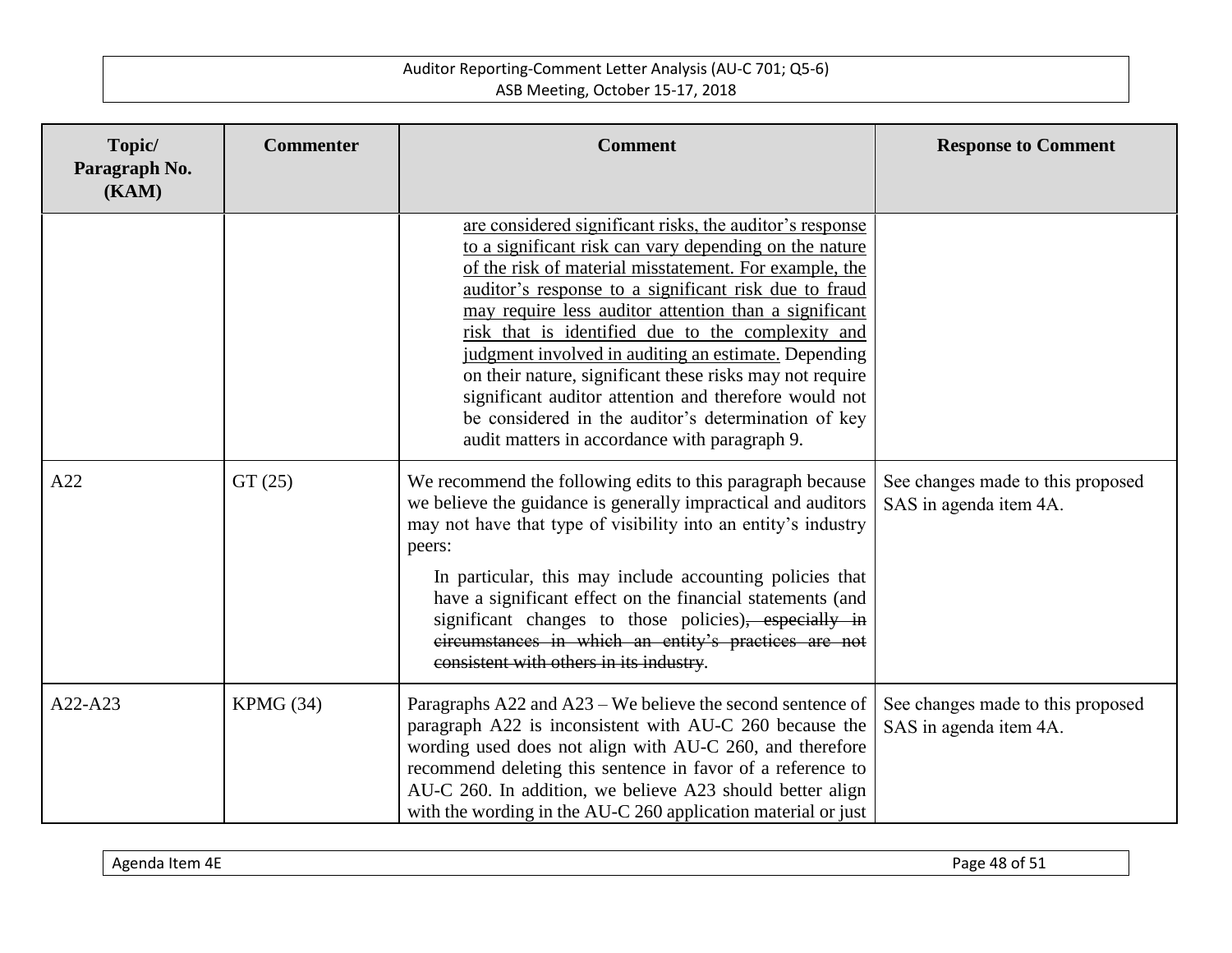| Topic/<br>Paragraph No.<br>(KAM)                               | <b>Commenter</b> | <b>Comment</b>                                                                                                                                                                                                                                                                                                                                                                                                                                                                                                                                         | <b>Response to Comment</b>    |
|----------------------------------------------------------------|------------------|--------------------------------------------------------------------------------------------------------------------------------------------------------------------------------------------------------------------------------------------------------------------------------------------------------------------------------------------------------------------------------------------------------------------------------------------------------------------------------------------------------------------------------------------------------|-------------------------------|
|                                                                |                  | refer to AU-C 260. We propose the following wording<br>(additions are underlined; deletions are strikethrough):                                                                                                                                                                                                                                                                                                                                                                                                                                        |                               |
|                                                                |                  | A23. In many cases, the auditor's communication with<br>those charged with governance relates to accounting<br>estimates and related disclosures. Among other things,<br>sensitive estimates may be highly dependent on<br>management judgment and are often the most complex<br>areas of the financial statements, and the estimates<br>may require the involvement of both a management's<br>expert and an auditor's expert. Such estimates are<br>often areas of significant auditor attention, and they<br>may be identified as significant risks. | No changes made.              |
| A24                                                            | GT(25)           | We call the Board's attention to the use of the phrase<br>"significant transactions that are outside the normal course of<br>business for the entity or that otherwise appear to be unusual"<br>in this paragraph. If the Board adopts the Proposed Statement<br>on Auditing Standards, Omnibus Statement on Auditing<br>Standards-2018, we believe this language would then need<br>to be replaced with the defined term "significant unusual<br>transactions."                                                                                       | To be monitored               |
| <b>Communicating Key Audit Matters (paragraph 10; A31-A33)</b> |                  |                                                                                                                                                                                                                                                                                                                                                                                                                                                                                                                                                        |                               |
| 10(a)                                                          | KPMG (34)        | Paragraph $10a - If the Board does not change the timing of$<br>required communications to those charged with governance,<br>then we suggest that the Board change this paragraph to reflect<br>the fact that matters may not be communicated prior to the                                                                                                                                                                                                                                                                                             | See issue 1 in agenda item 4. |

| $\overline{\phantom{a}}$<br>ш<br>--<br>re<br>.<br>. . | .<br>⊤d⊌∽ |
|-------------------------------------------------------|-----------|
|-------------------------------------------------------|-----------|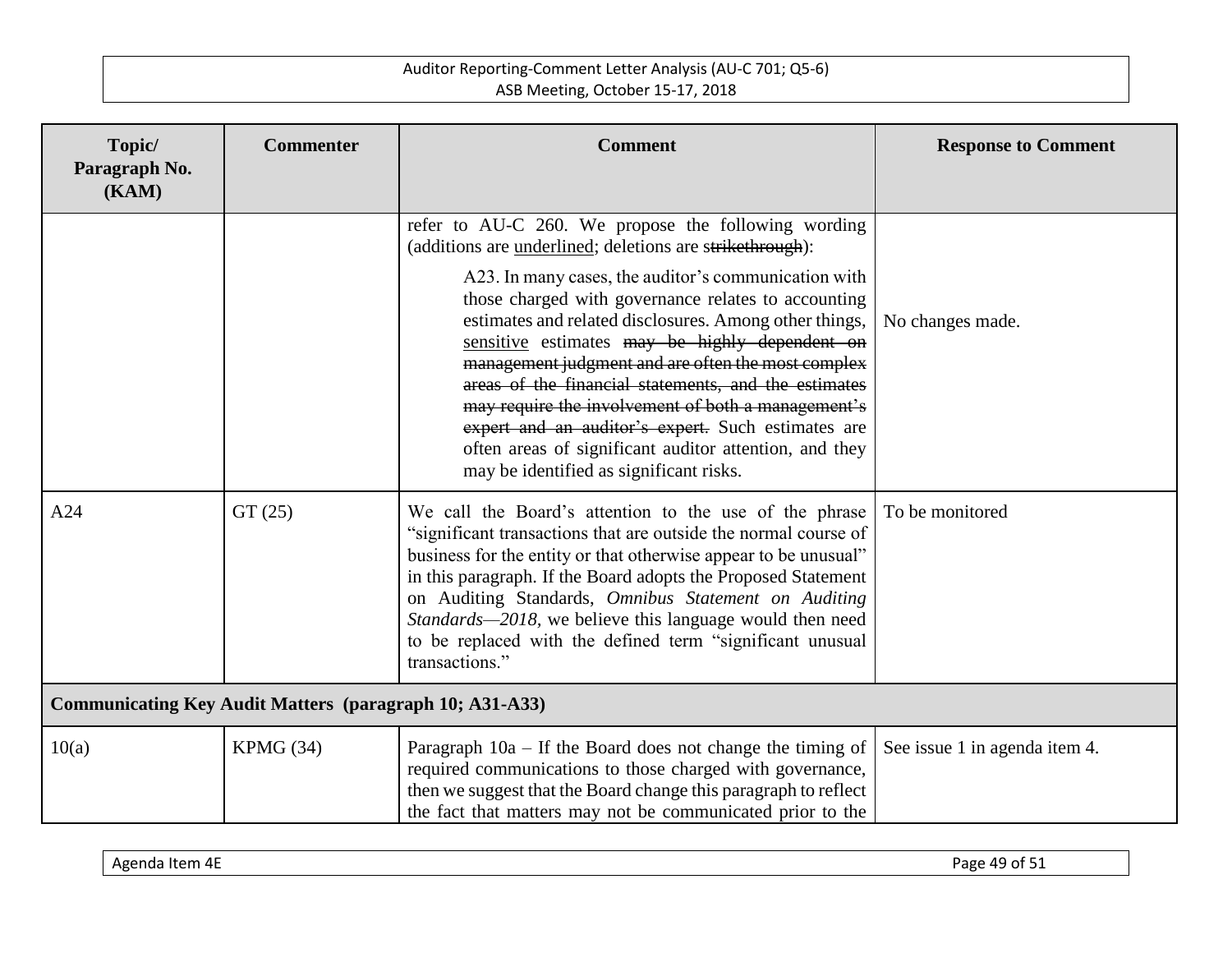| Topic/<br>Paragraph No.<br>(KAM)                                                                                                         | <b>Commenter</b> | <b>Comment</b>                                                                                                                                                                                                                                                                                                                                                                                                                                                                                                                   | <b>Response to Comment</b> |
|------------------------------------------------------------------------------------------------------------------------------------------|------------------|----------------------------------------------------------------------------------------------------------------------------------------------------------------------------------------------------------------------------------------------------------------------------------------------------------------------------------------------------------------------------------------------------------------------------------------------------------------------------------------------------------------------------------|----------------------------|
|                                                                                                                                          |                  | report release date, and how or whether they would be<br>considered by the auditor when determining key audit matters.                                                                                                                                                                                                                                                                                                                                                                                                           |                            |
|                                                                                                                                          |                  | Key Audit Matters Not a Substitute for Expressing a Modified Opinion (paragraph 11)                                                                                                                                                                                                                                                                                                                                                                                                                                              |                            |
|                                                                                                                                          |                  |                                                                                                                                                                                                                                                                                                                                                                                                                                                                                                                                  |                            |
|                                                                                                                                          |                  | Descriptions of Individual Key Audit Matters (paragraphs 12; A34-A50)                                                                                                                                                                                                                                                                                                                                                                                                                                                            |                            |
| A34                                                                                                                                      | KPMG (34)        | Paragraph A34 – As part of the convergence and formatting<br>style from the ISA, the proposed standard changes the word<br>"do" to "may." In most instances this change is appropriate,<br>however there are instances which changing to "may" is<br>inappropriate. For example, by changing "do" to "may" in this<br>instances makes the statement endless and should be changed<br>back to "do". Paragraphs A21, A23, and A36 are other<br>instances where the "may" appears to change meaning of the<br>application material. | No change made.            |
| Circumstances in Which a Matter Determined to Be a Key Audit Matter Is Not Communicated in the Auditor's Report (paragraphs 13; A51-A55) |                  |                                                                                                                                                                                                                                                                                                                                                                                                                                                                                                                                  |                            |
|                                                                                                                                          |                  |                                                                                                                                                                                                                                                                                                                                                                                                                                                                                                                                  |                            |
|                                                                                                                                          |                  | Interaction Between Descriptions of Key Audit Matters and Other Elements Required to Be Included in the Auditor's Report (paragraphs 14)                                                                                                                                                                                                                                                                                                                                                                                         |                            |
|                                                                                                                                          |                  |                                                                                                                                                                                                                                                                                                                                                                                                                                                                                                                                  |                            |
|                                                                                                                                          |                  | Form and Content of the "Key Audit Matters" Section in Other Circumstances (paragraphs 15; A56-A57)                                                                                                                                                                                                                                                                                                                                                                                                                              |                            |

Agenda Item 4E Page 50 of 51